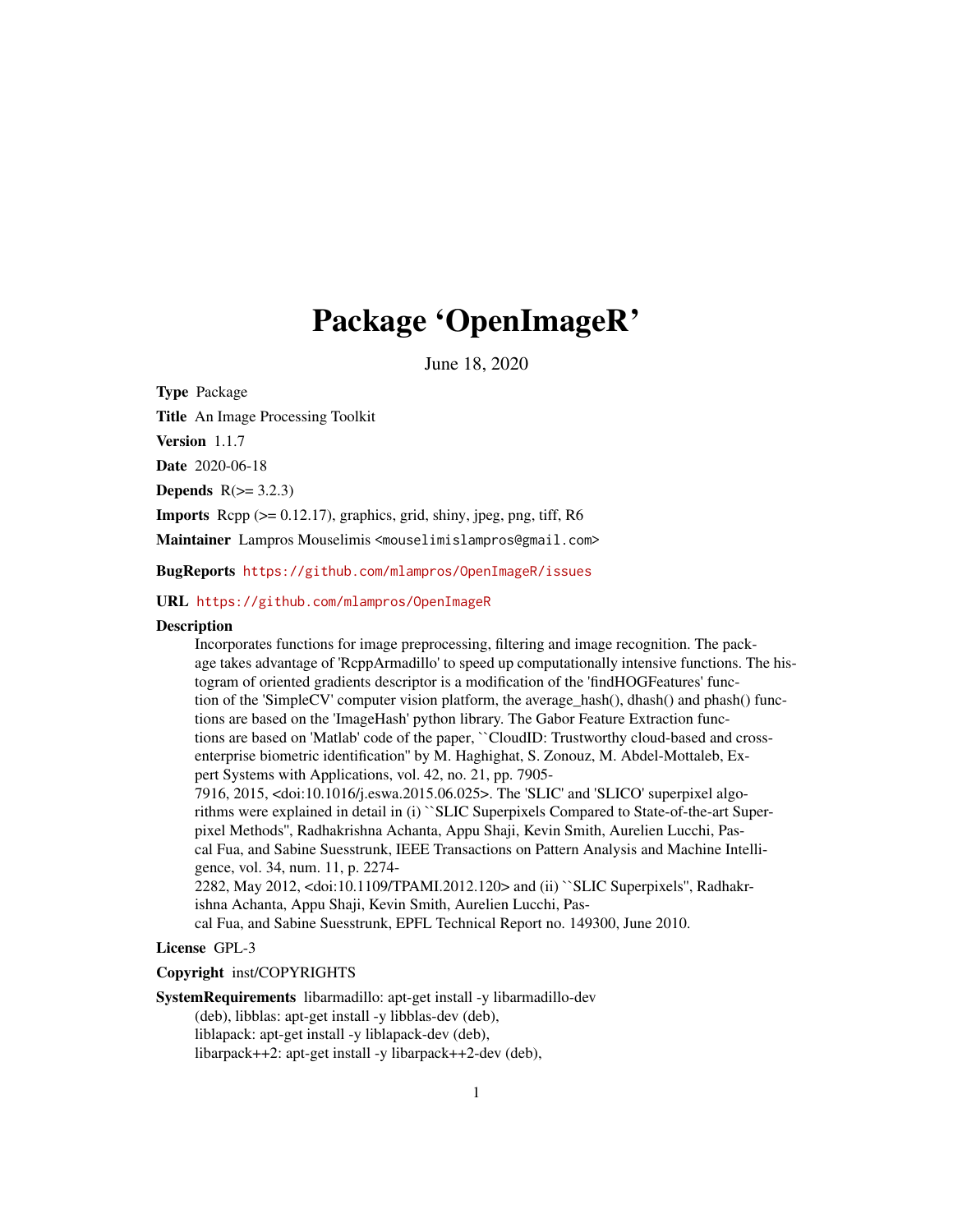gfortran: apt-get install -y gfortran (deb), libjpeg-dev: apt-get install -y libjpeg-dev (deb), libpng-dev: apt-get install -y libpng-dev (deb), libfftw3-dev: apt-get install -y libfftw3-dev (deb), libtiff5-dev: apt-get install -y libtiff5-dev (deb)

LinkingTo Rcpp, RcppArmadillo (>= 0.8.0)

Suggests testthat, knitr, rmarkdown, covr

RoxygenNote 7.1.0

VignetteBuilder knitr

NeedsCompilation yes

Author Lampros Mouselimis [aut, cre],

Sight Machine [cph] (findHOGFeatures function of the SimpleCV computer vision platform), Johannes Buchner [cph] (average\_hash, dhash and phash functions of the ImageHash python library), Mohammad Haghighat [cph] (Gabor Feature Extraction), Radhakrishna Achanta [cph] (Author of the C++ code of the SLIC and SLICO algorithms (for commercial use please contact the author))

Repository CRAN

Date/Publication 2020-06-18 18:40:07 UTC

## R topics documented:

| 3                                                                                                              |
|----------------------------------------------------------------------------------------------------------------|
| 5                                                                                                              |
| 6                                                                                                              |
| 7                                                                                                              |
| 8                                                                                                              |
| -9                                                                                                             |
| 10                                                                                                             |
| 11                                                                                                             |
| 12                                                                                                             |
| 13                                                                                                             |
| 19                                                                                                             |
| 20                                                                                                             |
| 21                                                                                                             |
| $HOG\_apply \ldots \ldots \ldots \ldots \ldots \ldots \ldots \ldots \ldots \ldots \ldots \ldots \ldots$<br>-22 |
| 23                                                                                                             |
| 24                                                                                                             |
| 25                                                                                                             |
| 27                                                                                                             |
| 28                                                                                                             |
| 29                                                                                                             |
|                                                                                                                |
| -31                                                                                                            |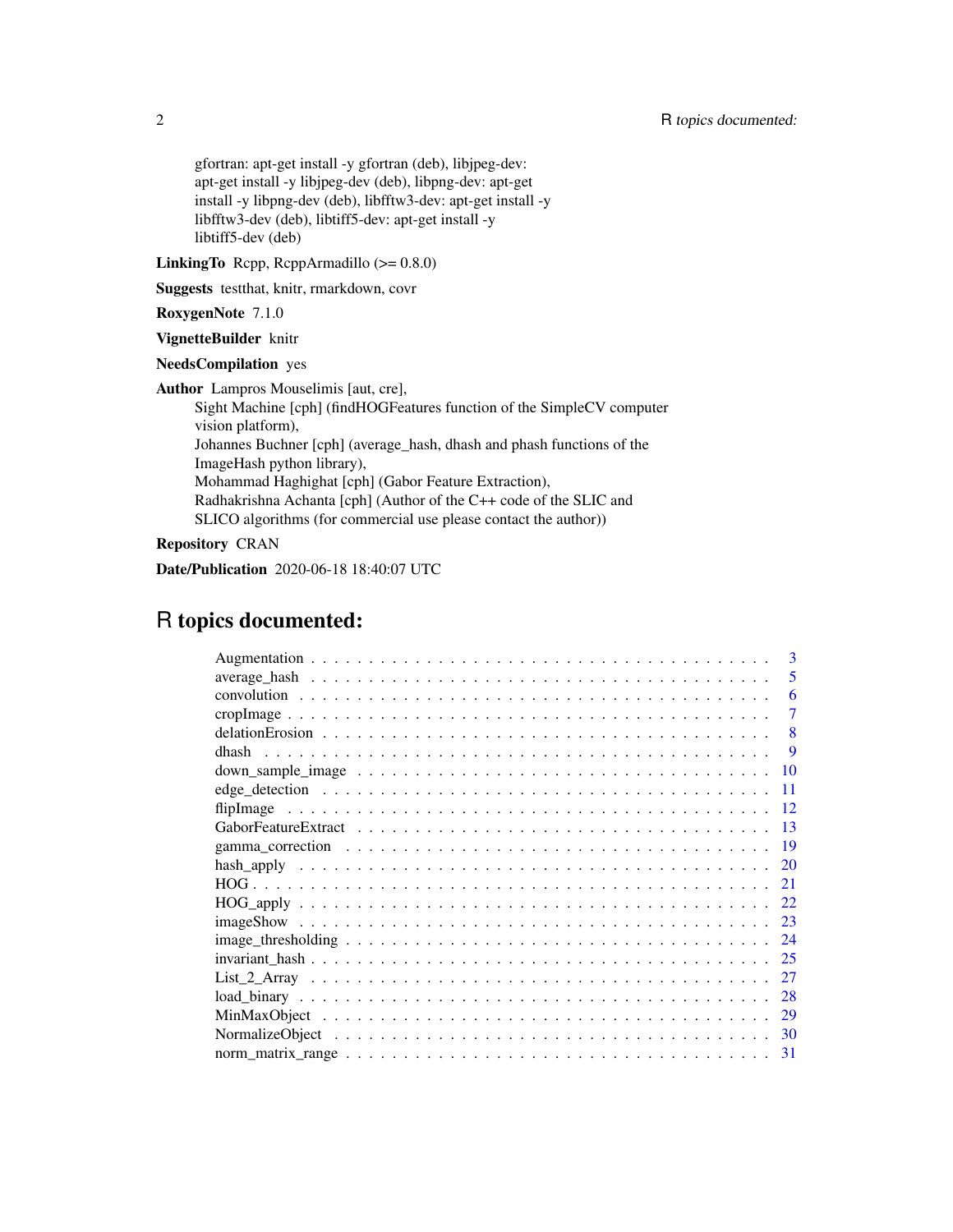## <span id="page-2-0"></span>Augmentation 3

| Index |                                                                                                                                                    | 48 |
|-------|----------------------------------------------------------------------------------------------------------------------------------------------------|----|
|       | <b>ZCA</b> whiten $\ldots$ $\ldots$ $\ldots$ $\ldots$ $\ldots$ $\ldots$ $\ldots$ $\ldots$ $\ldots$ $\ldots$ $\ldots$ $\ldots$ $\ldots$ $\ldots$ 47 |    |
|       |                                                                                                                                                    |    |
|       |                                                                                                                                                    |    |
|       |                                                                                                                                                    |    |
|       |                                                                                                                                                    |    |
|       |                                                                                                                                                    |    |
|       |                                                                                                                                                    |    |
|       |                                                                                                                                                    |    |
|       |                                                                                                                                                    |    |
|       |                                                                                                                                                    |    |
|       |                                                                                                                                                    |    |
|       |                                                                                                                                                    |    |
|       |                                                                                                                                                    |    |
|       |                                                                                                                                                    |    |
|       |                                                                                                                                                    |    |
|       |                                                                                                                                                    |    |

| Augmentation | image augmentations of a matrix, data frame, array or a list of 3- |
|--------------|--------------------------------------------------------------------|
|              | dimensional arrays                                                 |

## Description

image augmentations of a matrix, data frame, array or a list of 3-dimensional arrays

## Usage

```
Augmentation(
  image,
  flip_mode = NULL,
  crop_width = NULL,
  crop_height = NULL,
  resiz_width = 0,
  resiz_height = 0,
  resiz_method = "nearest",
  shift_{rows} = 0,
  shift\_cols = 0,rotate_angle = 0,
  rotate_method = "nearest",
  zca_{comps} = 0,
  zca_epsilon = 0,
  image_{thresh} = 0,
 padded_value = 0,
  verbose = FALSE
\mathcal{E}
```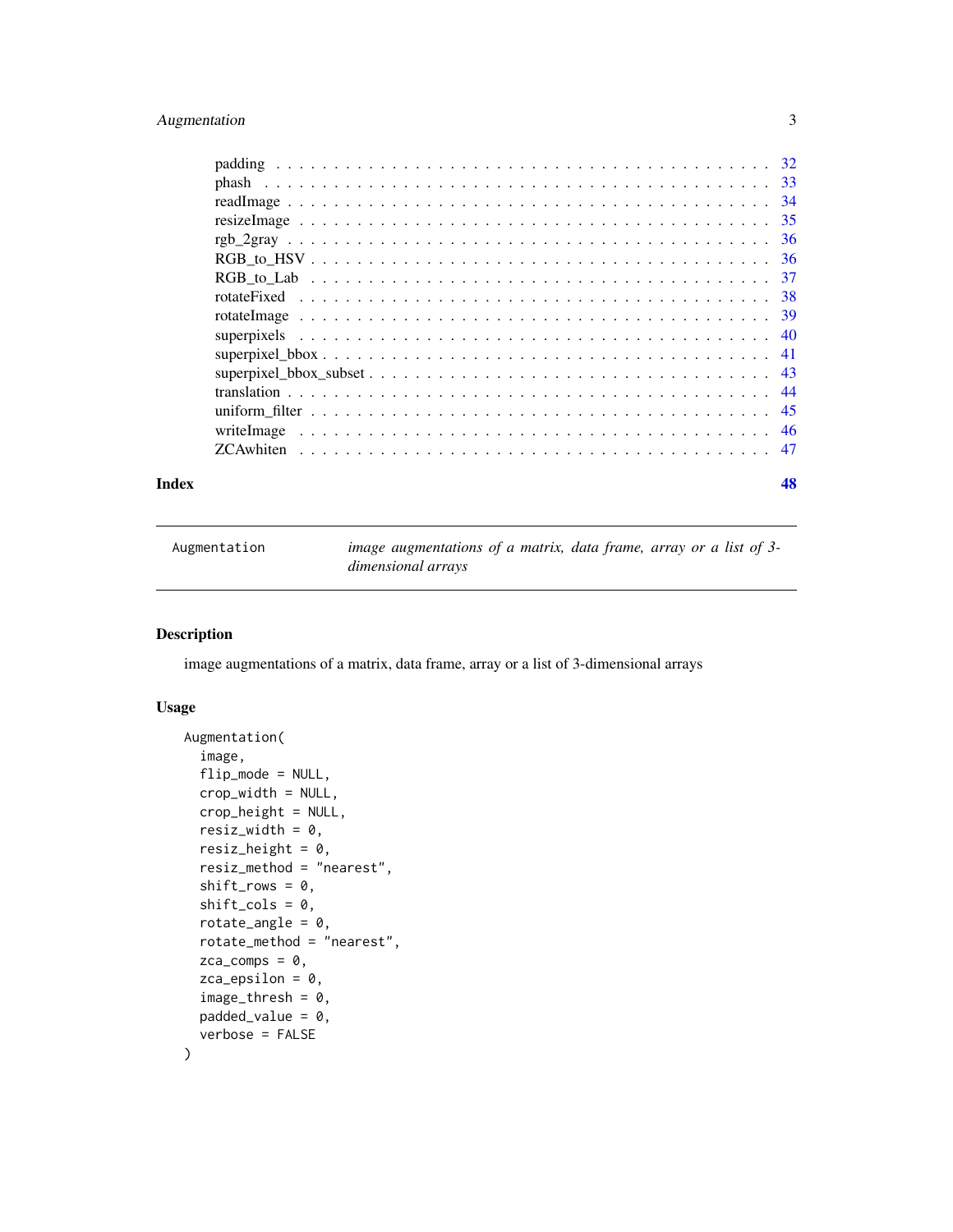## Arguments

| image         | a matrix, data frame, array or list of 3-dimensional arrays                                                                                                                                                                                                                            |
|---------------|----------------------------------------------------------------------------------------------------------------------------------------------------------------------------------------------------------------------------------------------------------------------------------------|
| flip_mode     | a character string ('horizontal', 'vertical')                                                                                                                                                                                                                                          |
| crop_width    | an integer specifying the new width of the image, after the image is cropped.<br>Corresponds to the image-rows.                                                                                                                                                                        |
| crop_height   | an integer specifying the new height of the image, after the image is cropped.<br>Corresponds to the image-columns.                                                                                                                                                                    |
| resiz_width   | an integer specifying the new width of the image, after the image is resized.<br>Corresponds to the image-rows.                                                                                                                                                                        |
| resiz_height  | an integer specifying the new height of the image, after the image is resized.<br>Corresponds to the image-columns.                                                                                                                                                                    |
| resiz_method  | a string specifying the interpolation method when resizing an image ('nearest',<br>'bilinear')                                                                                                                                                                                         |
| shift_rows    | a positive or negative integer specifying the direction that the rows should be<br>shifted                                                                                                                                                                                             |
| shift_cols    | a positive or negative integer specifying the direction that the columns should be<br>shifted                                                                                                                                                                                          |
| rotate_angle  | an integer specifying the rotation angle of the image                                                                                                                                                                                                                                  |
| rotate_method | a string specifying the interpolation method when rotating an image ('nearest',<br>'bilinear')                                                                                                                                                                                         |
| zca_comps     | an integer specifying the number of components to keep by zca whitening, when<br>svd is performed                                                                                                                                                                                      |
| zca_epsilon   | a float specifying the regularization parameter by zca whitening                                                                                                                                                                                                                       |
| image_thresh  | the threshold parameter, by image thresholding, should be between 0 and 1 if<br>the data is normalized or between 0-255 otherwise                                                                                                                                                      |
| padded_value  | either a numeric value or a numeric vector of length equal to N of an N-dimensional<br>array. If it's not equal to 0 then the values of the shifted rows or columns will<br>be filled with the user-defined padded_value. Applies only to the shift_rows and<br>shift_cols parameters. |
| verbose       | a boolean (TRUE, FALSE). If TRUE, then the total time of the preprocessing<br>task will be printed.                                                                                                                                                                                    |

## Details

This function takes advantage of various methods to accomplish image augmentations. The order of the preprocessing steps, in case that all transformations are applied to an image, is : 1st flip image, 2nd crop image, 3rd resize image, 4th shift rows or columns, 5th rotate image, 6th zca-whitening and 7th image-thresholding.

## Value

the output is of the same type with the input (in case of a data frame it returns a matrix)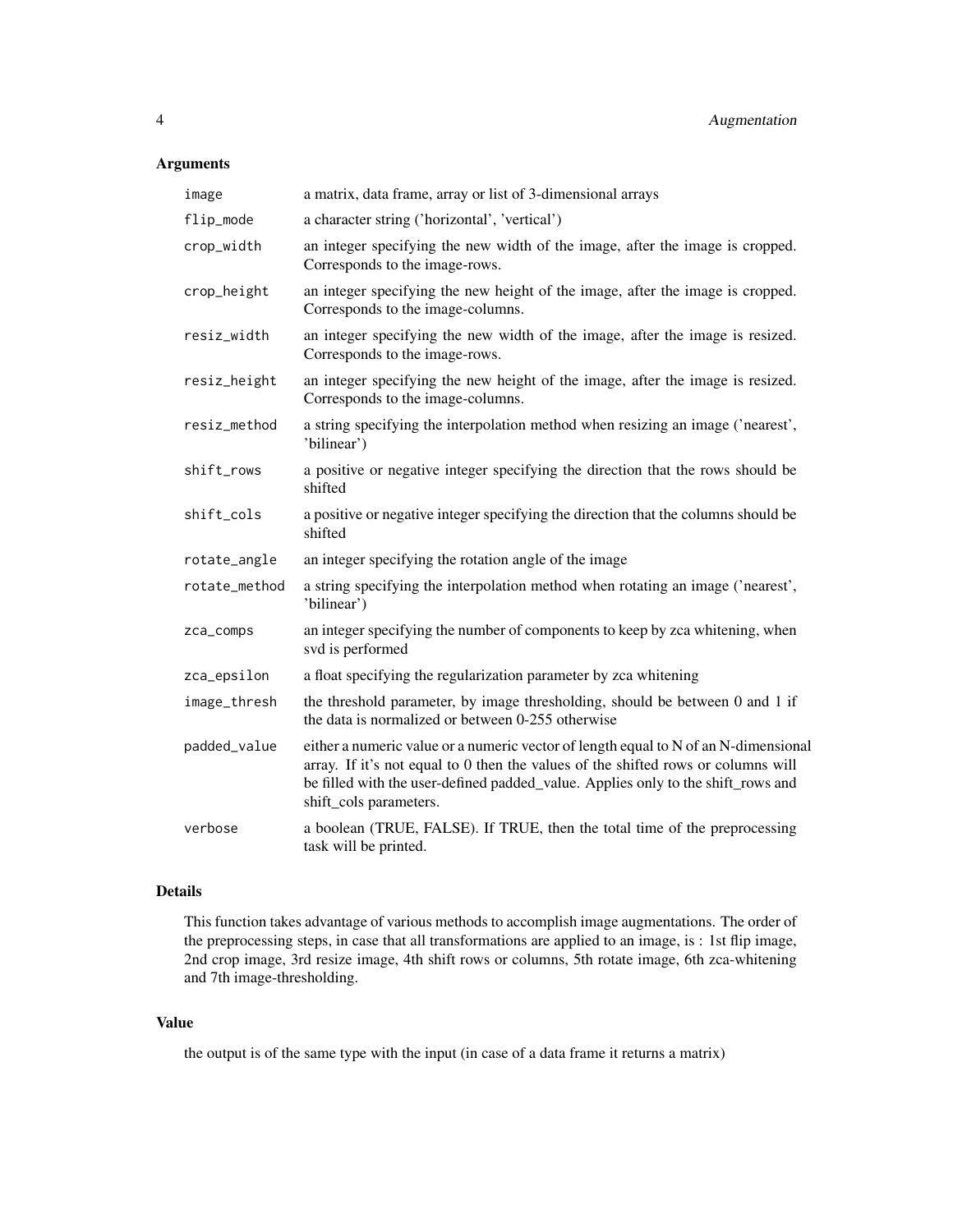<span id="page-4-0"></span>average\_hash 5

#### Author(s)

Lampros Mouselimis

#### Examples

```
## Not run:
# a matrix
object = matrix(1, 10, 10)
res = Augmentation(object, resiz_width = 8, resiz_height = 8, rotate_angle = 40)
# an array
object = array(0, dim = c(10, 10, 3))res = Augmentation(object, resiz_width = 8, resiz_height = 8, rotate_angle = 30)
# an array (multiple matrices)
object = array(0, dim = c(10, 10, 10))res = Augmentation(object, resiz_width = 8, resiz_height = 8, rotate_angle = 20)
# a list of 3-dimensional arrays
object = list(array(0, dim = c(10, 10, 3)), array(0, dim = c(10, 10, 3)))
res = Augmentation(object, resiz_width = 8, resiz_height = 8, rotate_angle = 40)
## End(Not run)
```
average\_hash *calculation of the 'average hash' of an image*

#### Description

This function calculates the average hash of an image

#### Usage

```
average_hash(gray_image, hash_size = 8, MODE = "hash", resize = "nearest")
```

| gray_image | a (2-dimensional) matrix or data frame                                                                   |  |  |
|------------|----------------------------------------------------------------------------------------------------------|--|--|
| hash_size  | an integer specifying the hash size (should be less than number of rows or<br>columns of the gray_image) |  |  |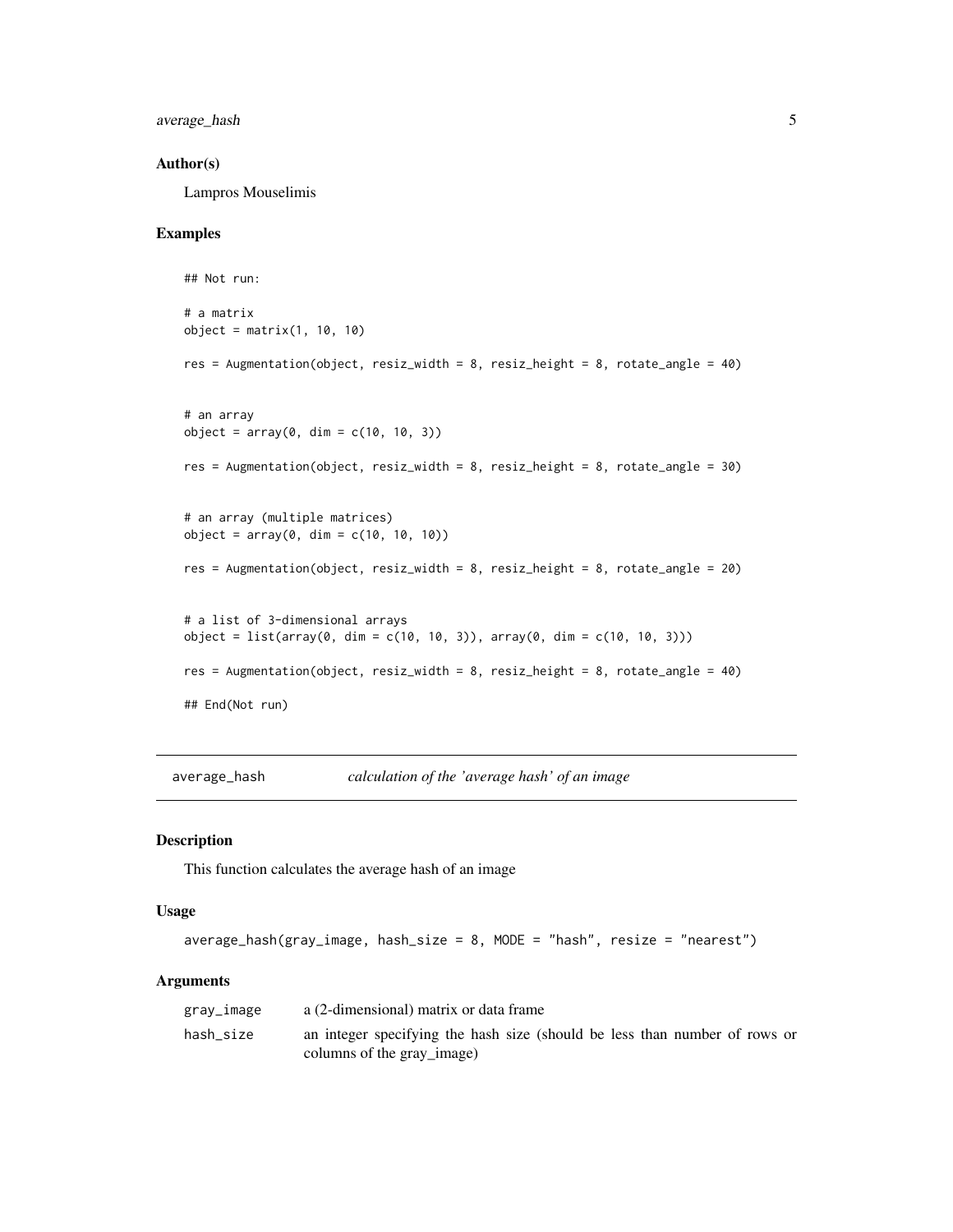<span id="page-5-0"></span>6 convolution

| MODE   | one of 'hash' (returns the hash of the image), 'binary' (returns binary identifier<br>of the image) |
|--------|-----------------------------------------------------------------------------------------------------|
| resize | corresponds to one of 'nearest', 'bilinear' (resizing method)                                       |

#### Details

The function is a modification of the 'average\_hash' function of the imagehash package [ please consult the COPYRIGHT file ]. The average hash works in the following way : 1st convert to grayscale, 2nd, reduce the size of an image (for instance to an 8x8 image, to further simplify the number of computations), 3rd average the resulting colors (for an 8x8 image we average 64 colors), 4th compute the bits by comparing if each color value is above or below the mean, 5th construct the hash.

#### Value

either a hash-string or a binary vector

## Examples

```
image = readImage(system.file("tmp_images", "1.png", package = "OpenImageR"))
image = rgb_2gray(image)
res_hash = average_hash(image, hash_size = 8, MODE = 'hash')
res_binary = average_hash(image, hash_size = 8, MODE = 'binary')
```
convolution *convolution*

#### Description

convolution

#### Usage

```
convolution(image, kernel, mode = "same")
```

| image  | either a matrix, data frame or array         |
|--------|----------------------------------------------|
| kernel | a kernel in form of a matrix                 |
| mode   | the convolution mode (one of 'same', 'full') |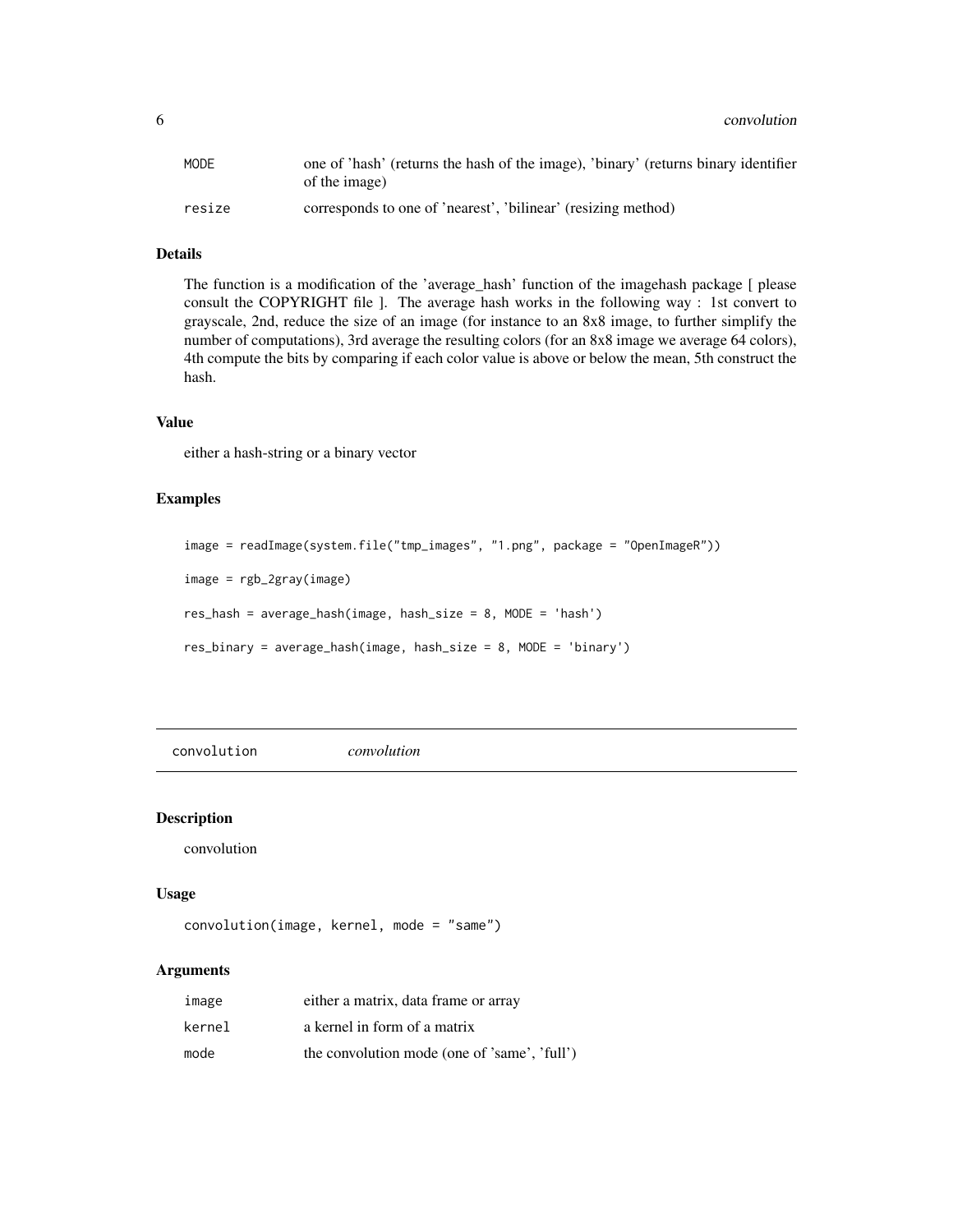## <span id="page-6-0"></span>cropImage 7

## Details

This function performs convolution using a kernel matrix. When mode 'same' the output object has the same dimensions with the input, whereas when mode 'full' the rows and columns of the output object equals :  $ROWS = new (image) + new (kernel) - 1$  and  $COLUMNS = ncol (image) +$ ncol(kernel) - 1

## Value

either a matrix or an array, depending on the input data

#### Author(s)

Lampros Mouselimis

## Examples

```
# kernel
x = matrix(1, nrow = 4, ncol = 4) / 16 # uniform
# matrix
image_matrix = matrix(runif(100), 10, 10)res = convolution(image_matrix, x, "same")
# array
image_array = array(runif(100), dim = c(10, 10, 3))res = convolution(image_array, x, "same")
```
cropImage *crop an image*

#### Description

crop an image

#### Usage

```
cropImage(image, new_width, new_height, type = "equal_spaced")
```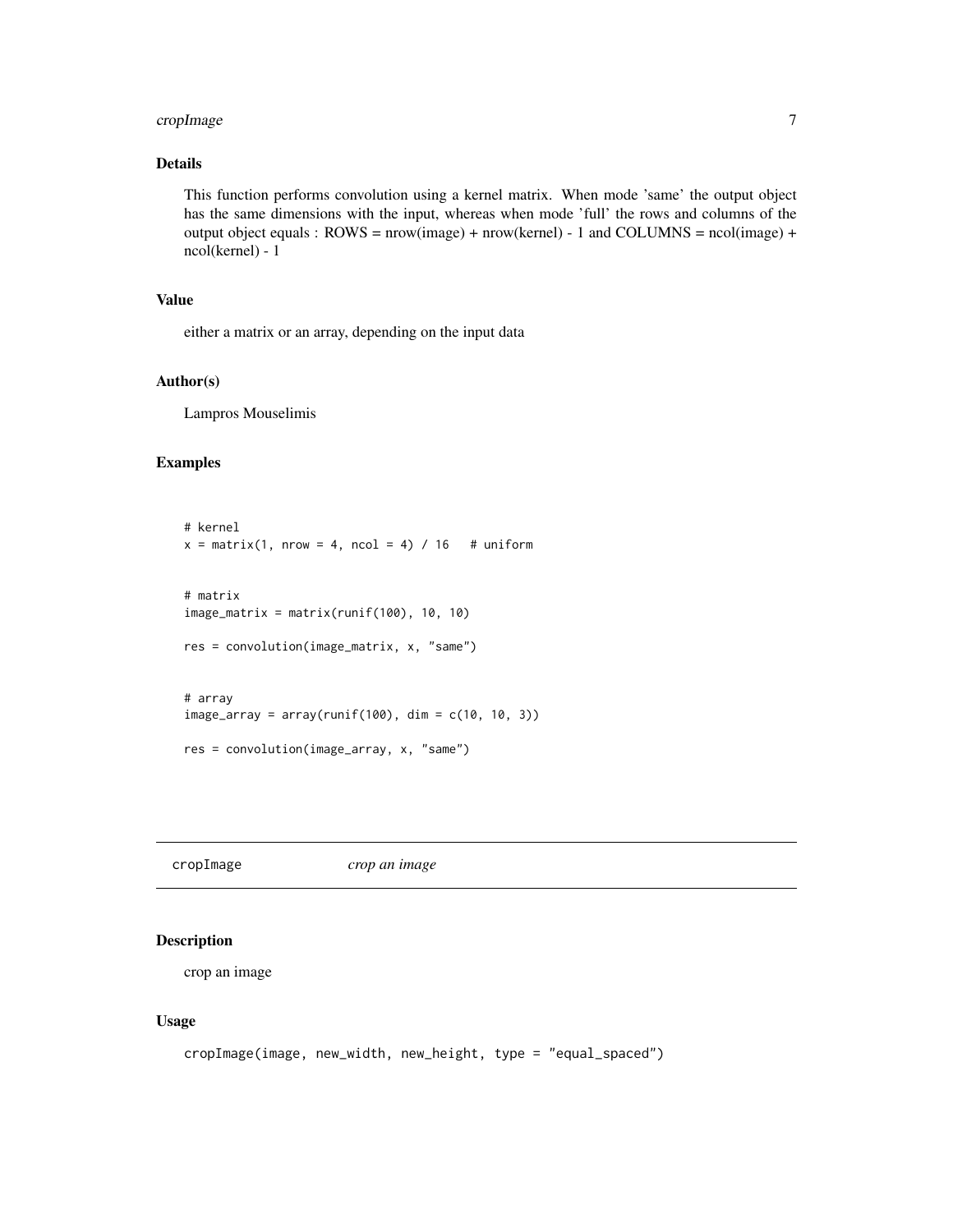## <span id="page-7-0"></span>Arguments

| image      | matrix or 3-dimensional array                                                                                                                                                                                                               |
|------------|---------------------------------------------------------------------------------------------------------------------------------------------------------------------------------------------------------------------------------------------|
| new_width  | Corresponds to the image-rows. If 'equal_spaced' then the new_width should be<br>numeric of length 1. If 'user_defined' then the new_width should be a sequence<br>of numeric values.                                                       |
| new_height | Corresponds to the image-columns. If 'equal_spaced' then the new_height should<br>be numeric of length 1. If 'user_defined' then the new_height should be a se-<br>quence of numeric values.                                                |
| type       | a string specifying the type ('equal_spaced' or 'user_defined'). If 'equal_spaced'<br>the image will be cropped towards the center (equal distances horizontaly and<br>verticaly). If 'user_defined' the user specifies the cropped region. |

## Details

This function crops an image in two different ways.

## Value

depending on the input, either a matrix or an array

## Author(s)

Lampros Mouselimis

## Examples

```
path = system.file("tmp_images", "2.jpg", package = "OpenImageR")
image = readImage(path)
# IF 'equal_spaced':
crop1 = cropImage(image, new_width = 20, new_height = 20, type = 'equal_spaced')
# IF 'user_defined':
\text{crop2} = \text{cropImage}(\text{image}, \text{new\_width} = 5:20, \text{new\_height} = 5:20, \text{type} = \text{'user\_defined'})
```
delationErosion *Delation or Erosion of an image*

## Description

this function performs delation or erosion to a 2- or 3- dimensional image

## Usage

```
delationErosion(image, Filter, method = "delation", threads = 1)
```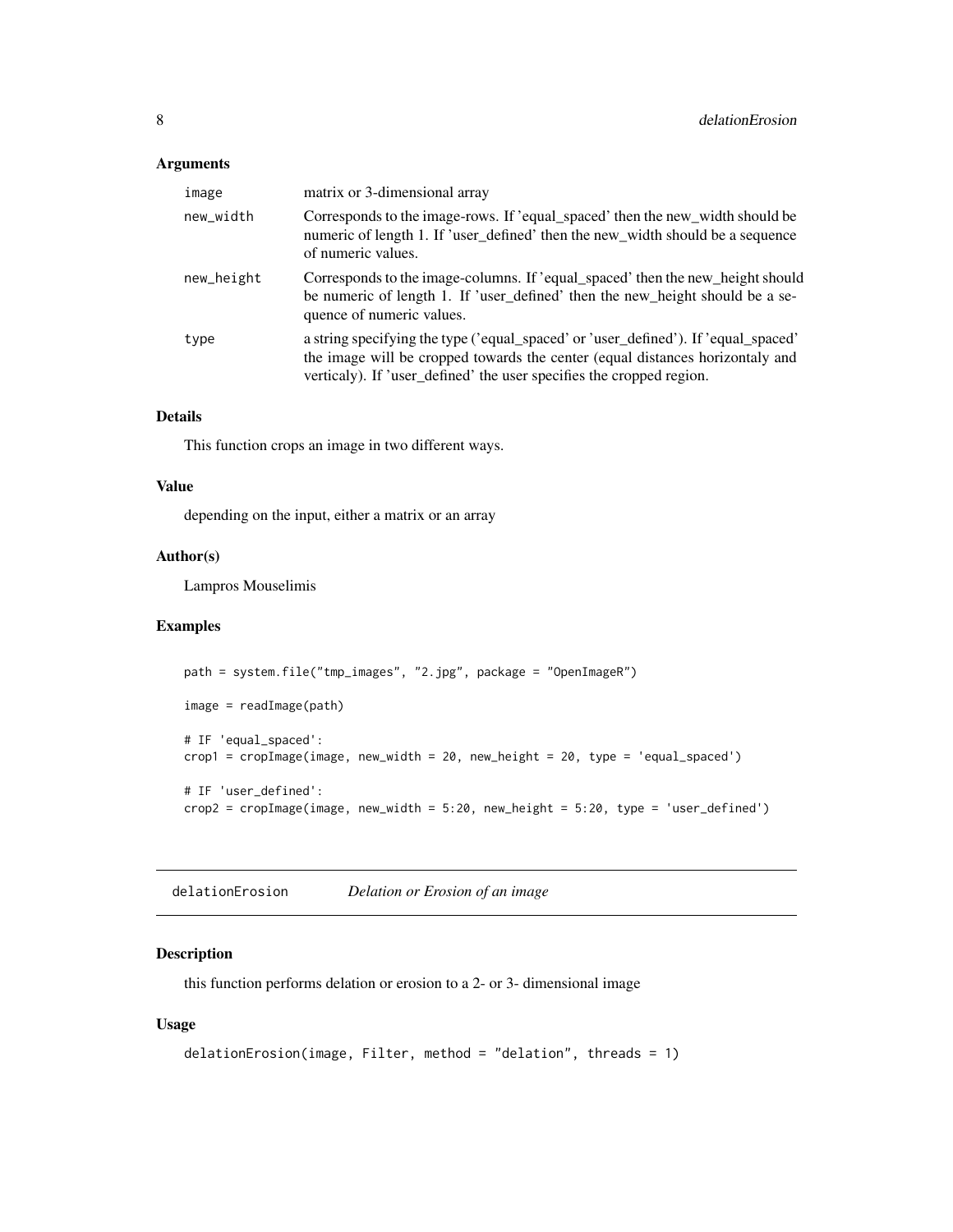#### <span id="page-8-0"></span>dhash 99 anns an t-Iomraidhean anns an t-Iomraidhean an t-Iomraidhean an t-Iomraidhean an t-Iomraidhean an t-Iomraidhean an t-Iomraidhean an t-Iomraidhean an t-Iomraidhean an t-Iomraidhean an t-Iomraidhean an t-Iomraidhean

## Arguments

| image   | a matrix, data frame or 3-dimensional array                                                                                     |
|---------|---------------------------------------------------------------------------------------------------------------------------------|
| Filter  | a vector specifying the dimensions of the kernel, which will be used to perform<br>either delation or erosion, such as $c(3,3)$ |
| method  | one of 'delation', 'erosion'                                                                                                    |
| threads | number of cores to run in parallel $($ > 1 should be used if image high dimensional                                             |

## Details

This function utilizes a kernel to perform delation or erosion. The first value of the vector indicates the number of rows of the kernel, whereas the second value indicates the number of columns.

### Value

a matrix or 3-dimensional array

## Examples

```
path = system.file("tmp_images", "1.png", package = "OpenImageR")
image = readImage(path)
res_delate = delationErosion(image, Filter = c(3,3), method = 'delation')
res_erode = delationErosion(image, Filter = c(5,5), method = 'erosion')
```
dhash *calculation of the 'dhash' of an image*

## Description

This function calculates the dhash of an image

#### Usage

```
dhash(gray_image, hash_size = 8, MODE = "hash", resize = "nearest")
```

| gray_image | a (2-dimensional) matrix or data frame                                                                   |
|------------|----------------------------------------------------------------------------------------------------------|
| hash_size  | an integer specifying the hash size (should be less than number of rows or<br>columns of the gray image) |
| MODE       | one of 'hash' (returns the hash of the image), 'binary' (returns binary identifier<br>of the image)      |
| resize     | corresponds to one of 'nearest', 'bilinear'                                                              |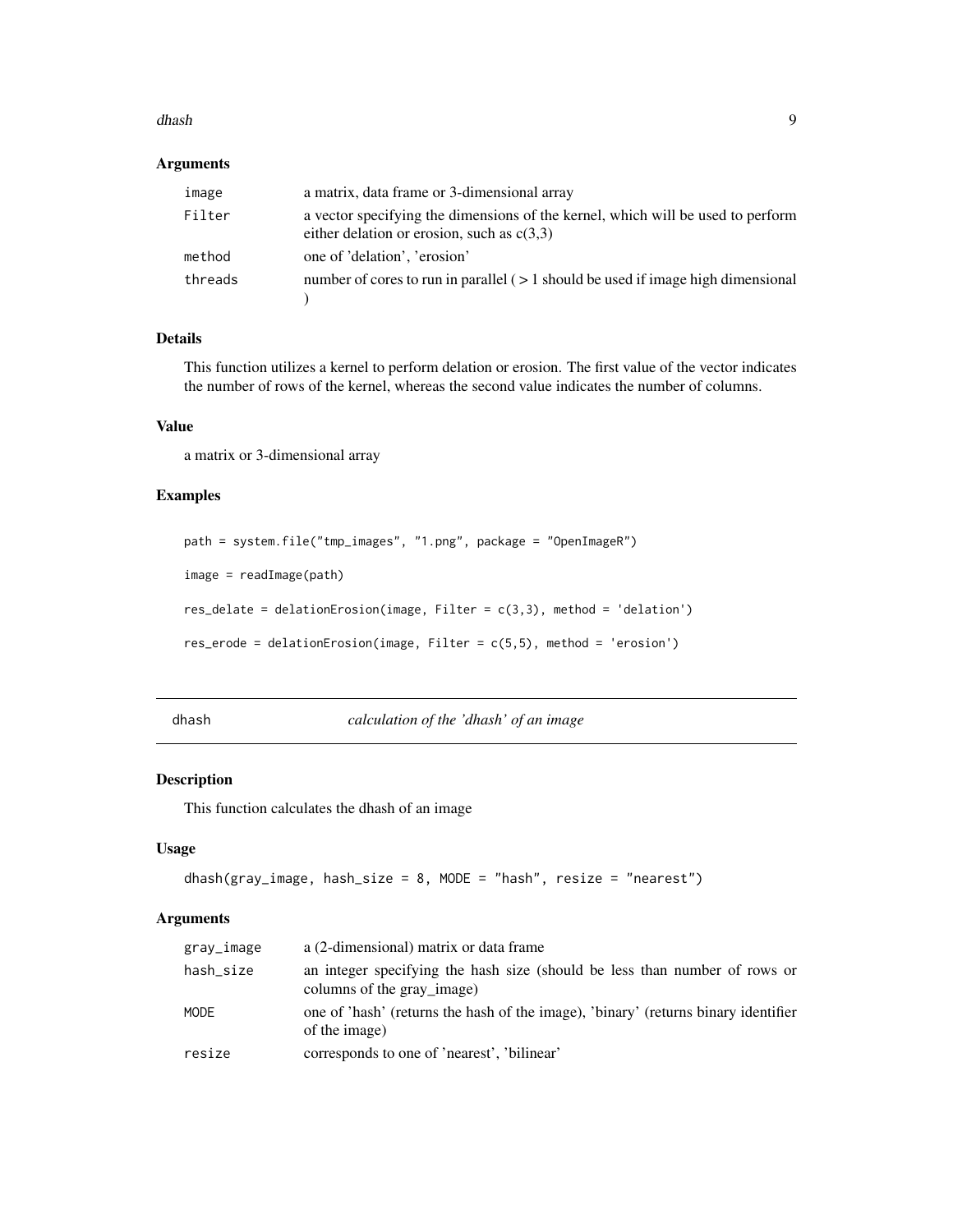### <span id="page-9-0"></span>Details

The function is a modification of the 'dhash' function of the imagehash package [ please consult the COPYRIGHT file ]. In comparison to average\_hash and phash, the dhash algorithm takes into consideration the difference between adjacent pixels.

## Value

either a hash-string or a binary vector

## Examples

```
image = readImage(system.file("tmp_images", "3.jpeg", package = "OpenImageR"))
image = rgb_2gray(image)
res_hash = dhash(image, hash_size = 8, MODE = 'hash')
res_binary = dhash(image, hash_size = 8, MODE = 'binary')
```
down\_sample\_image *downsampling an image ( by a factor ) using gaussian blur*

## Description

downsampling an image ( by a factor ) using gaussian blur

#### Usage

```
down_sample_image(
  image,
  factor,
 gaussian_blur = FALSE,
 gauss_sigma = 1,
 range_gauss = 2
)
```

| image         | matrix or 3-dimensional array                                                              |
|---------------|--------------------------------------------------------------------------------------------|
| factor        | a positive number greater or equal to 1.0                                                  |
| gaussian_blur | a boolean (TRUE, FALSE) specifying if gaussian blur should be applied when<br>downsampling |
| gauss_sigma   | float parameter sigma for the gaussian filter                                              |
| range_gauss   | float number specifying the range of values for the gaussian filter                        |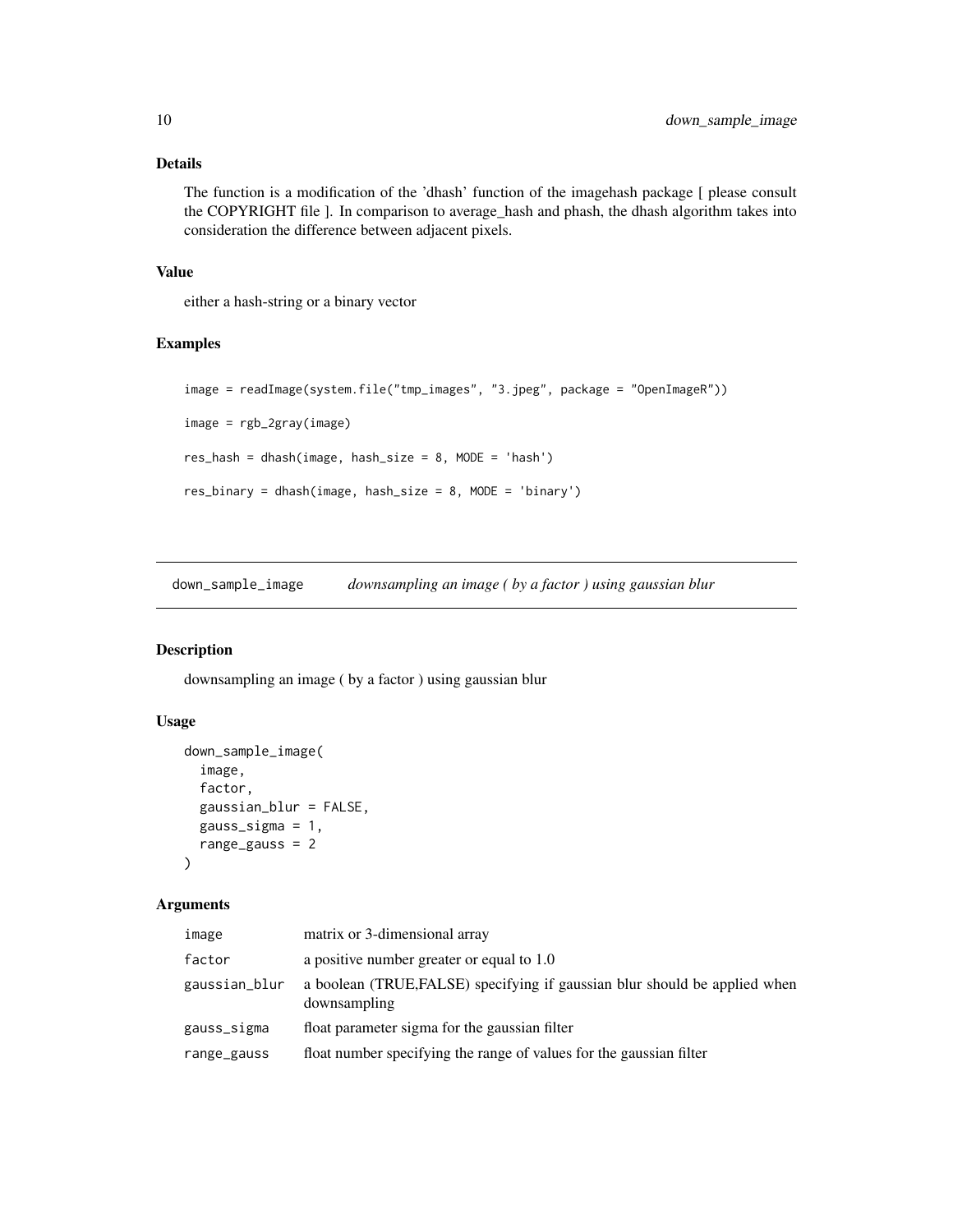<span id="page-10-0"></span>edge\_detection 11

## Details

This function downsamples an image with the option to use gaussian blur for optimal output.

## Value

depending on the input, either a matrix or an array

## Author(s)

Lampros Mouselimis

## Examples

```
path = system.file("tmp_images", "2.jpg", package = "OpenImageR")
image = readImage(path)
dsamp = down_sample_image(image, factor = 2.0, gaussian_blur = TRUE)
```

| edge_detection | edge detection (Frei chen, LoG, Prewitt, Roberts cross, Scharr, So- |  |  |
|----------------|---------------------------------------------------------------------|--|--|
|                | bel)                                                                |  |  |

#### Description

edge detection (Frei\_chen, LoG, Prewitt, Roberts\_cross, Scharr, Sobel)

## Usage

```
edge_detection(
  image,
  method = NULL,conv_mode = "same",
  approx = F,
  gaussian_dims = 5,
  sigma = 1,
  range_gauss = 2,
  laplacian_type = 1
)
```

| image  | matrix or 3-dimensional array                                                                                              |
|--------|----------------------------------------------------------------------------------------------------------------------------|
| method | the method should be one of 'Frei_chen', 'LoG' (Laplacian of Gaussian), 'Pre-<br>witt', 'Roberts cross', 'Scharr', 'Sobel' |
|        |                                                                                                                            |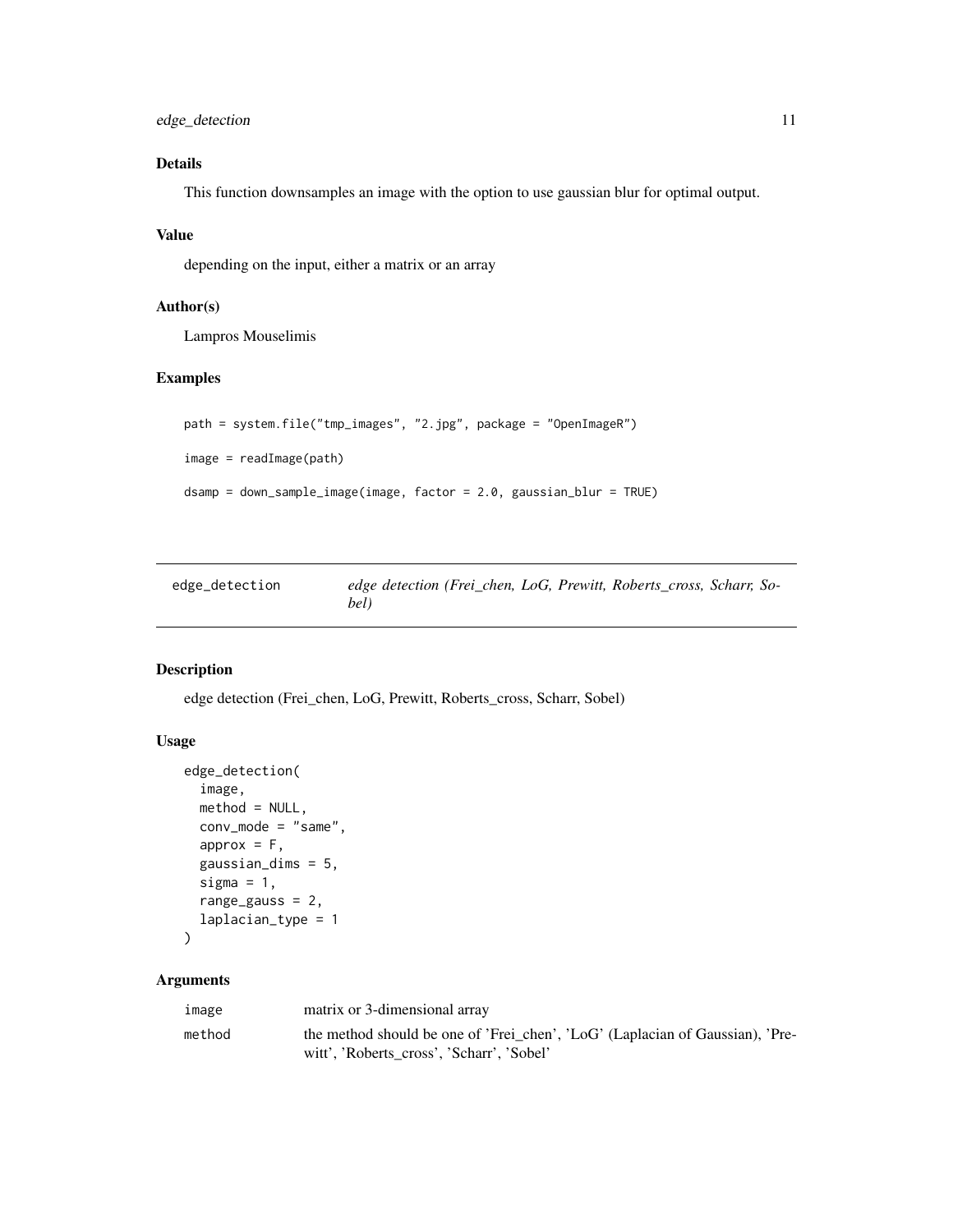<span id="page-11-0"></span>

| conv_mode     | the convolution mode should be one of 'same', 'full'                                          |
|---------------|-----------------------------------------------------------------------------------------------|
| approx        | if TRUE, approximate calculation of gradient (applies to all filters except for<br>$'$ LoG')  |
| gaussian_dims | integer specifying the horizontal and vertical dimensions of the gaussian filter              |
| sigma         | float parameter sigma for the gaussian filter                                                 |
| range_gauss   | float number specifying the range of values for the gaussian filter                           |
|               | laplacian_type integer value specifying the type for the laplacian kernel (one of 1, 2, 3, 4) |

#### Details

This function takes either a matrix or a 3-dimensional array and it performs edge detection using one of the following filters : 'Frei\_chen', 'LoG' (Laplacian of Gaussian), 'Prewitt', 'Roberts\_cross', 'Scharr', 'Sobel'

## Value

depending on the input, either a matrix or an array

## Author(s)

Lampros Mouselimis

## Examples

```
path = system.file("tmp_images", "1.png", package = "OpenImageR")
image = readImage(path)
res = edge_detection(image, method = 'Frei_chen', conv_mode = 'same')
```
flipImage *flip image horizontally or vertically*

## Description

flip an image row-wise (horizontally) or column-wise (vertically)

## Usage

```
flipImage(image, mode = "horizontal")
```

| image | a matrix, data frame or 3-dimensional array |
|-------|---------------------------------------------|
| mode  | one of 'horizontal', 'vertical'             |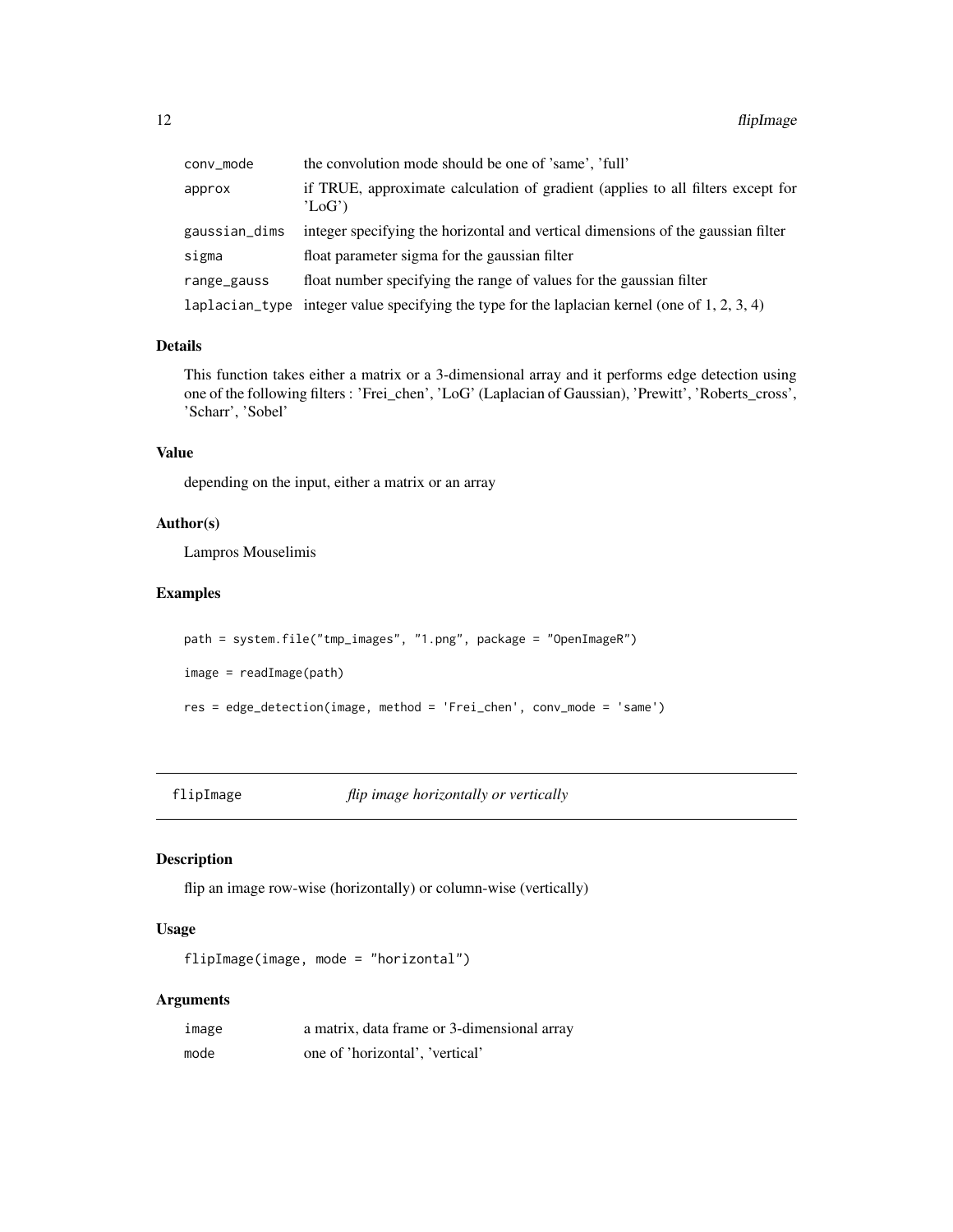## <span id="page-12-0"></span>GaborFeatureExtract 13

## Details

This function flips an image row-wise or column-wise

#### Value

a matrix or 3-dimensional array

#### Examples

```
path = system.file("tmp_images", "1.png", package = "OpenImageR")
im = readImage(path)
flp = flipImage(im, mode = 'vertical')
```
GaborFeatureExtract *Gabor Feature Extraction*

#### Description

Gabor Feature Extraction Gabor Feature Extraction

#### Usage

# init <- GaborFeatureExtract\$new()

## Details

In case of an RGB image (3-dimensional) one can use the *rgb\_2gray()* to convert the image to a 2-dimensional one

I added the option *downsample\_gabor* to the original matlab code based on the following question on stackoverflow : *https://stackoverflow.com/questions/49119991/feature-extraction-with-gabor-filters*

## Methods

GaborFeatureExtract\$new()

--------------

gabor\_filter\_bank(scales, orientations, gabor\_rows, gabor\_columns, plot\_data = FALSE)

--------------

gabor\_feature\_extraction(image, scales, orientations, gabor\_rows, gabor\_columns, downsample\_gabor = FAL

--------------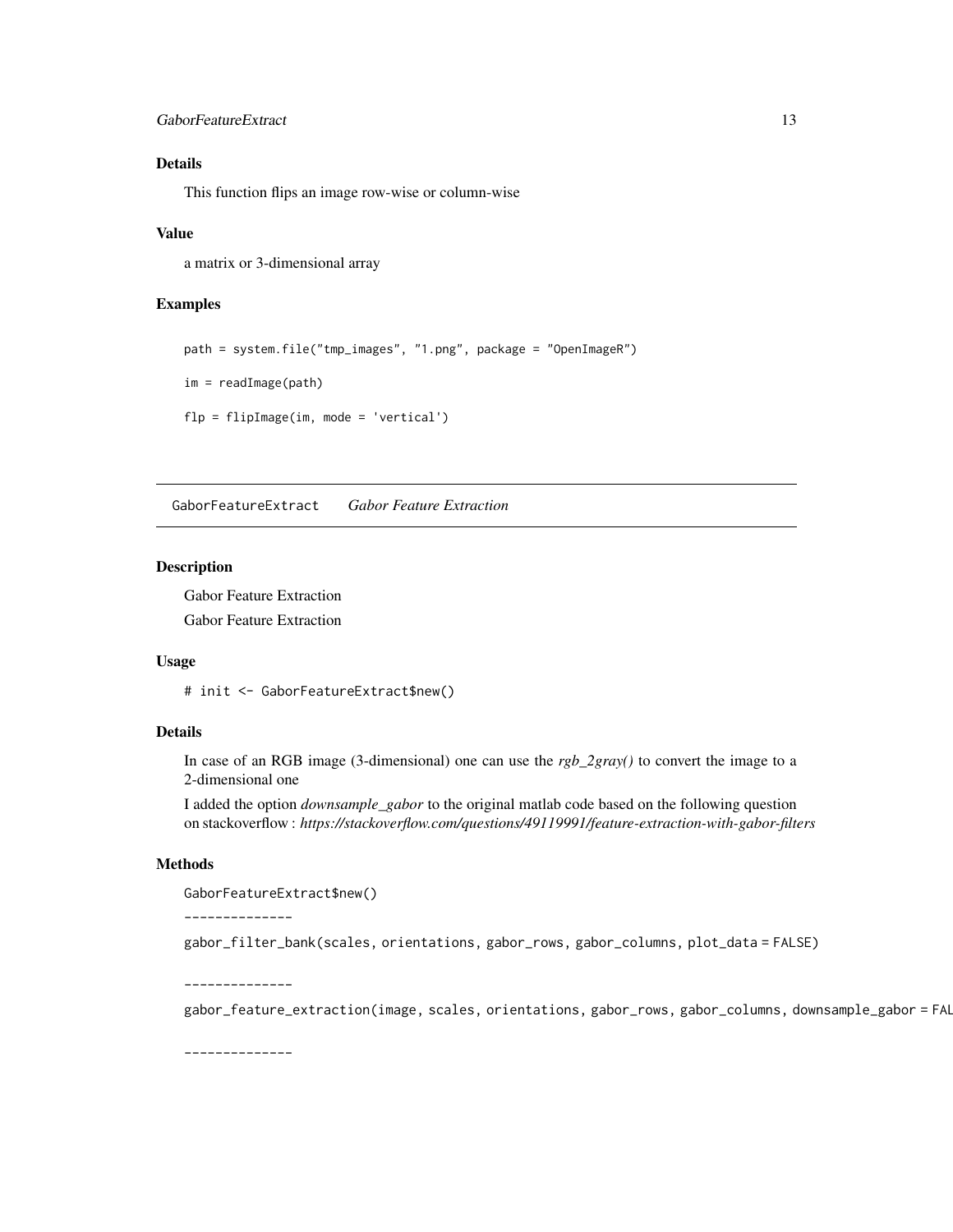gabor\_feature\_engine(img\_data, img\_nrow, img\_ncol, scales, orientations, gabor\_rows, gabor\_columns, dow

```
--------------
plot_gabor(real_matrices, margin_btw_plots = 0.15, thresholding = FALSE)
--------------
plot_multi_images(list_images, par_ROWS, par_COLS)
--------------
```
#### Methods

#### Public methods:

- [GaborFeatureExtract\\$new\(\)](#page-13-0)
- [GaborFeatureExtract\\$gabor\\_filter\\_bank\(\)](#page-13-1)
- [GaborFeatureExtract\\$gabor\\_feature\\_extraction\(\)](#page-13-2)
- [GaborFeatureExtract\\$gabor\\_feature\\_engine\(\)](#page-14-0)
- [GaborFeatureExtract\\$plot\\_gabor\(\)](#page-15-0)
- [GaborFeatureExtract\\$plot\\_multi\\_images\(\)](#page-16-0)
- [GaborFeatureExtract\\$clone\(\)](#page-16-1)

#### <span id="page-13-0"></span>Method new():

*Usage:* GaborFeatureExtract\$new()

#### <span id="page-13-1"></span>Method gabor\_filter\_bank():

```
Usage:
GaborFeatureExtract$gabor_filter_bank(
  scales,
 orientations,
 gabor_rows,
  gabor_columns,
  plot_data = FALSE
)
```
#### *Arguments:*

scales a numeric value. Number of scales (usually set to  $5$ ) (gabor filter bank function )

- orientations a numeric value. Number of orientations (usually set to 8) ( gabor\_filter\_bank function )
- gabor\_rows a numeric value. Number of rows of the 2-D Gabor filter (an odd integer number, usually set to 39 depending on the image size) ( gabor\_filter\_bank function )
- gabor\_columns a numeric value. Number of columns of the 2-D Gabor filter (an odd integer number, usually set to 39 depending on the image size) ( gabor\_filter\_bank function )
- plot\_data either TRUE or FALSE. If TRUE then data needed for plotting will be returned ( gabor\_filter\_bank, gabor\_feature\_extraction functions )

<span id="page-13-2"></span>Method gabor\_feature\_extraction():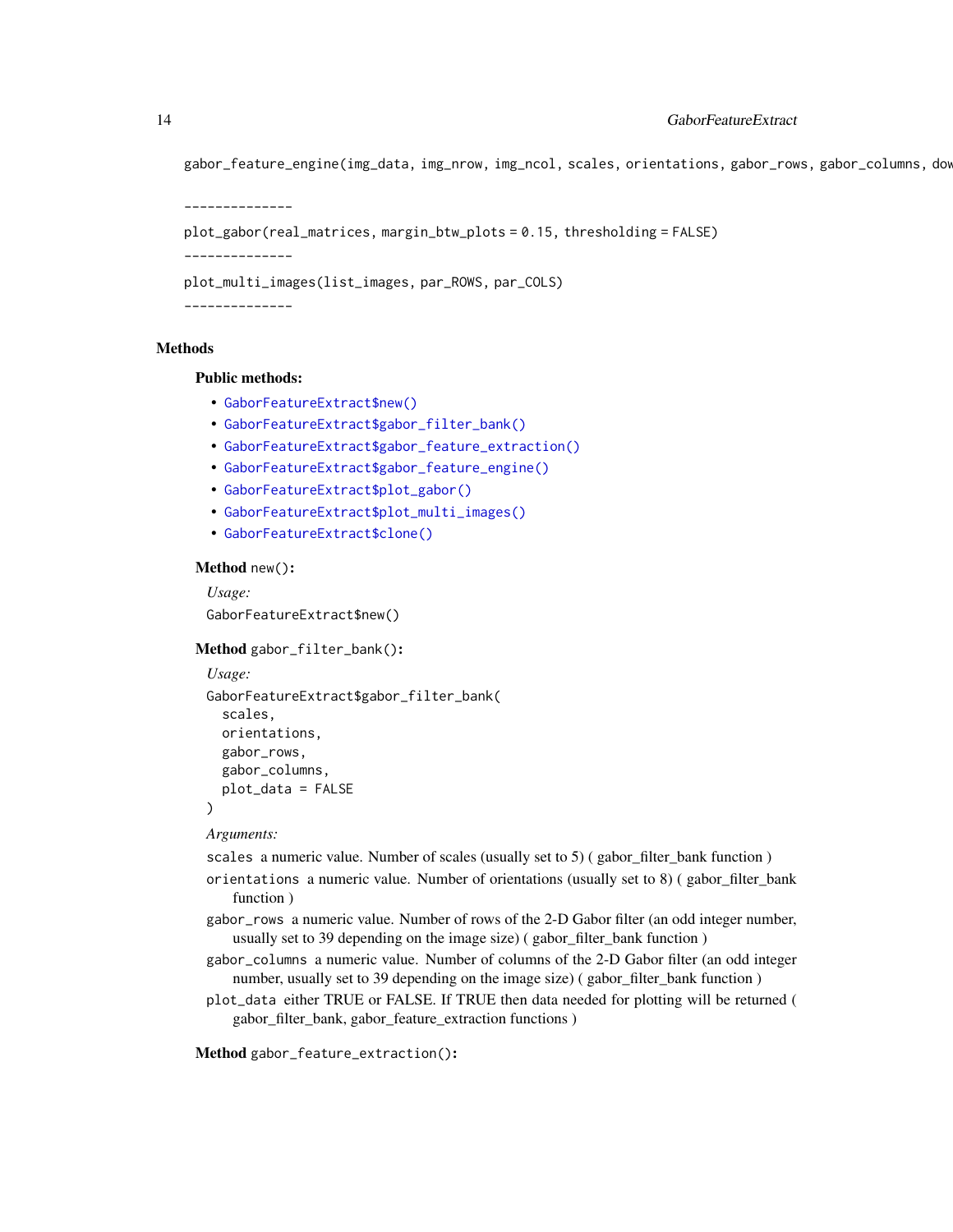#### GaborFeatureExtract 15

```
Usage:
GaborFeatureExtract$gabor_feature_extraction(
  image,
  scales,
 orientations,
 gabor_rows,
  gabor_columns,
  downsample_gabor = FALSE,
 plot_data = FALSE,
  downsample_rows = NULL,
  downsample_cols = NULL,
 normalize_features = FALSE,
  threads = 1,
  verbose = FALSE,
  vectorize_magnitude = TRUE
)
```
#### *Arguments:*

image a 2-dimensional image of type matrix ( gabor\_feature\_extraction function )

- scales a numeric value. Number of scales (usually set to  $5$ ) (gabor filter bank function )
- orientations a numeric value. Number of orientations (usually set to 8) ( gabor\_filter\_bank function )
- gabor\_rows a numeric value. Number of rows of the 2-D Gabor filter (an odd integer number, usually set to 39 depending on the image size) ( gabor\_filter\_bank function )
- gabor\_columns a numeric value. Number of columns of the 2-D Gabor filter (an odd integer number, usually set to 39 depending on the image size) ( gabor\_filter\_bank function )
- downsample\_gabor either TRUE or FALSE. If TRUE then downsampling of data will take place. The *downsample\_rows* and *downsample\_cols*should be adjusted accordingly. Downsampling does not affect the output plots but the output *gabor\_features*( gabor\_feature\_extraction function )
- plot\_data either TRUE or FALSE. If TRUE then data needed for plotting will be returned ( gabor\_filter\_bank, gabor\_feature\_extraction functions )
- downsample\_rows either NULL or a numeric value specifying the factor of downsampling along rows ( gabor\_feature\_extraction function )
- downsample\_cols either NULL or a numeric value specifying the factor of downsampling along columns ( gabor\_feature\_extraction function )
- normalize\_features either TRUE or FALSE. If TRUE then the output gabor-features will be normalized to zero mean and unit variance ( gabor\_feature\_extraction function )
- threads a numeric value specifying the number of threads to use ( gabor\_feature\_extraction function )
- verbose either TRUE or FALSE. If TRUE then information will be printed in the console ( gabor\_feature\_extraction, gabor\_feature\_engine functions )
- vectorize\_magnitude either TRUE or FALSE. If TRUE the computed magnitude feature will be returned in the form of a vector, otherwise it will be returned as a list of matrices ( gabor\_feature\_extraction function )

<span id="page-14-0"></span>Method gabor\_feature\_engine():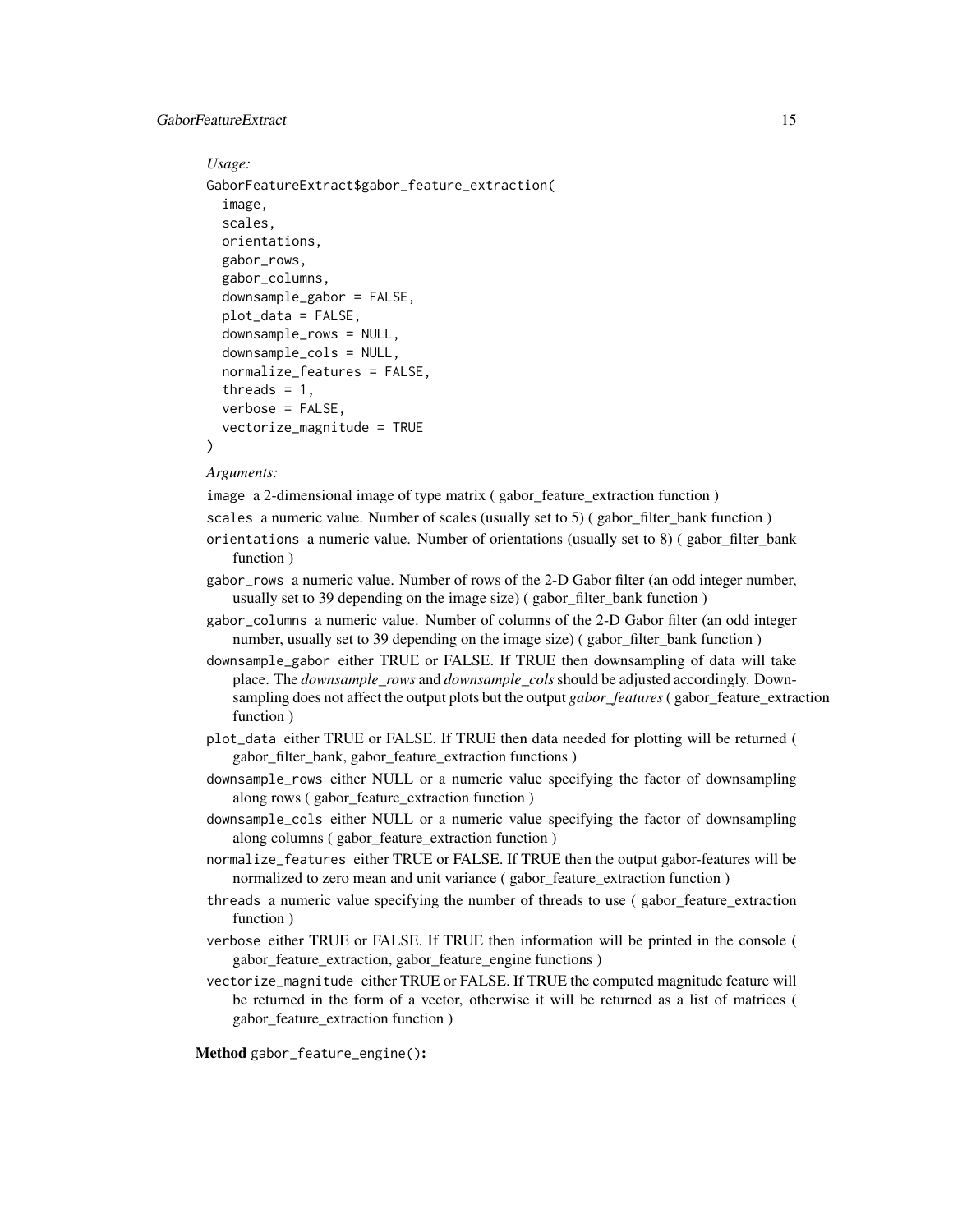## *Usage:* GaborFeatureExtract\$gabor\_feature\_engine( img\_data, img\_nrow, img\_ncol, scales, orientations, gabor\_rows, gabor\_columns, downsample\_gabor = FALSE,

```
downsample_rows = NULL,
downsample_cols = NULL,
normalize_features = FALSE,
threads = 1,
verbose = FALSE
```
)

#### *Arguments:*

img\_data a numeric matrix specifying the input data (gabor\_feature\_engine function)

- img\_nrow an integer specifying the number of rows of the input matrix (gabor\_feature\_engine function)
- img\_ncol an integer specifying the number of columns of the input matrix (gabor\_feature\_engine function)
- scales a numeric value. Number of scales (usually set to  $5$ ) (gabor\_filter\_bank function)
- orientations a numeric value. Number of orientations (usually set to  $8$ ) (gabor filter bank function )
- gabor\_rows a numeric value. Number of rows of the 2-D Gabor filter (an odd integer number, usually set to 39 depending on the image size) ( gabor\_filter\_bank function )
- gabor\_columns a numeric value. Number of columns of the 2-D Gabor filter (an odd integer number, usually set to 39 depending on the image size) ( gabor\_filter\_bank function )
- downsample\_gabor either TRUE or FALSE. If TRUE then downsampling of data will take place. The *downsample\_rows* and *downsample\_cols*should be adjusted accordingly. Downsampling does not affect the output plots but the output *gabor\_features*( gabor\_feature\_extraction function )
- downsample\_rows either NULL or a numeric value specifying the factor of downsampling along rows ( gabor\_feature\_extraction function )
- downsample\_cols either NULL or a numeric value specifying the factor of downsampling along columns ( gabor\_feature\_extraction function )
- normalize\_features either TRUE or FALSE. If TRUE then the output gabor-features will be normalized to zero mean and unit variance ( gabor\_feature\_extraction function )
- threads a numeric value specifying the number of threads to use ( gabor\_feature\_extraction function )
- verbose either TRUE or FALSE. If TRUE then information will be printed in the console ( gabor\_feature\_extraction, gabor\_feature\_engine functions )

<span id="page-15-0"></span>*Usage:*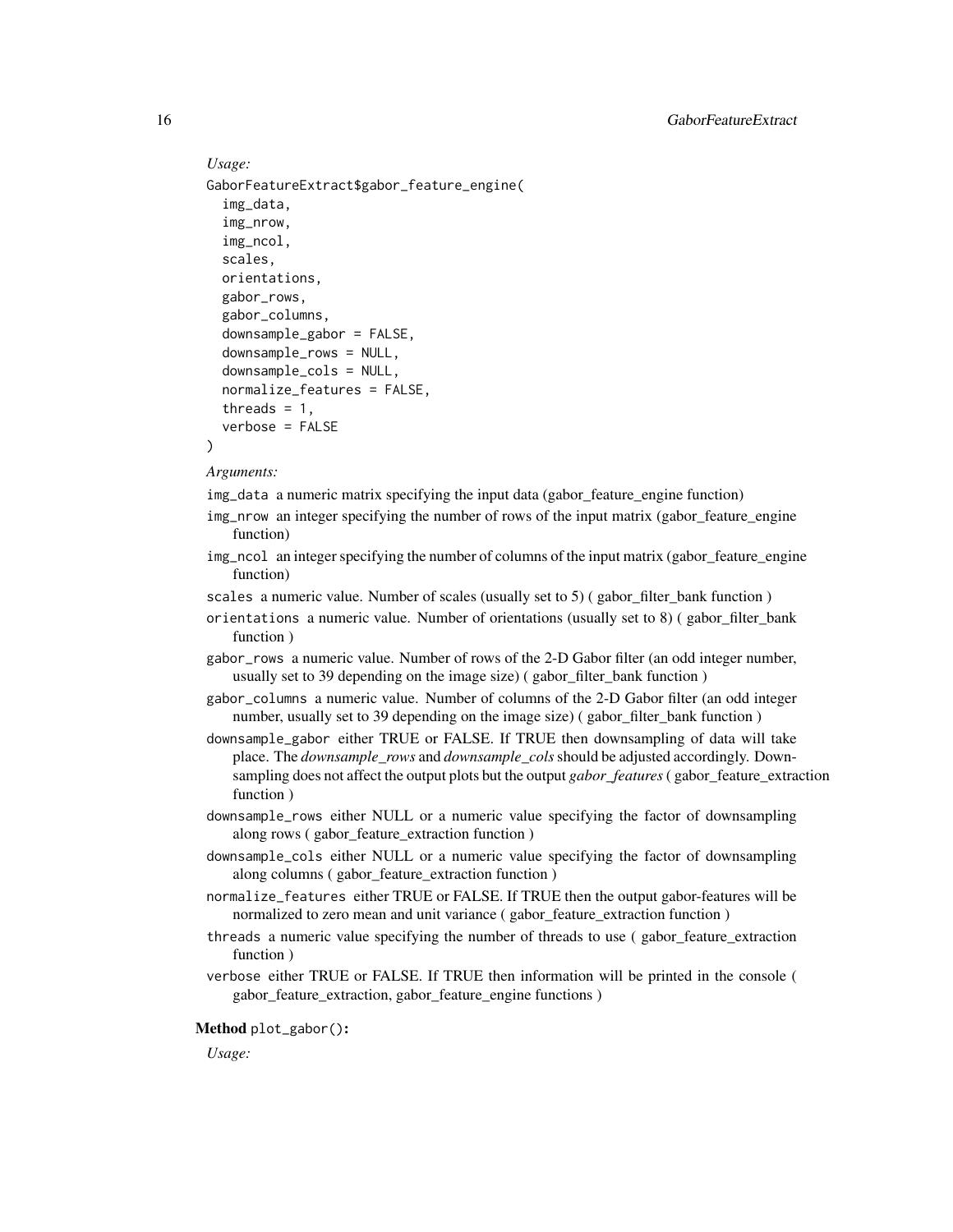## GaborFeatureExtract 17

```
GaborFeatureExtract$plot_gabor(
  real_matrices,
 margin_btw_plots = 0.65,
  thresholding = FALSE
)
```
#### *Arguments:*

- real\_matrices a list of 3-dimensional arrays. These arrays correspond to the *real part* of the complex output matrices ( plot\_gabor function )
- margin\_btw\_plots a float between 0.0 and 1.0 specifying the margin between the multiple output plots ( plot\_gabor function )
- thresholding either TRUE or FALSE. If TRUE then a threshold of 0.5 will be used to push values above 0.5 to 1.0 ( similar to otsu-thresholding ) ( plot\_gabor function )

## <span id="page-16-0"></span>Method plot\_multi\_images():

## *Usage:*

```
GaborFeatureExtract$plot_multi_images(list_images, par_ROWS, par_COLS)
```
#### *Arguments:*

list\_images a list containing the images to plot ( plot multi images function )

- par\_ROWS a numeric value specifying the number of rows of the plot-grid ( plot\_multi\_images function )
- par\_COLS a numeric value specifying the number of columns of the plot-grid ( plot\_multi\_images function )

<span id="page-16-1"></span>Method clone(): The objects of this class are cloneable with this method.

### *Usage:*

GaborFeatureExtract\$clone(deep = FALSE)

*Arguments:*

deep Whether to make a deep clone.

## References

https://github.com/mhaghighat/gabor

https://stackoverflow.com/questions/20608458/gabor-feature-extraction

https://stackoverflow.com/questions/49119991/feature-extraction-with-gabor-filters

#### Examples

library(OpenImageR)

init\_gb = GaborFeatureExtract\$new()

# gabor-filter-bank #------------------

gb\_f = init\_gb\$gabor\_filter\_bank(scales = 5, orientations = 8, gabor\_rows = 39,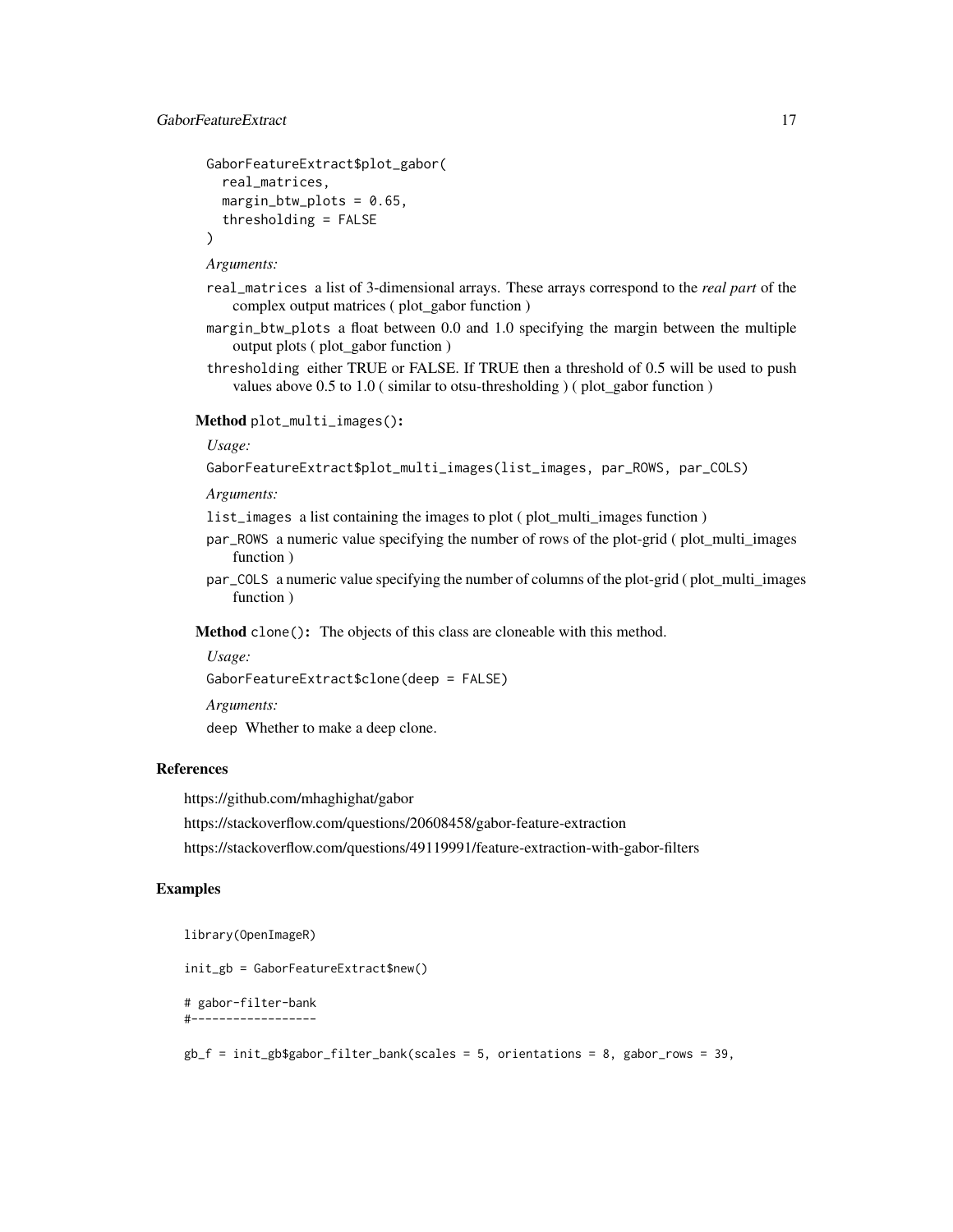```
gabor_columns = 39, plot_data = TRUE)
# plot gabor-filter-bank
#-----------------------
plt_f = init_gb$plot_gabor(real_matrices = gb_f$gabor_real, margin_btw_plots = 0.65,
                        thresholding = FALSE)
# read image
#-----------
pth_im = system.file("tmp_images", "car.png", package = "OpenImageR")
im = readImage(pth\_im) * 255# gabor-feature-extract
#----------------------
# gb_im = init_gb$gabor_feature_extraction(image = im, scales = 5, orientations = 8,
# downsample_gabor = TRUE, downsample_rows = 3,
# downsample_cols = 3, gabor_rows = 39, gabor_columns = 39,
# plot_data = TRUE, normalize_features = FALSE,
# threads = 6)
# plot real data of gabor-feature-extract
#----------------------------------------
# plt_im = init_gb$plot_gabor(real_matrices = gb_im$gabor_features_real, margin_btw_plots = 0.65,
# thresholding = FALSE)
# feature generation for a matrix of images (such as the mnist data set)
#-----------------------------------------------------------------------
ROWS = 13; COLS = 13; SCAL = 3; ORIEN = 5; nrow_mt = 500; im_width = 12; im_height = 15
set.seed(1)
im\_mt = matrix(sample(1:255, nrow\_mt * im\_width * im\_height, replace = TRUE), nrow = nrow\_mt,
                   ncol = im_width * im_hejht)# gb_ex = init_gb$gabor_feature_engine(img_data = im_mt, img_nrow = im_width, img_ncol = im_height,
```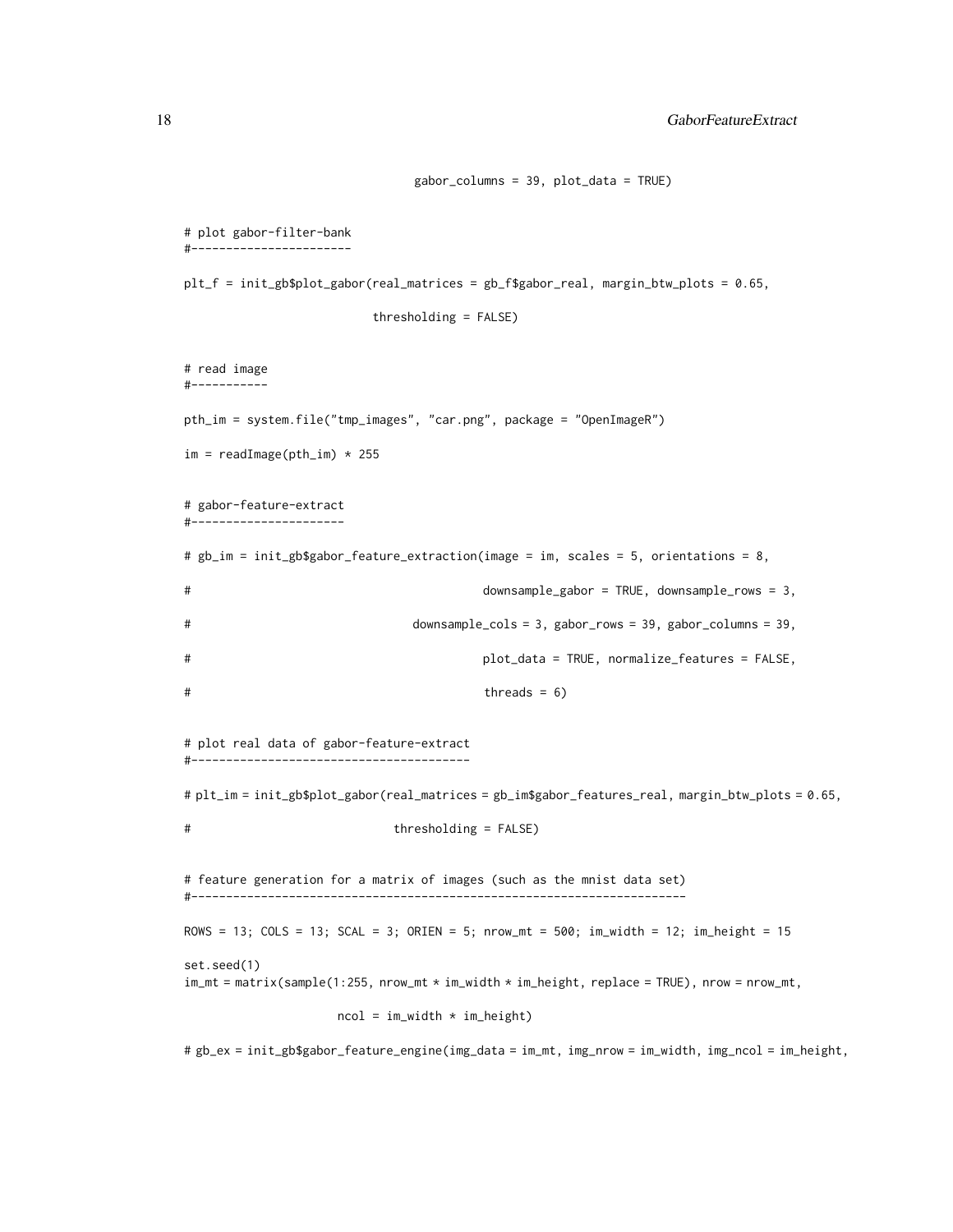<span id="page-18-0"></span># scales = SCAL, orientations = ORIEN, gabor\_rows = ROWS, # gabor\_columns = COLS, downsample\_gabor = FALSE, # downsample\_rows = NULL, downsample\_cols = NULL, # normalize\_features = TRUE, threads = 1, verbose = FALSE) # plot of multiple image in same figure #-------------------------------------- list\_images = list(im, im, im) plt\_multi = init\_gb\$plot\_multi\_images(list\_images, par\_ROWS = 2, par\_COLS = 2)

gamma\_correction *Gamma correction*

#### Description

Gamma correction

## Usage

gamma\_correction(image, gamma)

## Arguments

| image | matrix or 3-dimensional array |
|-------|-------------------------------|
| gamma | a positive value              |

### Details

This function applies gamma correction to a matrix or to a 3-dimensional array. The gamma correction controls the overall brightness of an image.

## Value

depending on the input, either a matrix or an array

### Author(s)

Lampros Mouselimis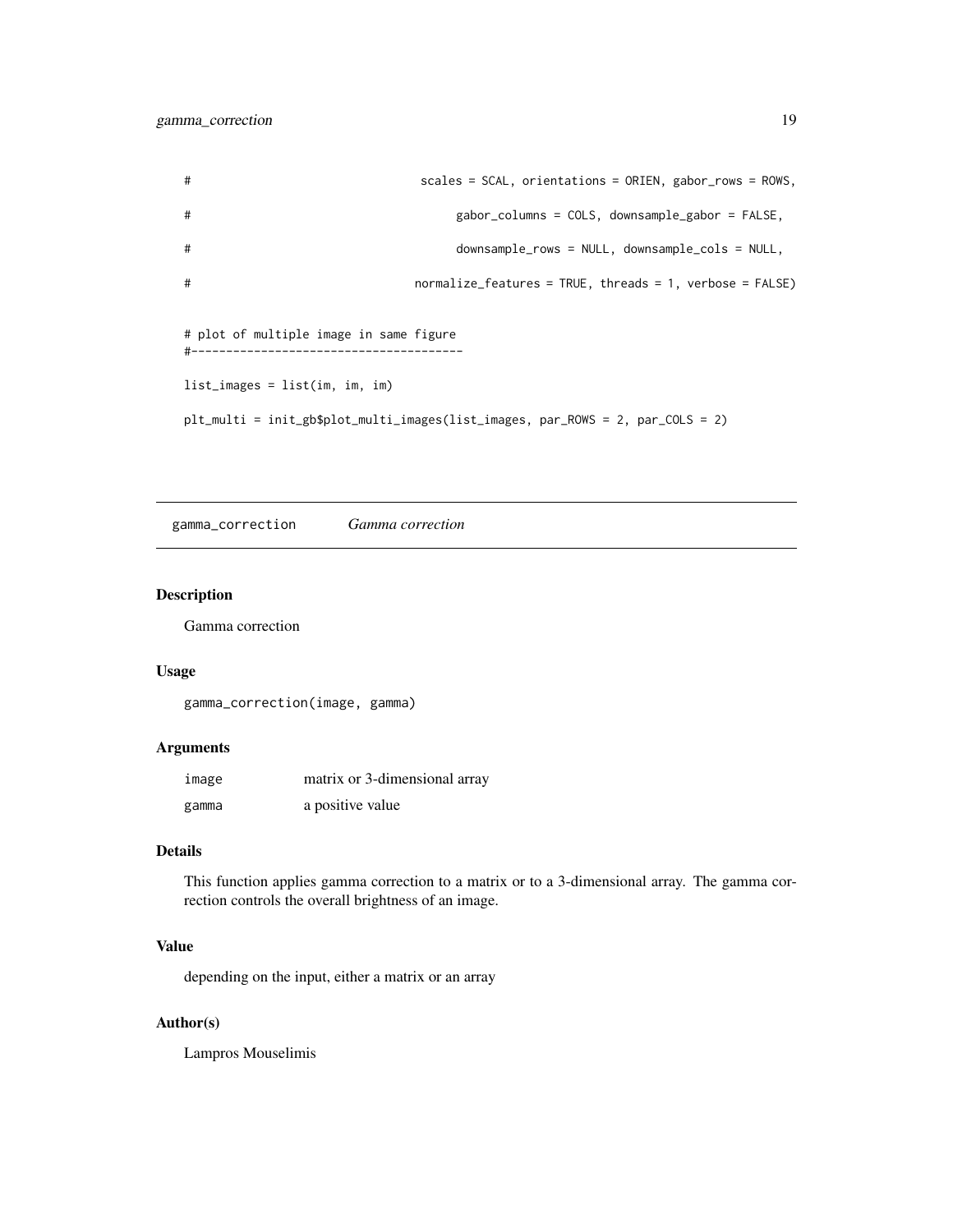## <span id="page-19-0"></span>Examples

```
path = system.file("tmp_images", "2.jpg", package = "OpenImageR")
image = readImage(path)
filt = gamma_{corr} correction(image, gamma = 0.5)
```
hash\_apply *calculate the binary or the hexadecimal hash for a matrix, array or a folder of images for the average\_hash, phash or dhash functions*

## Description

This function takes either a matrix, array or a folder and returns either the binary hash features or the hashes (as a character vector)

## Usage

```
hash_apply(
  object,
  rows = 28,
  columns = 28,hash_size = 8,
  highfreq_factor = 3,
 method = "phash",
 mode = "binary",
  threads = 1,
  resize = "nearest"
)
```

| object          | a matrix, a data frame, a 3-dimensional array or a path to a folder of files (im-<br>ages)                                                                                                                                                                                                       |
|-----------------|--------------------------------------------------------------------------------------------------------------------------------------------------------------------------------------------------------------------------------------------------------------------------------------------------|
| rows            | a number specifying the number of rows of the matrix                                                                                                                                                                                                                                             |
| columns         | a number specifying the number of columns of the matrix                                                                                                                                                                                                                                          |
| hash_size       | an integer specifying the hash size. IF method = 'phash' : the hash_size $*$ high-<br>freq factor should be less than number of rows or columns of the gray image.<br>IF method = 'dhash' or 'average_hash' : the hash_size should be less than num-<br>ber of rows or columns of the gray_image |
| highfreg_factor |                                                                                                                                                                                                                                                                                                  |
|                 | an integer specyfing the highfrequency factor (IF method = 'phash' : the hash_size<br>* hightreq_factor should be less than number of rows or columns of the gray_image)                                                                                                                         |
| method          | one of 'phash', 'average_hash', 'dhash'                                                                                                                                                                                                                                                          |
|                 |                                                                                                                                                                                                                                                                                                  |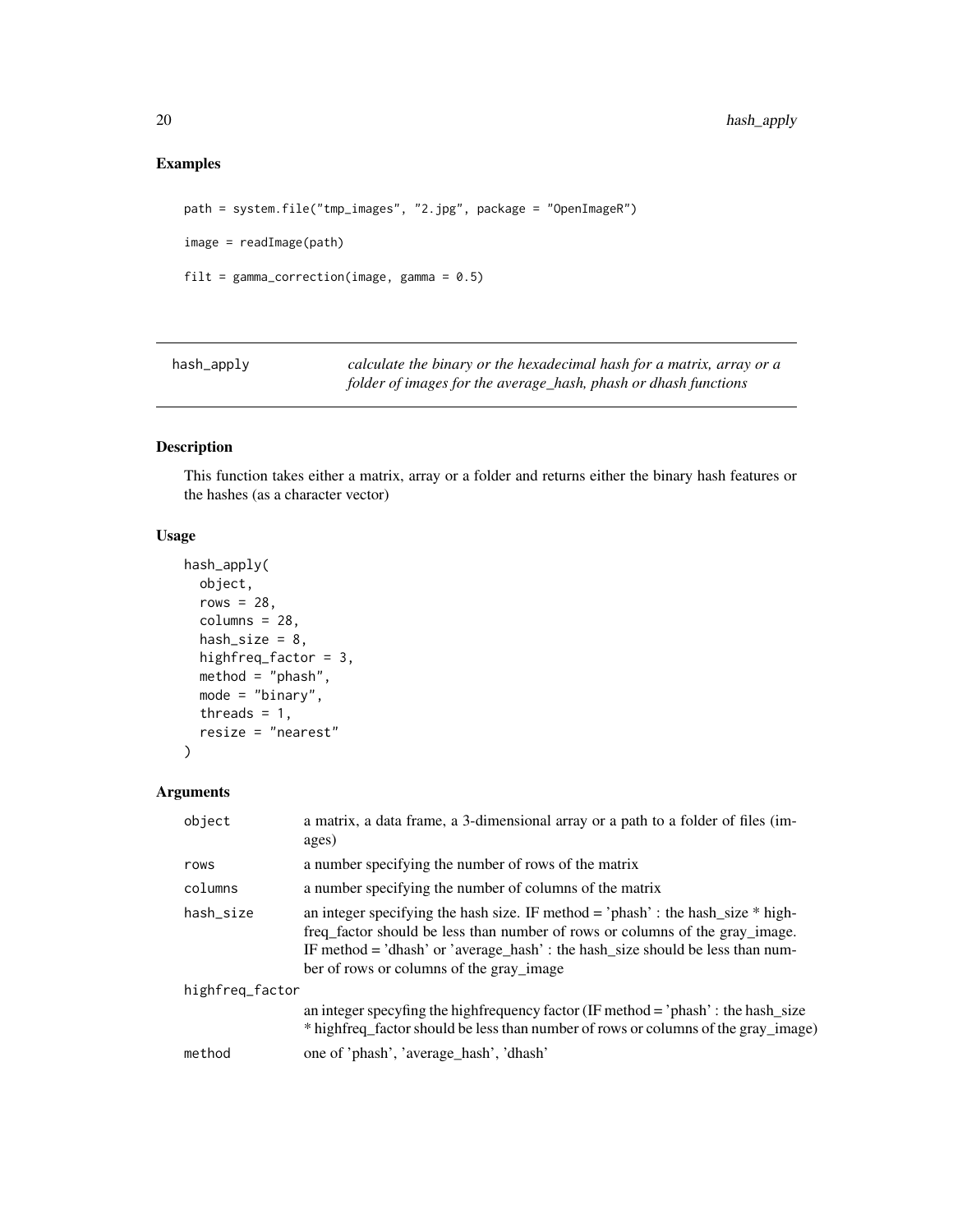<span id="page-20-0"></span>

| mode    | one of 'binary', 'hash'                                       |
|---------|---------------------------------------------------------------|
| threads | the number of cores to run in parallel                        |
| resize  | corresponds to one of 'nearest', 'bilinear' (resizing method) |

## Details

This function calculates the binary hash or the hexadecimal hash for various types of objects.

#### Value

If the input is a matrix, data frame or array this function returns a matrix (if mode = 'binary') or a character vector (if mode  $=$  'hex hash'). If the input is a path to a folder the function returns a list of length 2, the 1st sublist is a vector with the names of the image files (the order of the files in the vector corresponds to the order of the rows of the output matrix), the 2nd sublist is a matrix (if mode = 'binary') or a character vector (if mode = 'hex\_hash').

#### Examples

```
path = paste0(system.file("tmp_images", "same_type", package = "OpenImageR"), '/')
res_phash = hash_apply(path, method = 'phash', mode = 'binary')
```
HOG *calculate the HOG (Histogram of oriented gradients) for an image*

#### Description

The function is a modification of the 'findHOGFeatures' function of the SimpleCV package [ please consult the COPYRIGHT file ] The function takes either an RGB (it will be converted to gray) or a gray image and returns a vector of the HOG descriptors. The main purpose of the function is to create a vector of features, which can be used in classification tasks.

#### Usage

```
HOG(image, cells = 3, orientation = 6)
```
## Arguments

| image        | matrix or 3-dimensional array   |
|--------------|---------------------------------|
| cells        | the number of divisions (cells) |
| orientations | number of orientation bins      |

#### Details

This function takes either a matrix, a data frame or a 3-dimensional array and returns a vector with the HOG-descriptors (histogram of oriented gradients).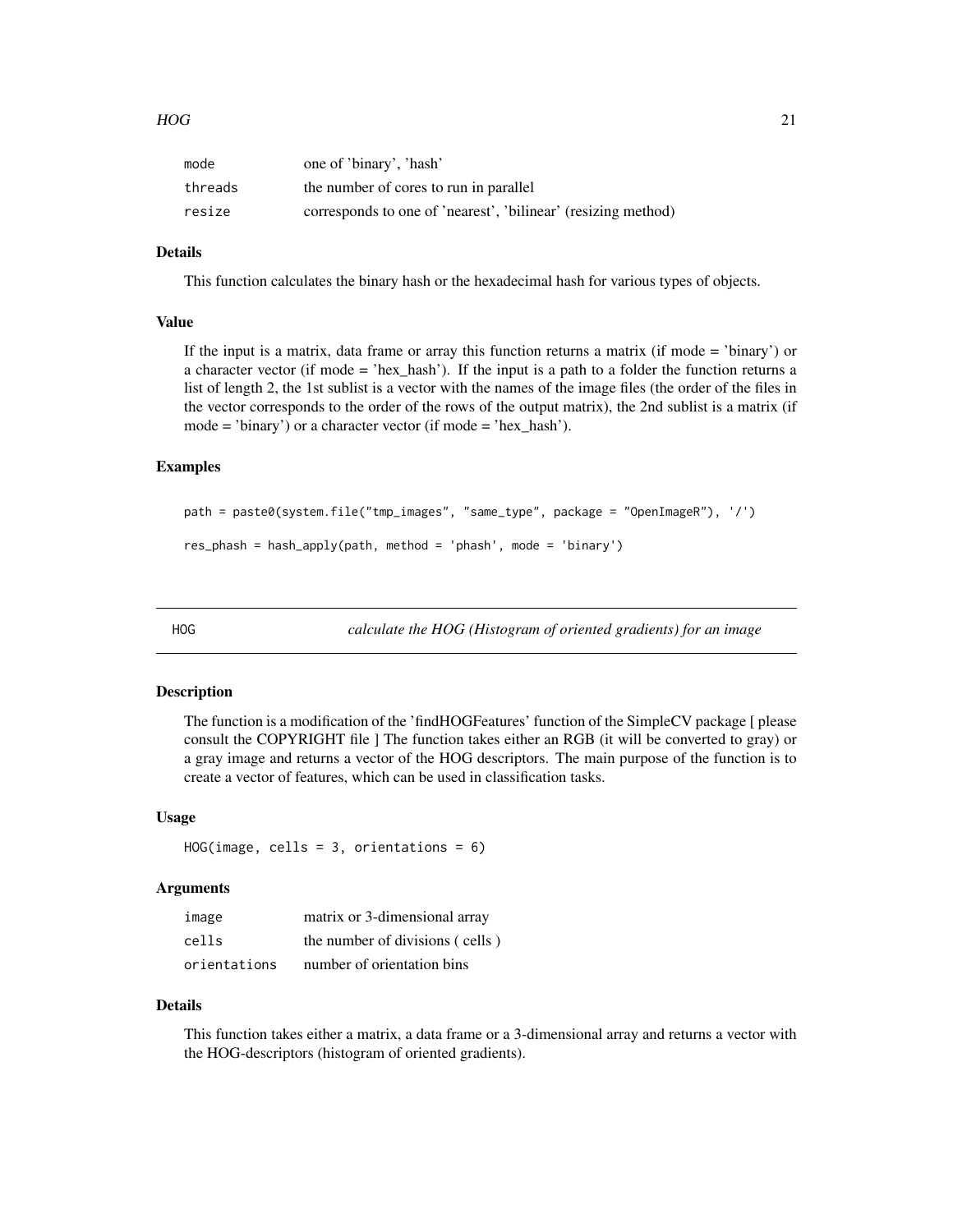## <span id="page-21-0"></span>Value

a numeric vector

## Examples

```
## Not run:
path = system.file("tmp_images", "1.png", package = "OpenImageR")
image = readImage(path)
res = HOG (image, cells = 3, orientation = 6)## End(Not run)
```
HOG\_apply *calculate the HOG (Histogram of oriented gradients) for a matrix, array or a folder of images*

## Description

calculate the HOG (Histogram of oriented gradients) for a matrix, array or a folder of images

## Usage

```
HOG_apply(
 object,
 cells = 3,
 orientations = 6,
 rows = NULL,columns = NULL,
  threads = 1)
```

| object       | a matrix, a data frame, a 3-dimensional array or a path to a folder of files (im-<br>ages)                     |
|--------------|----------------------------------------------------------------------------------------------------------------|
| cells        | the number of divisions (cells)                                                                                |
| orientations | number of orientation bins                                                                                     |
| rows         | a value specifying the number of rows of each image-row of the matrix (required<br>if object is a matrix)      |
| columns      | a value specifying the number of columns of each image-row of the matrix (re-<br>quired if object is a matrix) |
| threads      | the number of parallel cores to use                                                                            |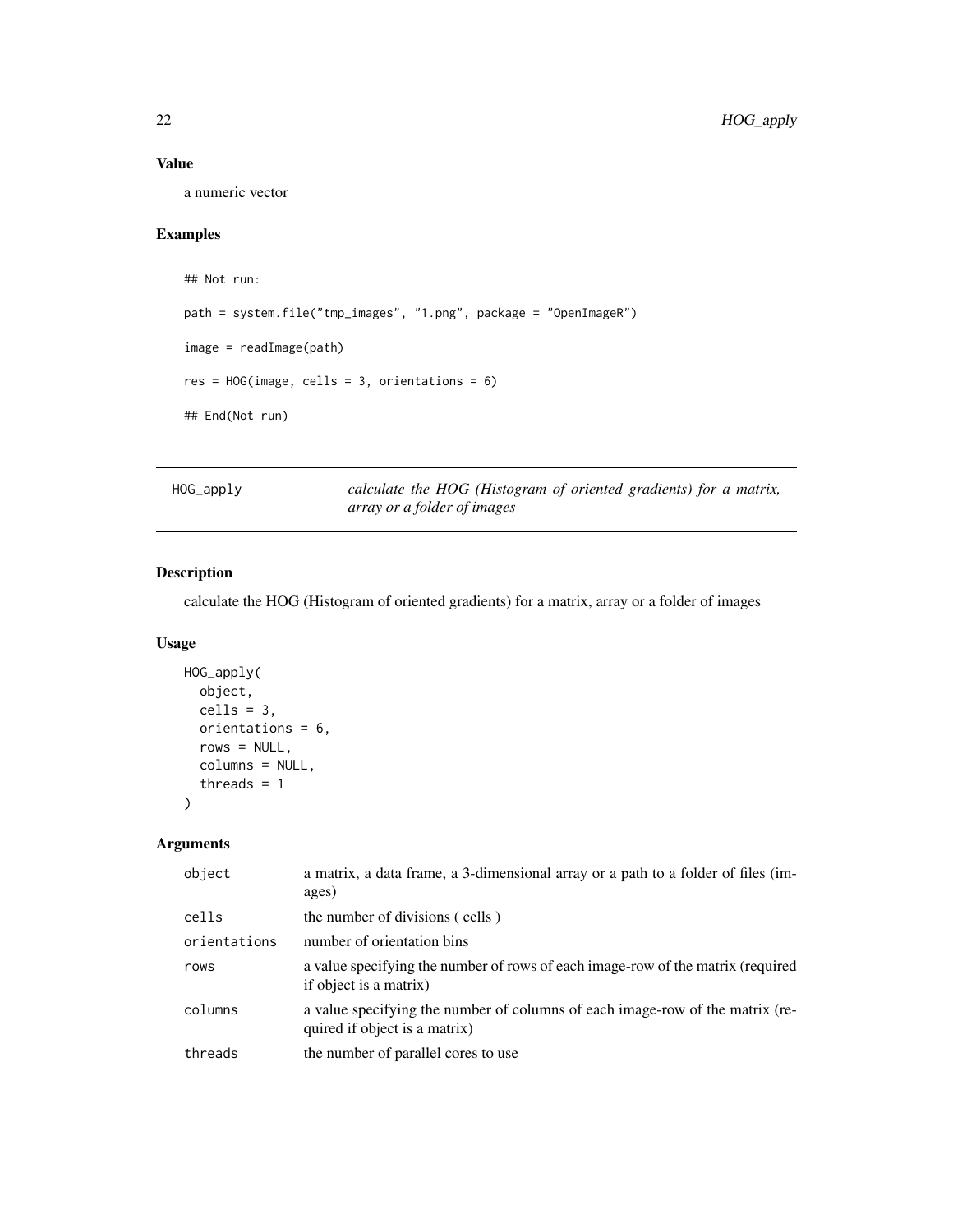### <span id="page-22-0"></span>imageShow 23

### Details

This function takes as input either a matrix, a data frame, a 3-dimensional array or a character path to a folder of files (images). It returns the HOG-descriptors (histogram of oriented gradients) for each row (if matrix or data frame), for each array-slice (if array) or for each file (if path to a folder of images).

#### Value

If the input is a matrix, data frame or array it returns a matrix of the hog descriptors. If the input is a path to a folder it returns a list of length 2, the 1st sublist is a vector with the names of the image files (the order of the files in the vector corresponds to the order of the rows of the output matrix), the 2nd sublist is the matrix of the hog descriptors.

#### Examples

```
## Not run:
```

```
MATR = matrix(runif(75), ncol = 25, nrow = 5)
res = HOG_apply(MATR, cells = 3, orientations = 5, rows = 5, columns = 5, threads = 1)
ARRAY = array(5, dim = c(10, 10, 3))res = HOG_apply(ARRAY, cells = 3, orientations = 6, threads = 1)
FOLDER_path = paste0(system.file("tmp_images", "same_type", package = "OpenImageR"), '/')
res = HOG_apply(FOLDER_path, cells = 3, orientations = 6, threads = 1)
## End(Not run)
```
imageShow *display an image*

#### Description

This function displays an image

#### Usage

```
imageShow(file_path)
```
#### Arguments

file\_path if file\_path is a character string, then a shiny application is utilized. If file\_path is a matrix, data.frame OR a 3-dimensional array then the grid.raster function of the base grid package is used.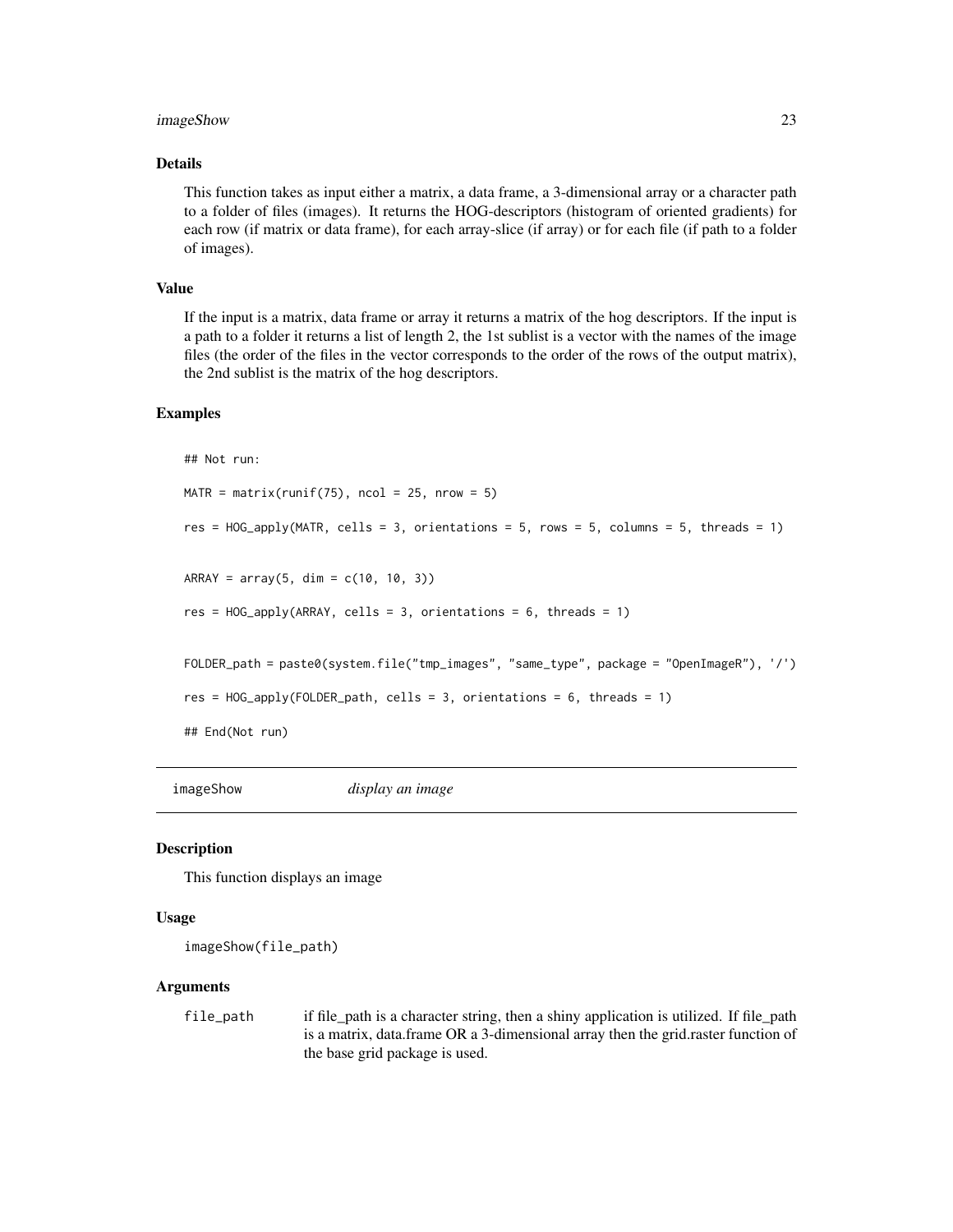## <span id="page-23-0"></span>Details

This function displays an image using either a character path, a 2- or a 3-dimensional object.

## Value

displays an image

## Examples

```
# path = system.file("tmp_images", "1.png", package = "OpenImageR")
```
# imageShow(path)

image\_thresholding *image thresholding*

## Description

image thresholding

## Usage

image\_thresholding(image, thresh)

## Arguments

| image  | matrix or 3-dimensional array                                                  |
|--------|--------------------------------------------------------------------------------|
| thresh | the threshold parameter should be between 0 and 1 if the data is normalized or |
|        | between 0-255 otherwise                                                        |

## Details

This function applies thresholding to a matrix or to a 3-dimensional array.

## Value

a matrix

## Author(s)

Lampros Mouselimis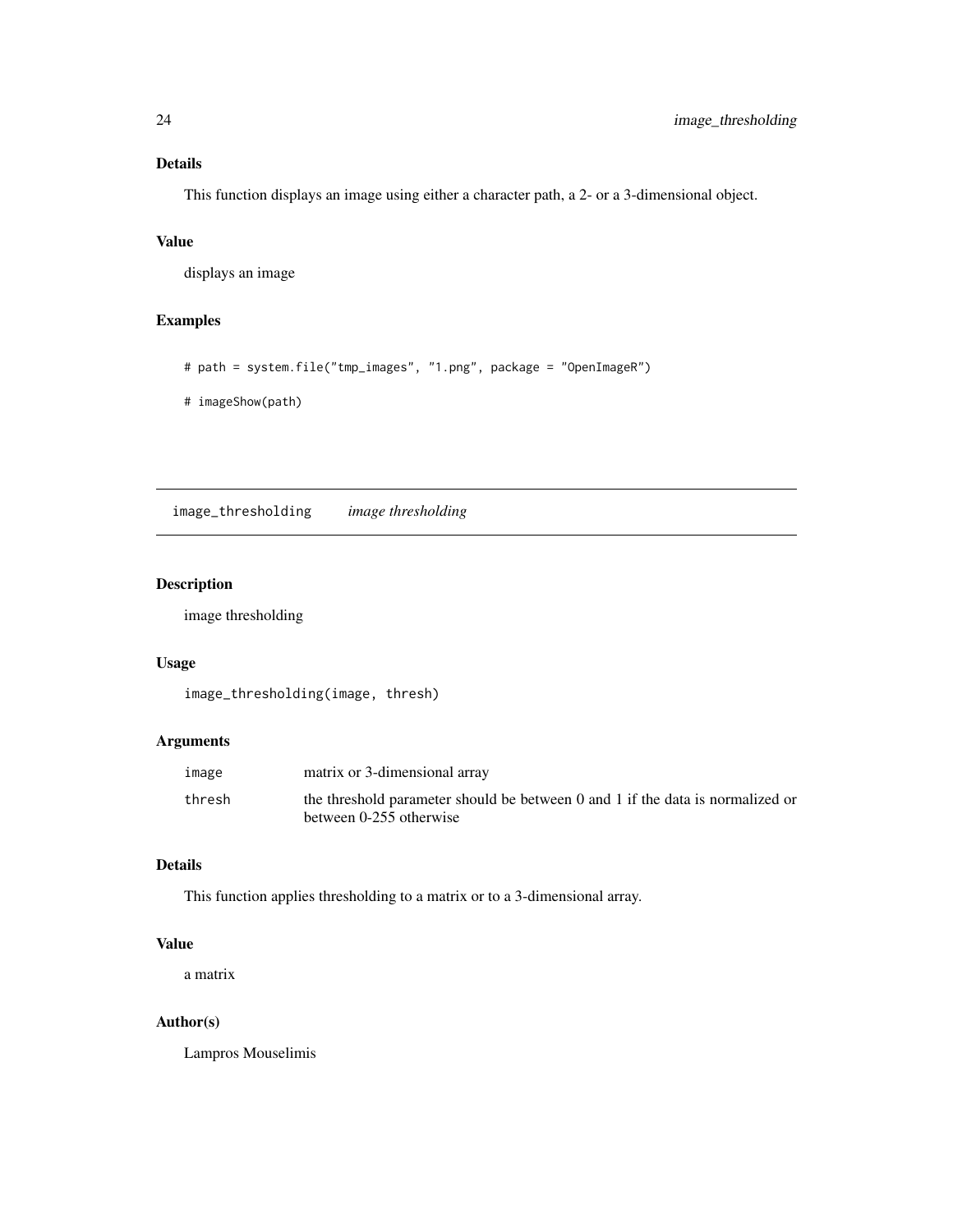## <span id="page-24-0"></span>invariant\_hash 25

## Examples

```
path = system.file("tmp_images", "1.png", package = "OpenImageR")
image = readImage(path)
filt = image_thresholding(image, thresh = 0.5)
```
invariant\_hash *invariant hashing (caclulation of the hamming or the levenshtein distance when the image is flipped, rotated or cropped)*

#### Description

flip-rotate-crop an image and caclulate the hamming or the levenshtein distance for phash, average\_hash, dhash

#### Usage

```
invariant_hash(
  image,
 new_image,
 method = "phash",mode = "binary",
 hash_size = 8,
 highfreq_factor = 4,
 resize = "nearest",
 flip = T,
  rotate = T,
  angle_bidirectional = 10,
  crop = T)
```

| image     | a 2-dimensional matrix or data frame (only gray-scale images are valid)                                                                                                                                                                                                                                                                                  |
|-----------|----------------------------------------------------------------------------------------------------------------------------------------------------------------------------------------------------------------------------------------------------------------------------------------------------------------------------------------------------------|
| new_image | a new image to be compared with the previous input image                                                                                                                                                                                                                                                                                                 |
| method    | one of 'phash', 'average hash', 'dhash'                                                                                                                                                                                                                                                                                                                  |
| mode      | one of 'binary', 'hash'                                                                                                                                                                                                                                                                                                                                  |
| hash size | an integer specifying the hash size. IF method = 'phash' : the hash_size $*$<br>highfreq_factor should be less than number of floor(rows * 0.8) or floor(columns<br>$*$ 0.8) of the gray_image IF method = 'dhash' or 'average_hash' : the hash_size<br>should be less than number of floor(rows $*$ 0.8) or floor(columns $*$ 0.8) of the<br>gray_image |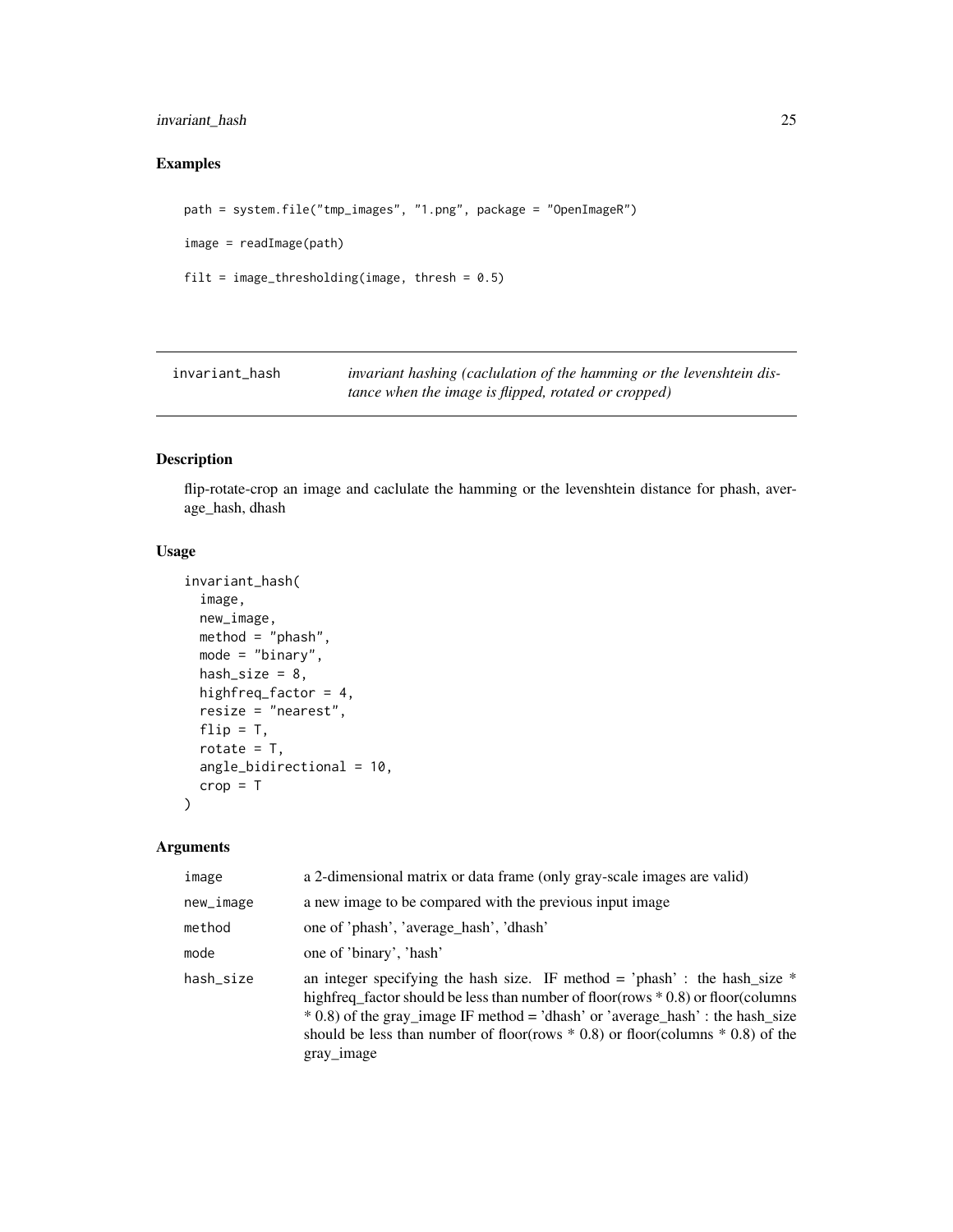| highfreq_factor     |                                                                                                                                                                                                            |  |
|---------------------|------------------------------------------------------------------------------------------------------------------------------------------------------------------------------------------------------------|--|
|                     | an integer specyfing the high frequency factor (IF method $=$ 'phash' : the hash_size<br>* hightreq_factor should be less than number of floor(rows * 0.8) or floor(columns<br>$*$ 0.8) of the gray image) |  |
| resize              | corresponds to one of 'nearest', 'bilinear' (resizing method)                                                                                                                                              |  |
| flip                | if TRUE the new_image will be flipped both horizontal and vertical                                                                                                                                         |  |
| rotate              | if TRUE the new_image will be rotated for a specified angle (see angle_bidirectional)                                                                                                                      |  |
| angle_bidirectional |                                                                                                                                                                                                            |  |
|                     | a float specifying the angle that the images should be rotated in both directions.<br>For instance, if angle bidirectional $= 10$ then the image will be rotated for 10<br>and 350 (360-10) degrees.       |  |
| crop                | if TRUE the new_image will be cropped 10 or 20 percent (equally spaced hori-<br>zontally and vertically)                                                                                                   |  |

#### Details

This function performs the following transformations : flips an image (no-flip, horizonal-flip, vertical-flip), rotates an image (no-angle, angle\_bidirectional, 360-angle\_bidirectional) and crops an image (no-crop, 10-percent-crop, 20-percent-crop). Depending on the type of mode ('binary', 'hash'), after each transformation the hamming or the levenshtein distance between the two images is calculated.

## Value

If flip, rotate and crop are all FALSE then the function returns either the hamming distance (if mode = 'binary') or the levenshtein distance (if mode = 'hash') for the two images. If any of the flip, rotate, crop is TRUE then it returns the MIN, MAX of the hamming distance (if mode = 'binary') or the MIN,MAX of the levenshtein distance (if mode = 'hash').

#### Examples

```
## Not run:
```

```
path1 = system.file("tmp_images", "1.png", package = "OpenImageR")
```
path2 = system.file("tmp\_images", "2.jpg", package = "OpenImageR")

```
image1 = rgb_2gray(readImage(path1))
```

```
image2 = rgb_2gray(readImage(path2))
```
res1 = invariant\_hash(image1, image2, hash\_size = 3, flip = TRUE, crop = FALSE)

```
res2 = invariant_hash(image1, image2, mode = 'hash', hash_size = 3, angle_bidirectional = 10)
```

```
## End(Not run)
```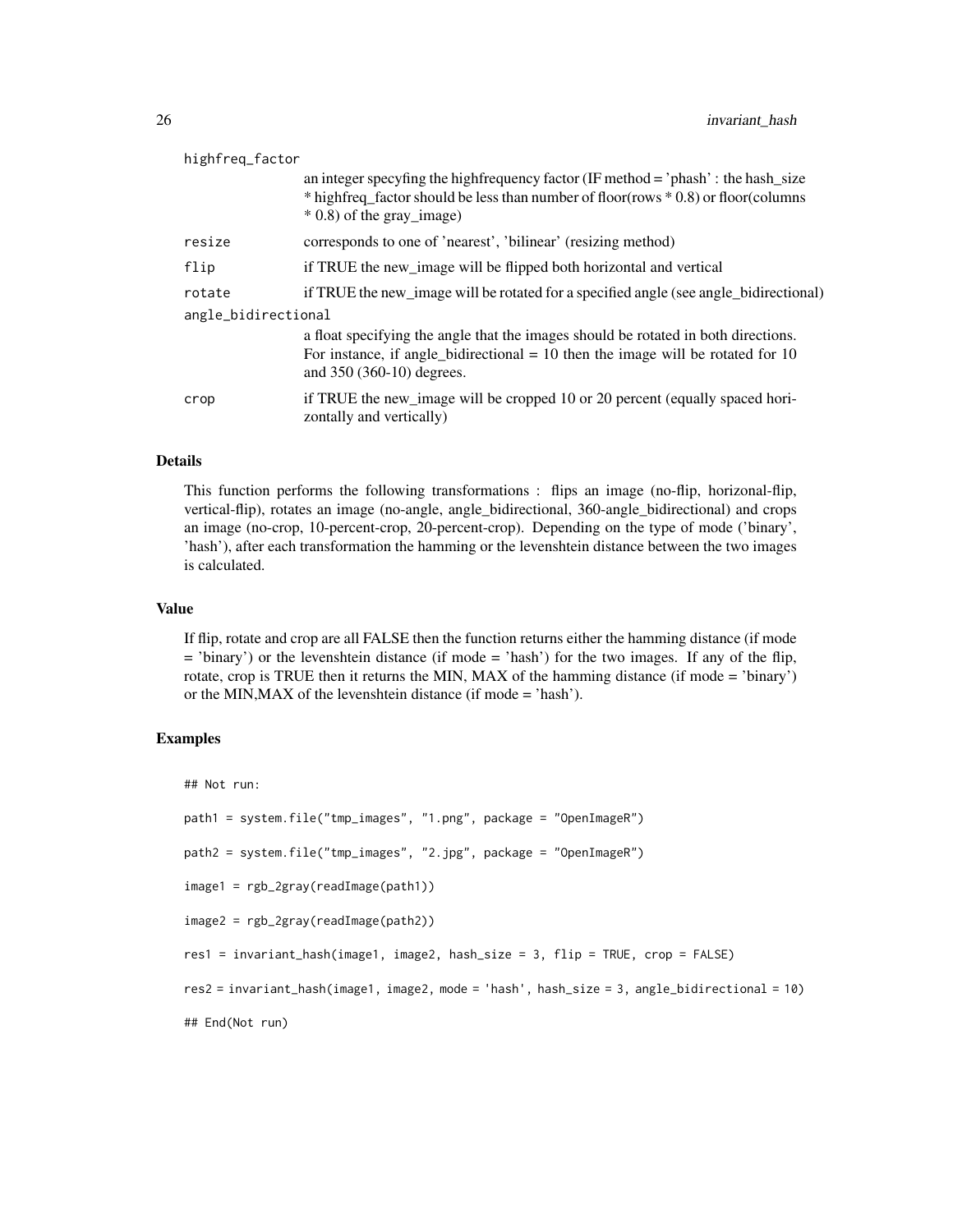<span id="page-26-0"></span>

convert a list of matrices to an array of matrices

#### Usage

List\_2\_Array(data, verbose = FALSE)

## Arguments

| data    | a list of matrices                                               |
|---------|------------------------------------------------------------------|
| verbose | if TRUE then the time taken to complete the task will be printed |

## Details

This is a helper function mainly for the HOG and hash functions. In case that matrices are stored in a list, this function converts the list to an array of 2-dimensional data.

## Value

an array

## Author(s)

Lampros Mouselimis

#### Examples

lst = list(matrix(0, 100, 100), matrix(1, 100, 100)) arr = List\_2\_Array(lst, verbose = FALSE)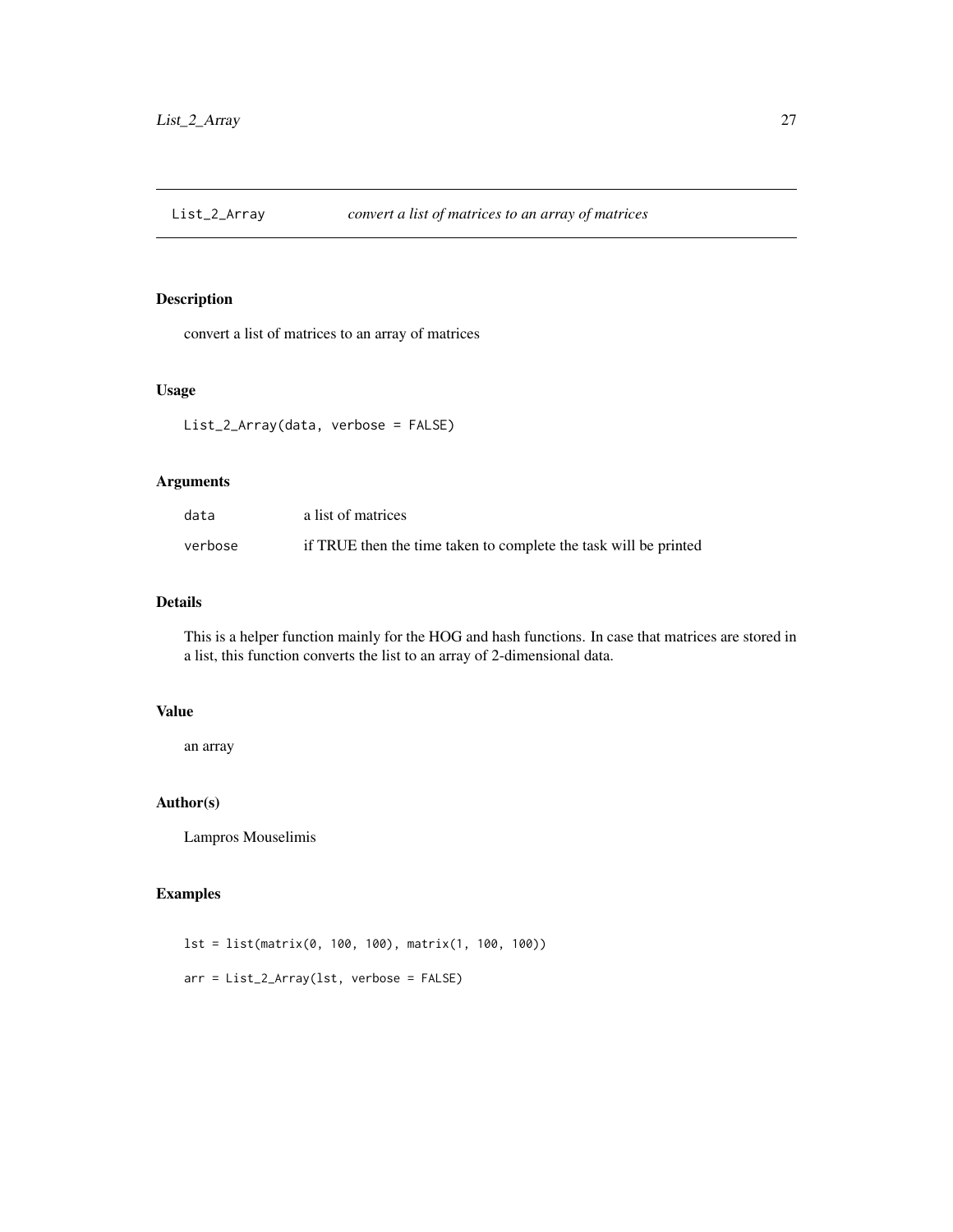<span id="page-27-0"></span>

loads either 2- or 3-dimensional data from a binary file

## Usage

load\_binary(path, type)

## Arguments

| path | a character string specifying a file path (where the binary data is saved)                                                  |
|------|-----------------------------------------------------------------------------------------------------------------------------|
| type | a character string. Either '2d' or '3d' to indicate what kind of data data will be<br>loaded from the specified <i>path</i> |

## Details

This function can be used to load either 2- or 3-dimensional data from a binary file. It is used in combination with the *superpixels* function in case that the *write\_slic* parameter is not an empty string ("").

## Examples

## Not run:

library(OpenImageR)

```
#------------------------------------------
# assuming the saved data are 2-dimensional
#------------------------------------------
```
path = "/my\_dir/data.bin"

res = load\_binary(path, type = '2d')

## End(Not run)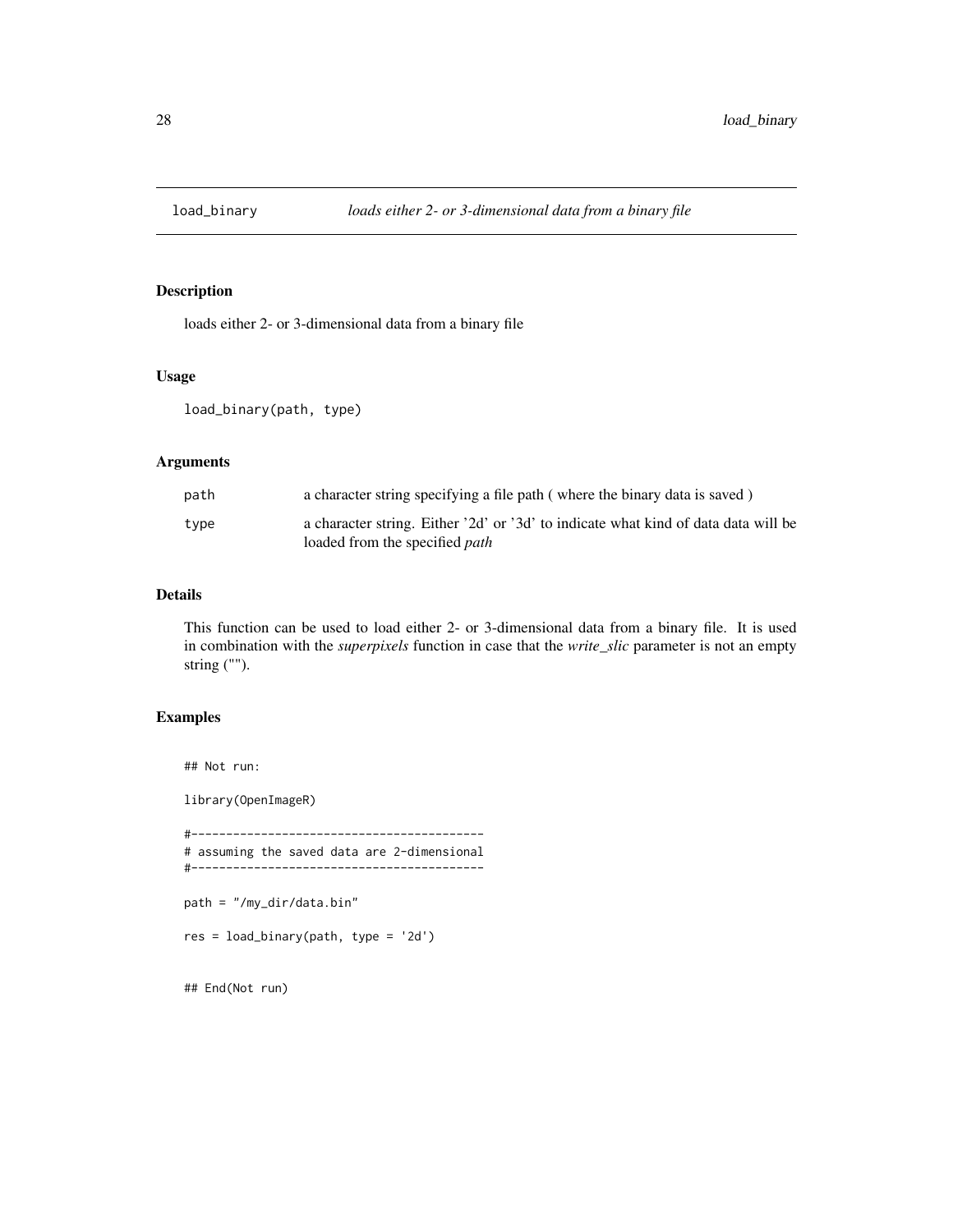<span id="page-28-0"></span>

minimum and maximum values of vector, matrix, data frame or array

#### Usage

```
MinMaxObject(x)
```
#### Arguments

x either a vector, matrix, data frame or array

#### Details

This helper function returns the minimum and maximum values of a vector, 2-dimensional or 3 dimensional objects. In case of a vector, matrix or data frame it returns a single value for the minimum and maximum of the object. In case of an array it returns the minimum and maximum values for each slice of the array.

## Value

a list

## Author(s)

Lampros Mouselimis

```
# vector
x = 1:10res = MinMaxObject(x)
# matrix
x = matrix(runit(100), 10, 10)res = MinMaxObject(x)
# data frame
x = data. frame(matrix(runif(100), 10, 10))
res = MinMaxObject(x)
```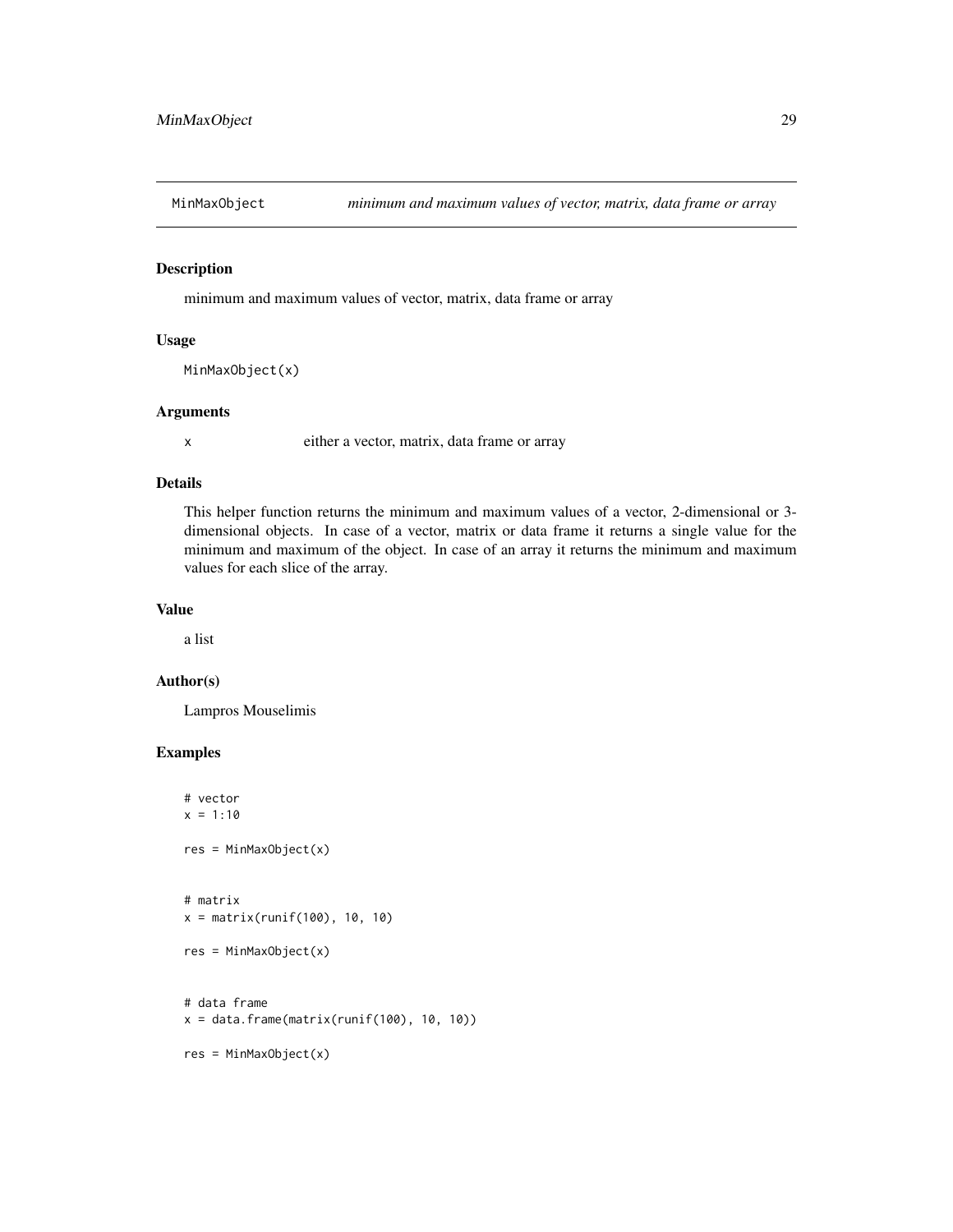```
# array
x = array(runif(100), dim = c(10, 10, 3))res = MinMaxObject(x)
```
NormalizeObject *normalize a vector, matrix or array (in the range between 0 and 1)*

#### Description

normalize a vector, matrix or array (in the range between 0 and 1)

#### Usage

```
NormalizeObject(x)
```
#### Arguments

x either a vector, matrix, data frame or array

## Details

This is a helper function which normalizes all pixel values of the object to the range between 0 and 1. The function takes either a vector, matrix, data frame or array as input and returns a normalized object of the same type (in case of data frame it returns a matrix).

## Value

either a normalized vector, matrix, or array

## Author(s)

Lampros Mouselimis

```
# vector
x = 1:10res = NormalizeObject(x)
# matrix
x = matrix(runif(100), 10, 10)
```
<span id="page-29-0"></span>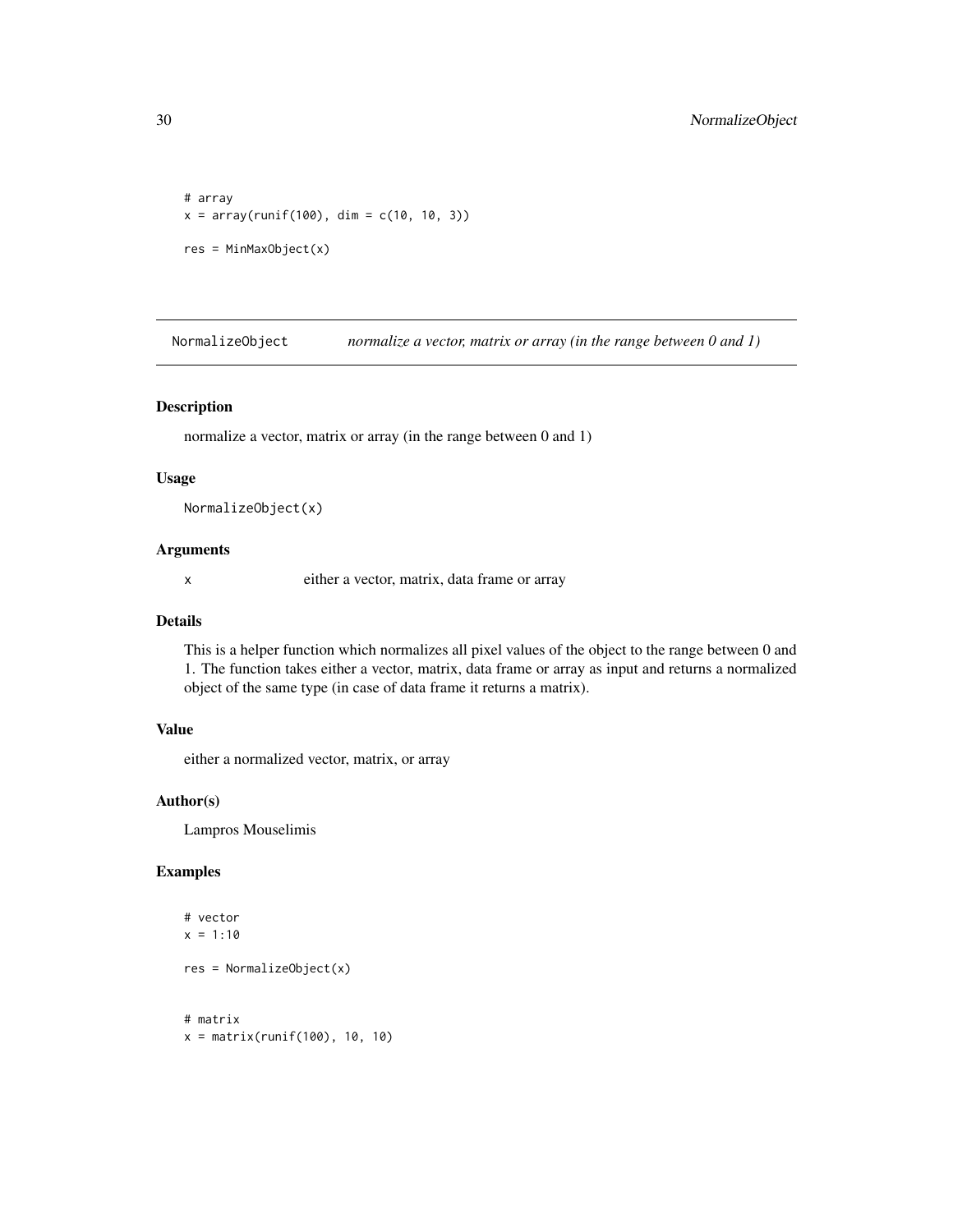```
res = NormalizeObject(x)
# data frame
x = data-frame(matrix(runif(100), 10, 10))res = NormalizeObject(x)
# array
x = array(runif(100), dim = c(10, 10, 3))res = NormalizeObject(x)
```
norm\_matrix\_range *Normalize a matrix to specific range of values*

## Description

Normalize a matrix to specific range of values

## Usage

```
norm_matrix_range(data, min_value = -1, max_value = 1)
```
## Arguments

| data      | a matrix                                        |
|-----------|-------------------------------------------------|
| min value | the new minimum value for the input <i>data</i> |
| max_value | the new maximum value for the input <i>data</i> |

#### Value

a matrix

```
set.seed(1)
mt = matrix(1:48, 8, 6)res = norm_matrix_range(mt, min_value = -1, max_value = 1)
```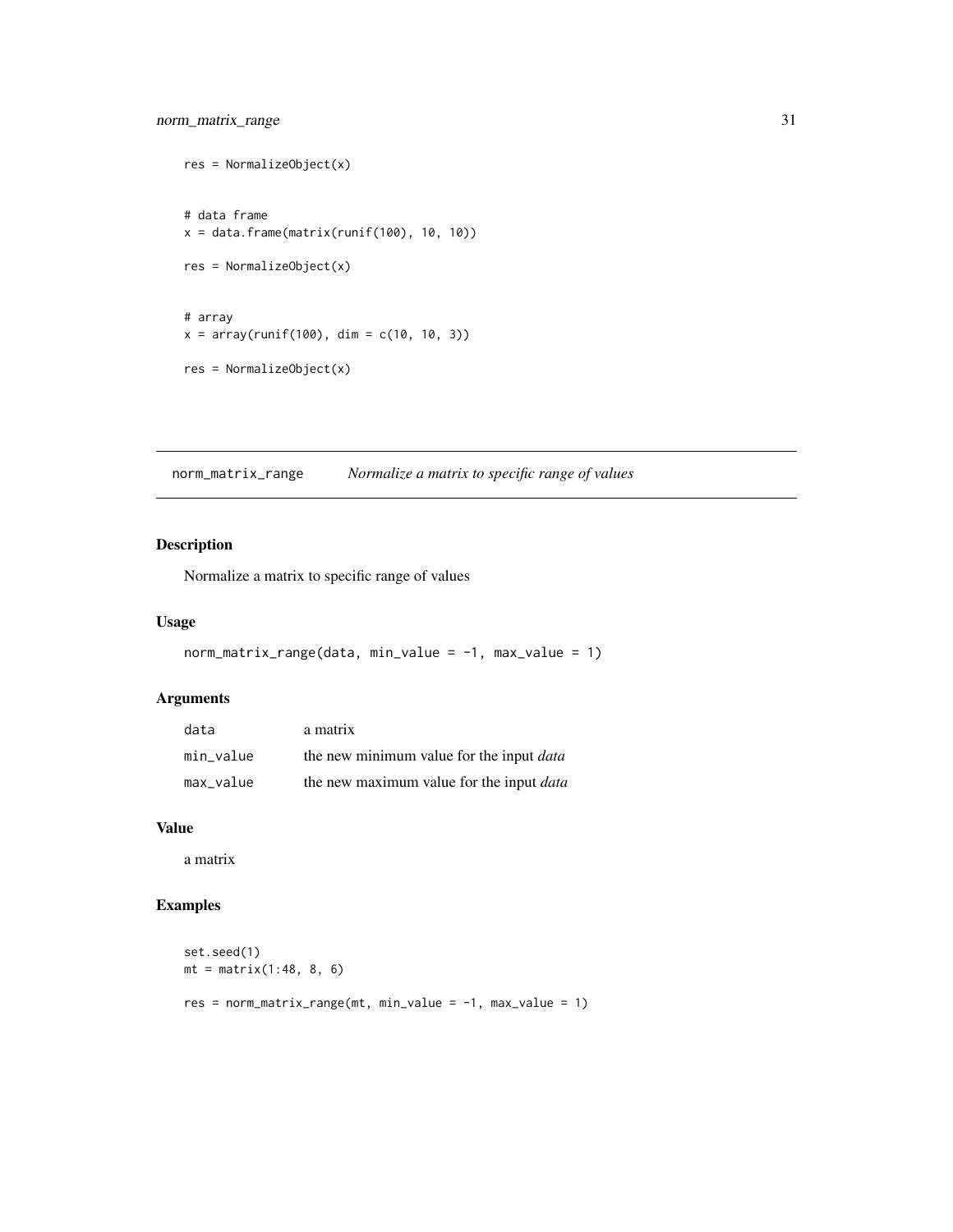<span id="page-31-0"></span>

Padding of matrices or n-dimensional arrays with a user specified value

#### Usage

padding(input\_data, new\_rows, new\_cols, fill\_value = 0)

## Arguments

| input_data | either a matrix or a 3-dimensional array                                      |
|------------|-------------------------------------------------------------------------------|
| new_rows   | an integer specifying the new rows of the output matrix or array              |
| new_cols   | an integer specifying the new columns of the output matrix or array           |
| fill_value | a numeric value to fill the extended rows / columns of the initial input data |

## Details

The *padding* function returns a list, where *data* is the padded / extended matrix or array and *padded\_start*, *padded\_end*, *padded\_left* and *padded\_right* are integer values specifying how many rows or columsn in up-, down-, left- or right-direction the input matrix or array was padded / extended with the specified fill-value.

## Value

a list

## Examples

library(OpenImageR)

```
#-------
# matrix
#-------
set.seed(1)
mt = matrix(runif(100), 10, 10)res_mt = padding(mt, 15, 20, fill_value = -1)#------
# array
```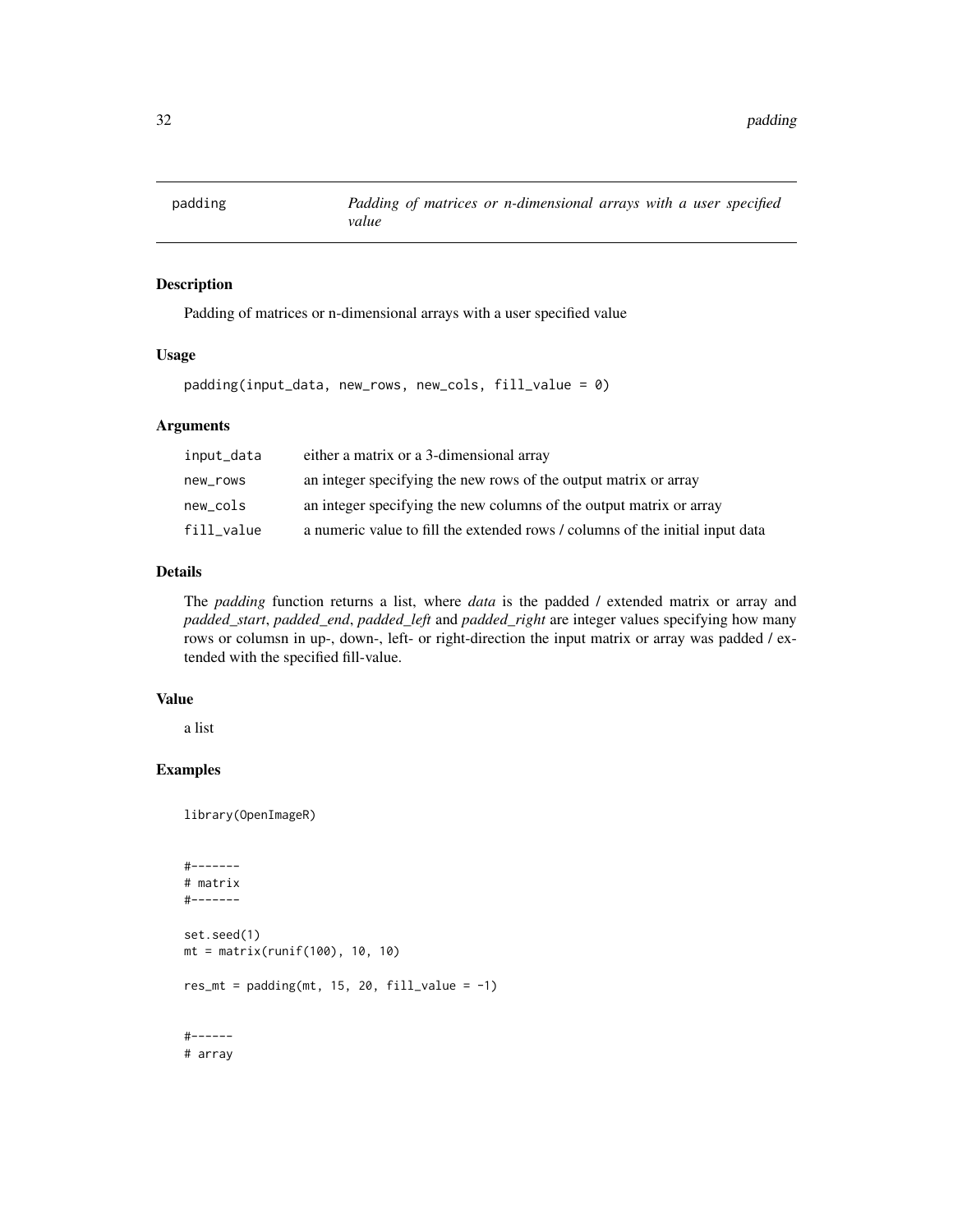#### <span id="page-32-0"></span>phash 33

```
#------
lst = list(matrix(1, 10, 10), matrix(2, 10, 10))
arr = List_2_Array(lst, verbose = FALSE)
res_arr = padding(arr, 15, 20, fill_value = mean(as.vector(mt)))
```
#### phash *calculation of the 'phash' of an image*

## Description

This function calculates the phash of an image

## Usage

```
phash(
  gray_image,
  hash_size = 8,
  highfreq_factor = 4,
  MODE = "hash",resize = "nearest"
\mathcal{L}
```
## Arguments

| gray_image      | a (2-dimensional) matrix or data frame                                                                                                         |
|-----------------|------------------------------------------------------------------------------------------------------------------------------------------------|
| hash_size       | an integer specifying the hash size (hash_size * highfreq_factor should be less<br>than number of rows or columns of the gray_image)           |
| highfreq_factor |                                                                                                                                                |
|                 | an integer specyfing the highfrequency factor (hash_size * highfreq_factor should<br>be less than number of rows or columns of the gray_image) |
| MODE            | one of 'hash' (returns the hash of the image), 'binary' (returns binary identifier<br>of the image)                                            |
| resize          | corresponds to one of 'nearest', 'bilinear' (resizing method)                                                                                  |

## Details

The function is a modification of the 'phash' function of the imagehash package [ please consult the COPYRIGHT file ]. The phash algorithm extends the average\_hash by using the discrete cosine transform.

## Value

either a hash-string or a binary vector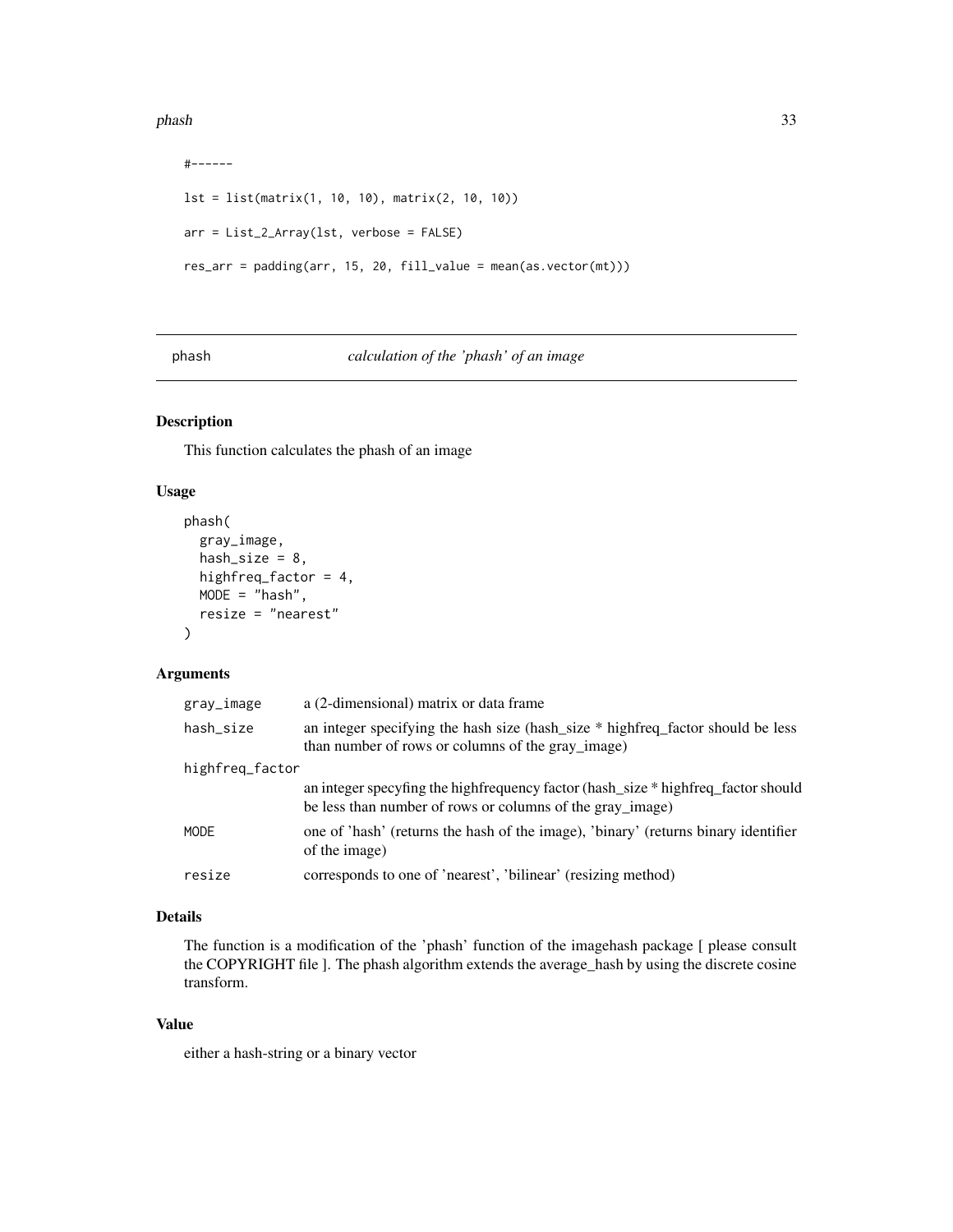## <span id="page-33-0"></span>Examples

```
image = readImage(system.file("tmp_images", "2.jpg", package = "OpenImageR"))
image = rgb_2gray(image)
res_hash = phash(image, hash_size = 6, highfreq_factor = 3, MODE = 'hash')
res_binary = phash(image, hash_size = 6, highfreq_factor = 3, MODE = 'binary')
```
## readImage *this function reads various types of images*

#### Description

Reads images of type .png, .jpeg, .jpg, .tiff

#### Usage

```
readImage(path, ...)
```
#### Arguments

| path     | a string specifying the path to the saved image                    |
|----------|--------------------------------------------------------------------|
| $\cdots$ | further arguments for the readPNG, readJPEG and readTIFF functions |

## Details

This function takes as input a string-path and returns the image in a matrix or array form. Supported types of images are .png, .jpeg, .jpg, .tiff. Extension types similar to .tiff such as .tif, .TIFF, .TIF are also supported

## Value

the image in a matrix or array form

```
path = system.file("tmp_images", "1.png", package = "OpenImageR")
image = readImage(path)
```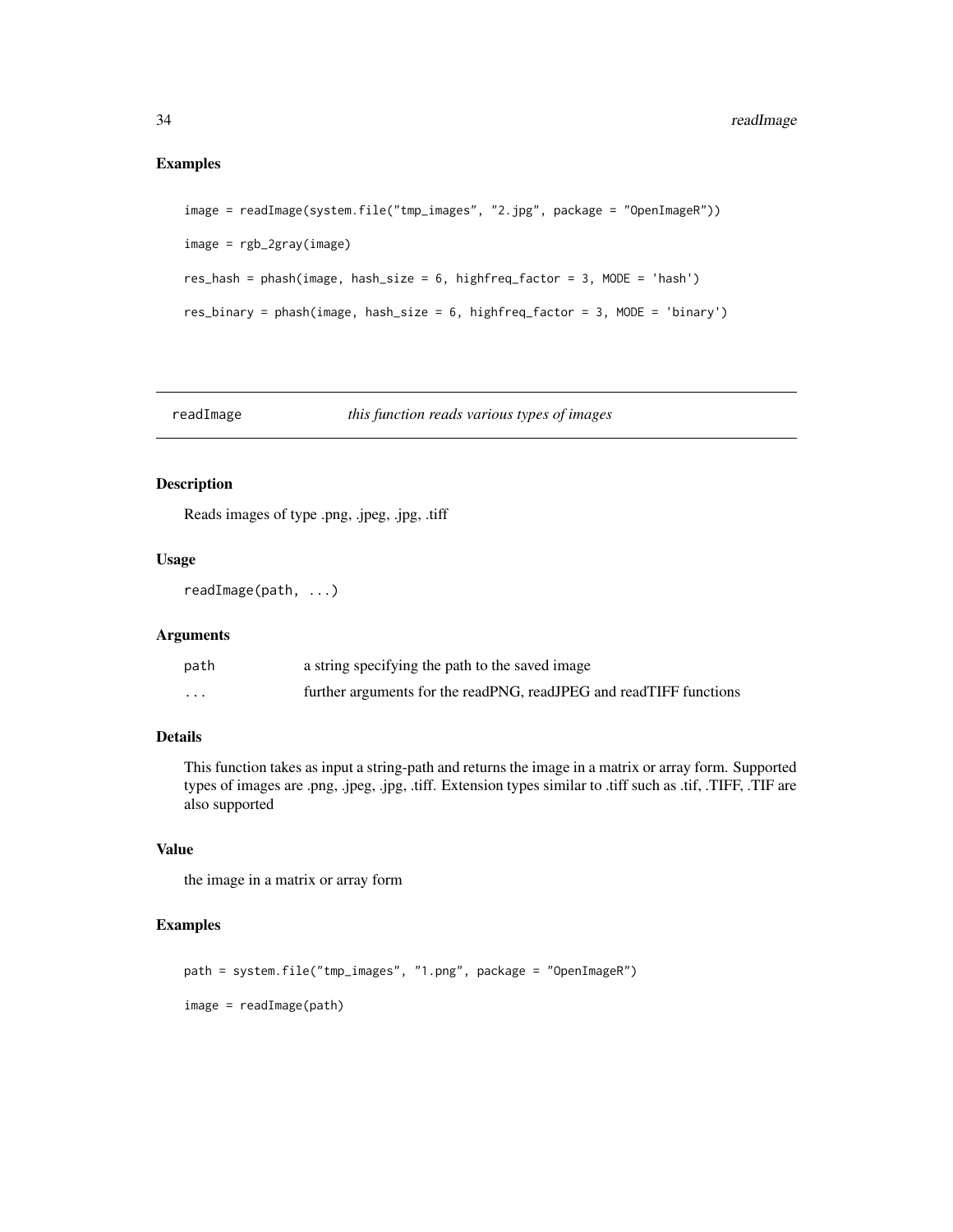<span id="page-34-0"></span>

resize an image using the 'nearest neighbors' or the 'bilinear' method

## Usage

```
resizeImage(image, width, height, method = "nearest")
```
## Arguments

| image  | matrix or 3-dimensional array                                                          |  |
|--------|----------------------------------------------------------------------------------------|--|
| width  | a number specifying the new width of the image. Corresponds to the image-<br>rows.     |  |
| height | a number specifying the new height of the image. Corresponds to the image-<br>columns. |  |
| method | one of 'nearest', 'bilinear'                                                           |  |

## Details

This function down- or upsamples an image using the 'nearest neighbors' or the 'bilinear' method

#### Value

depending on the input, either a matrix or an array

## Author(s)

Lampros Mouselimis

```
path = system.file("tmp_images", "2.jpg", package = "OpenImageR")
image = readImage(path)
resiz = resizeImage(image, width = 32, height = 32, method = 'nearest')
```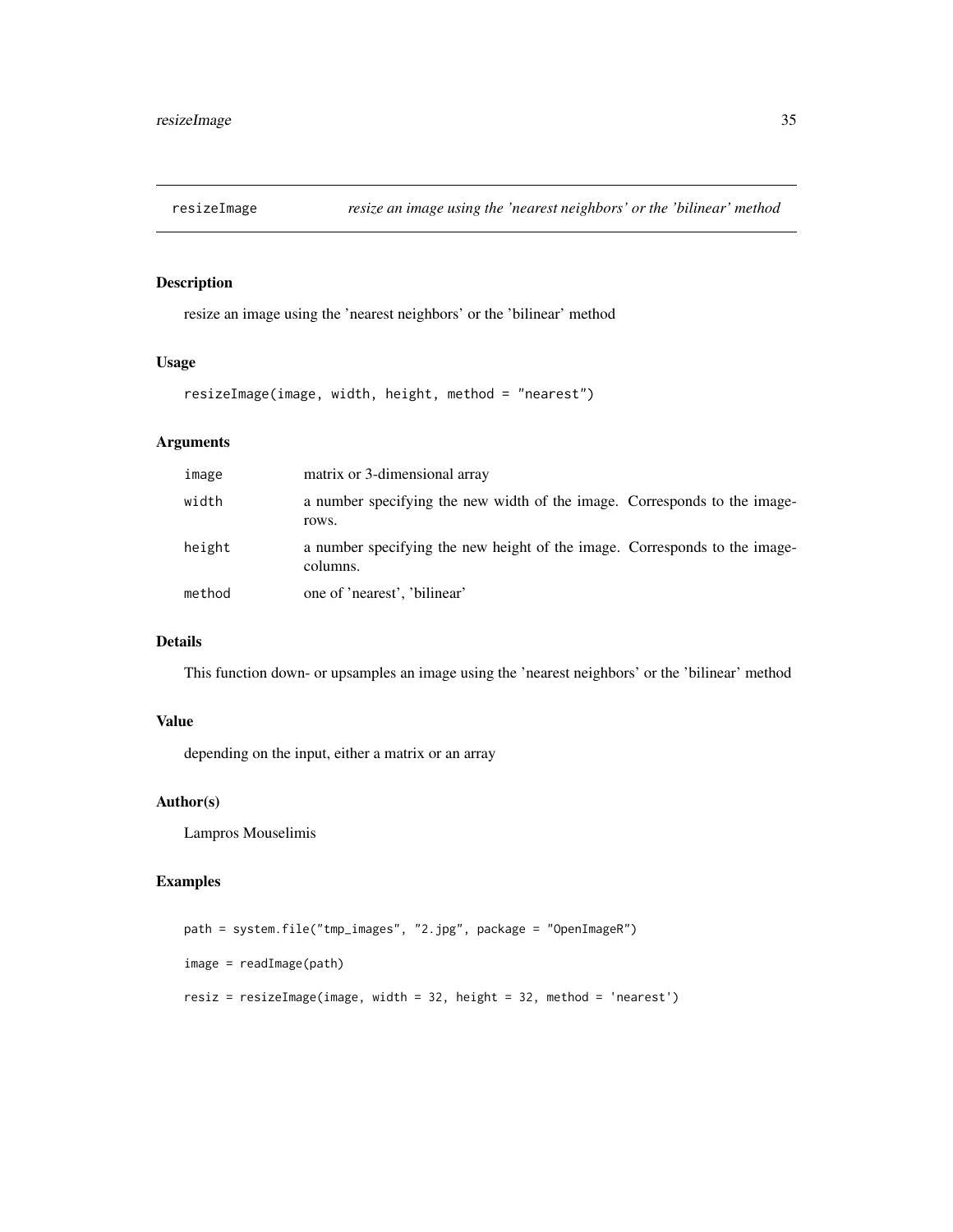<span id="page-35-0"></span>

convert an RGB image to Gray

## Usage

```
rgb_2gray(RGB_image)
```
## Arguments

RGB\_image a 3-dimensional array

## Details

This function converts an RGB image to gray

## Value

a matrix

## Author(s)

Lampros Mouselimis

## Examples

```
path = system.file("tmp_images", "1.png", package = "OpenImageR")
image = readImage(path)
gray = rgb_2gray(image)
```
RGB\_to\_HSV *Conversion of RGB to HSV colour type*

## Description

Conversion of RGB to HSV colour type

## Usage

RGB\_to\_HSV(input\_data)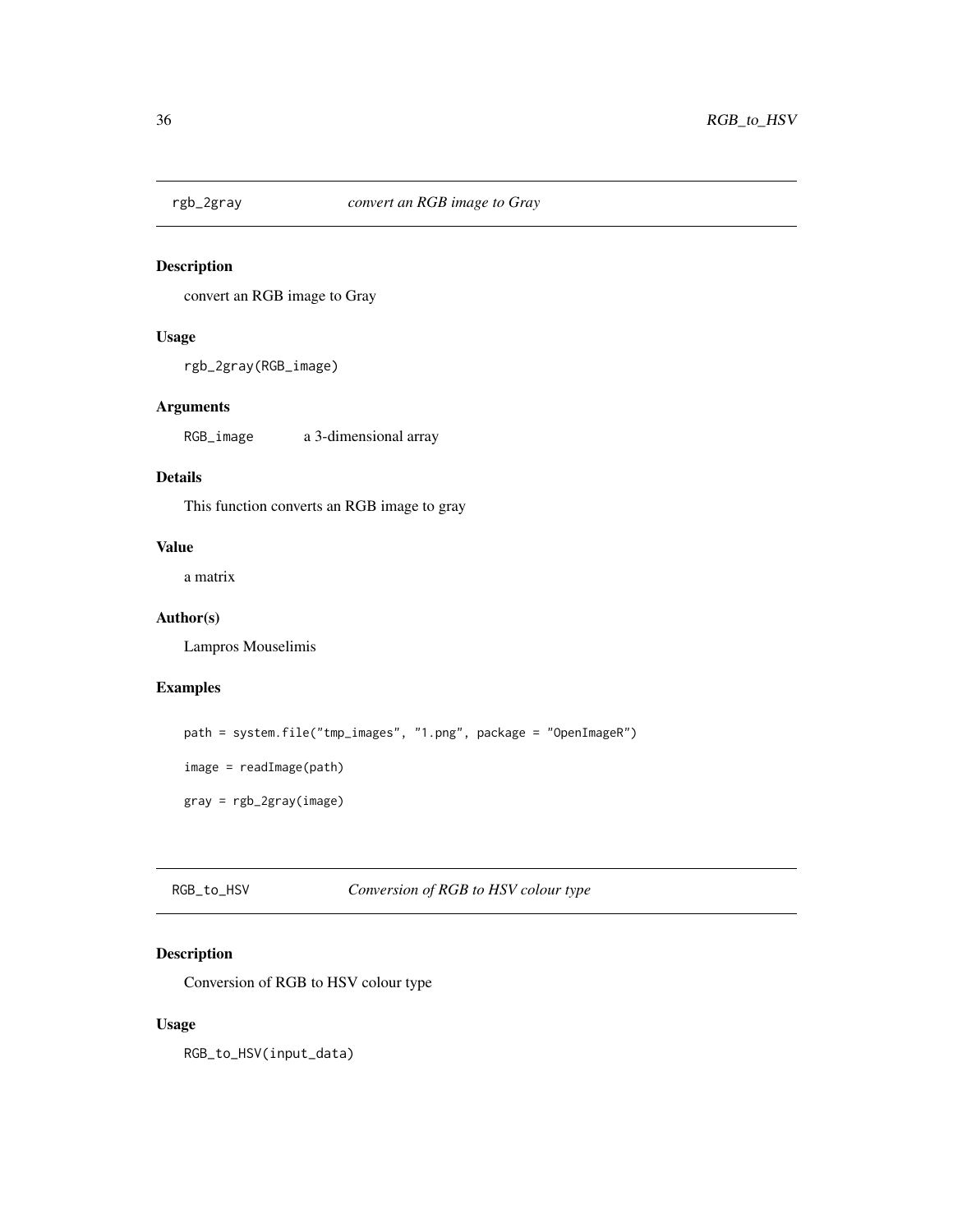## <span id="page-36-0"></span>RGB\_to\_Lab 37

## Arguments

input\_data a 3-dimensional array (RGB image)

## Details

Meaning: RGB (Red-Green-Blue) to HSV (Hue, Saturation, Value) colour conversion

#### Examples

```
library(OpenImageR)
set.seed(1)
array_3d = array(sample(1:255, 675, replace = TRUE), c(15, 15, 3))res = RGB_to_HSV(array_3d)
```
#### RGB\_to\_Lab *Conversion of RGB to Lab colour type*

## Description

Conversion of RGB to Lab colour type

#### Usage

```
RGB_to_Lab(input_data)
```
## Arguments

input\_data a 3-dimensional array (RGB image)

## Details

Meaning: RGB (Red-Green-Blue) to LAB (Lightness, A-colour-dimension, B-colour-dimension) colour conversion

## References

https://www.epfl.ch/labs/ivrl/research/snic-superpixels/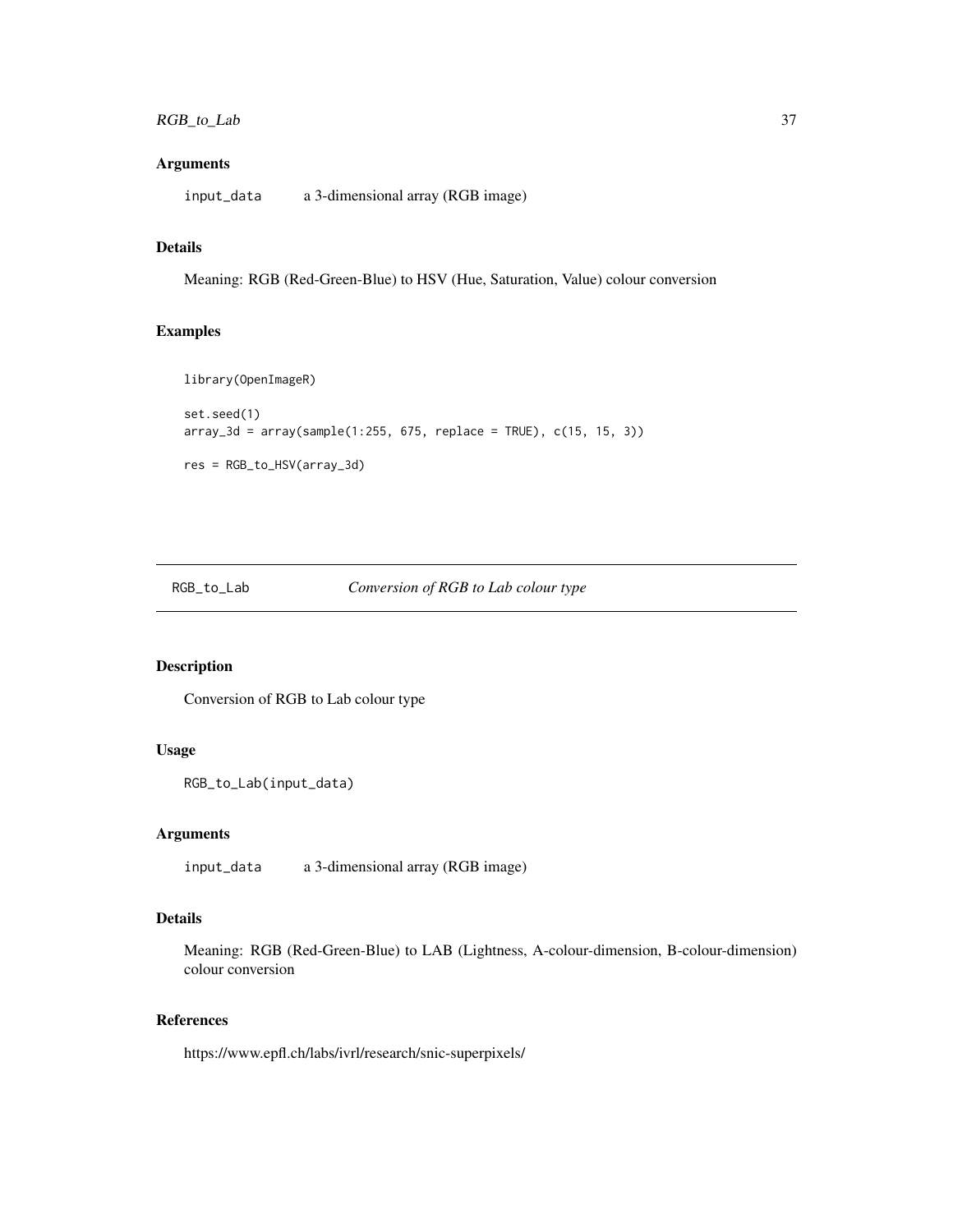## Examples

```
library(OpenImageR)
set.seed(1)
array_3d = array(sample(1:255, 675, replace = TRUE), c(15, 15, 3))res = RGB_to_Lab(array_3d)
```
rotateFixed *Rotate an image by 90, 180, 270 degrees*

## Description

Rotate an image by 90, 180, 270 degrees

## Usage

```
rotateFixed(image, angle)
```
#### Arguments

| image | matrix, data frame or 3-dimensional array |
|-------|-------------------------------------------|
| angle | one of 90, 180 and 270 degrees            |

## Details

This function is faster than the rotateImage function as it rotates an image for specific angles (90, 180 or 270 degrees).

## Value

depending on the input, either a matrix or an array

```
path = system.file("tmp_images", "3.jpeg", package = "OpenImageR")
image = readImage(path)
r = rotateFixed(image, 90)
```
<span id="page-37-0"></span>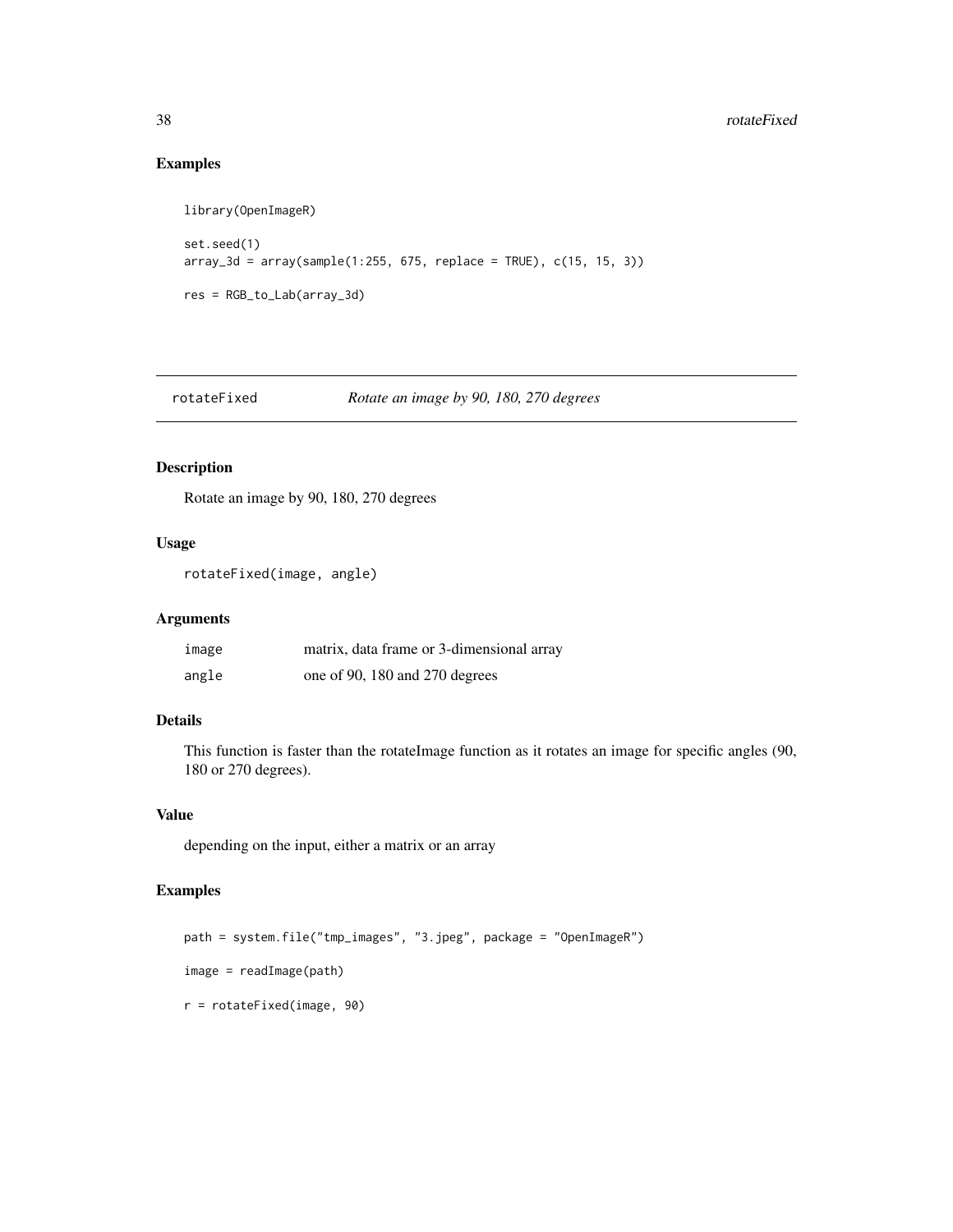<span id="page-38-0"></span>

Rotate an image by angle using the 'nearest' or 'bilinear' method

## Usage

```
rotateImage(image, angle, method = "nearest", mode = "same", threads = 1)
```
## Arguments

| image   | matrix, data frame or 3-dimensional array                                                                       |
|---------|-----------------------------------------------------------------------------------------------------------------|
| angle   | specifies the number of degrees                                                                                 |
| method  | a string specifying the interpolation method when rotating an image ('nearest',<br>'bilinear')                  |
| mode    | one of 'full', 'same' (same indicates that the ouput image will have the same<br>dimensions with initial image) |
| threads | the number of cores to run in parallel                                                                          |

## Details

This function rotates an image by a user-specified angle

#### Value

depending on the input, either a matrix or an array

```
path = system.file("tmp_images", "2.jpg", package = "OpenImageR")
image = readImage(path)
r = \text{rotateImage}(\text{image}, 75, \text{threads} = 1)
```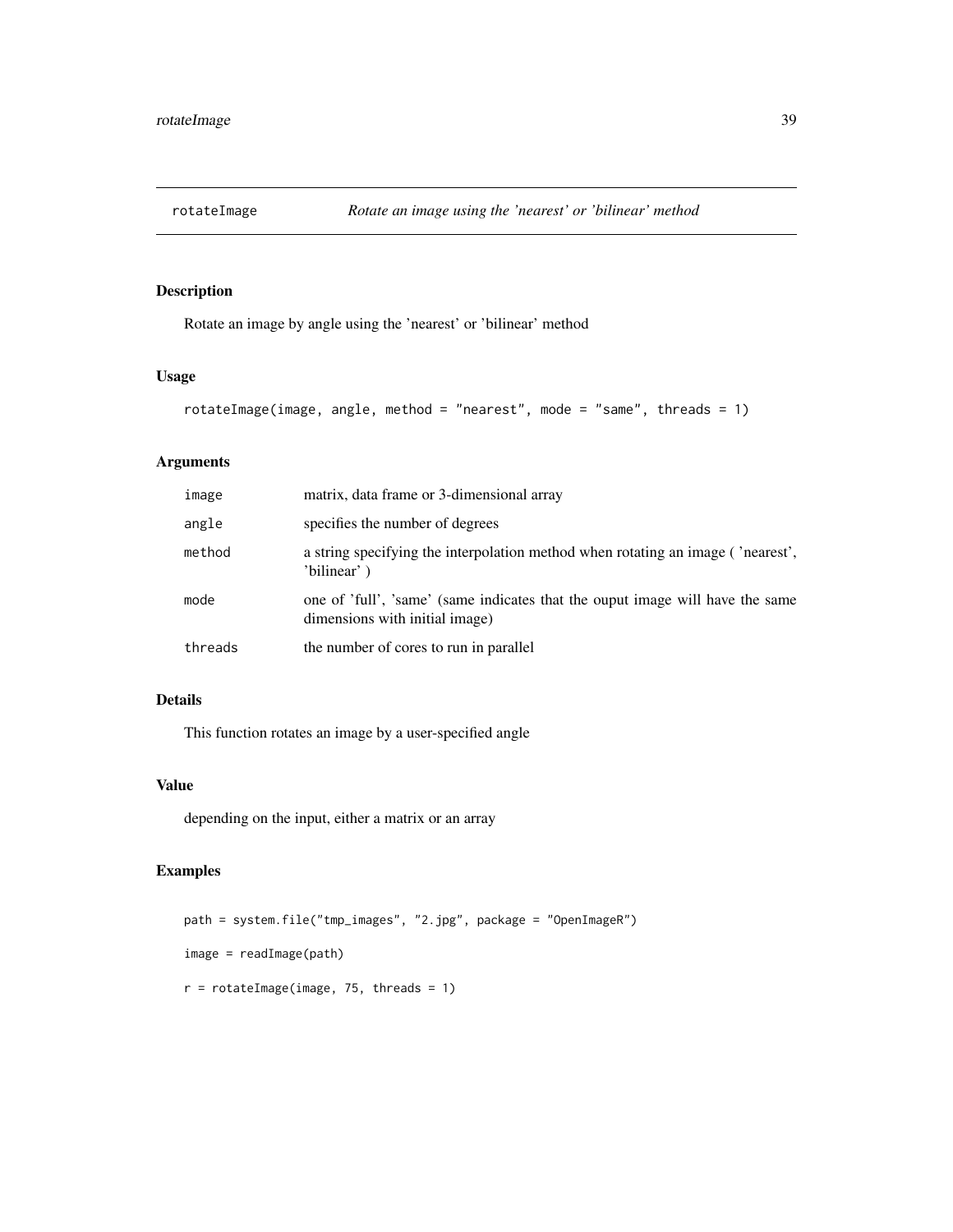<span id="page-39-0"></span>

SLIC and SLICO superpixel implementations

## Usage

```
superpixels(
  input_image,
 method = "slic",superpixel = 200,
 compactness = 20,
  return_slic_data = FALSE,
  return_lab_data = FALSE,
 return_labels = FALSE,
 write_slic = "",
  verbose = FALSE
\mathcal{L}
```
## Arguments

| input_image      | either a 2-dimensional or a 3-dimensional input image (the range of the pixel<br>values should be preferably in the range 0 to 255)                                                                                                        |  |
|------------------|--------------------------------------------------------------------------------------------------------------------------------------------------------------------------------------------------------------------------------------------|--|
| method           | a character string specifying the method to use. Either "slic" or "slico"                                                                                                                                                                  |  |
| superpixel       | a numeric value specifying the number of superpixels to use                                                                                                                                                                                |  |
| compactness      | a numeric value specifying the compactness parameter. The <i>compactness</i> pa-<br>rameter is needed only if <i>method</i> is "slic". The "slico" method adaptively chooses<br>the compactness parameter for each superpixel differently. |  |
| return_slic_data |                                                                                                                                                                                                                                            |  |
|                  | a boolean. If TRUE then the resulted slic or slico data will be returned                                                                                                                                                                   |  |
| return_lab_data  |                                                                                                                                                                                                                                            |  |
|                  | a boolean. If TRUE then the Lab data will be returned (the Lab-colour format)                                                                                                                                                              |  |
| return labels    | a boolean. If TRUE then the labels will be returned                                                                                                                                                                                        |  |
| write_slic       | a character string. If not an empty string ("") then it should be a path to the<br>output file with extension .bin (for instance "/my_dir/output.bin"). The data<br>will be saved in binary format.                                        |  |
| verbose          | a boolean. If TRUE then information will be printed in the R session                                                                                                                                                                       |  |

## References

https://www.epfl.ch/labs/ivrl/research/slic-superpixels/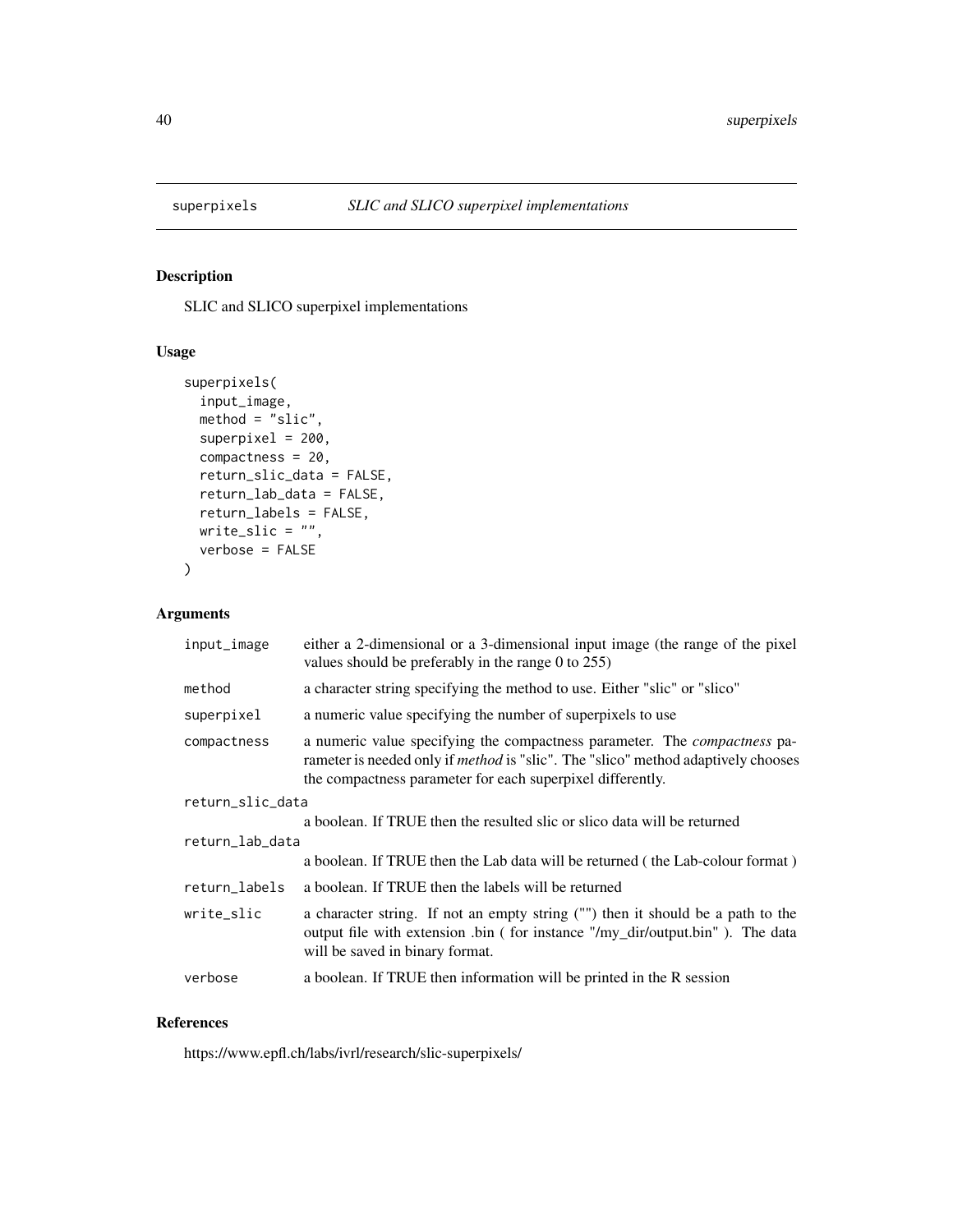## <span id="page-40-0"></span>superpixel\_bbox 41

## Examples

```
library(OpenImageR)
#-------------------
# 3-dimensional data
#-------------------
path = system.file("tmp_images", "slic_im.png", package = "OpenImageR")
im = readImage(path)
res = superpixels(input_image = im, method = "slic", superpixel = 200,
                  compactness = 20, return_slic_data = TRUE)
#-------------------
# 2-dimensional data
#-------------------
im_2d = im[, 1]res_mt = superpixels(input_image = im_2d, method = "slic", superpixel = 200,
                     compactness = 20, return_slic_data = TRUE)
```
superpixel\_bbox *Bounding box for the superpixel labels*

#### Description

Bounding box for the superpixel labels

#### Usage

```
superpixel_bbox(superpixel_labels, non_overlapping_superpixels = FALSE)
```

```
superpixel_labels
                  a matrix. The superpixel_labels parameter corresponds to the output labels of
                  the superpixels function
non_overlapping_superpixels
                  either TRUE or FALSE. If TRUE then besides the (x,y) coordinates of each
                  superpixel-segment (matrix), the overlapping indices for each superpixel will be
                  returned (list). See the details section for more information
```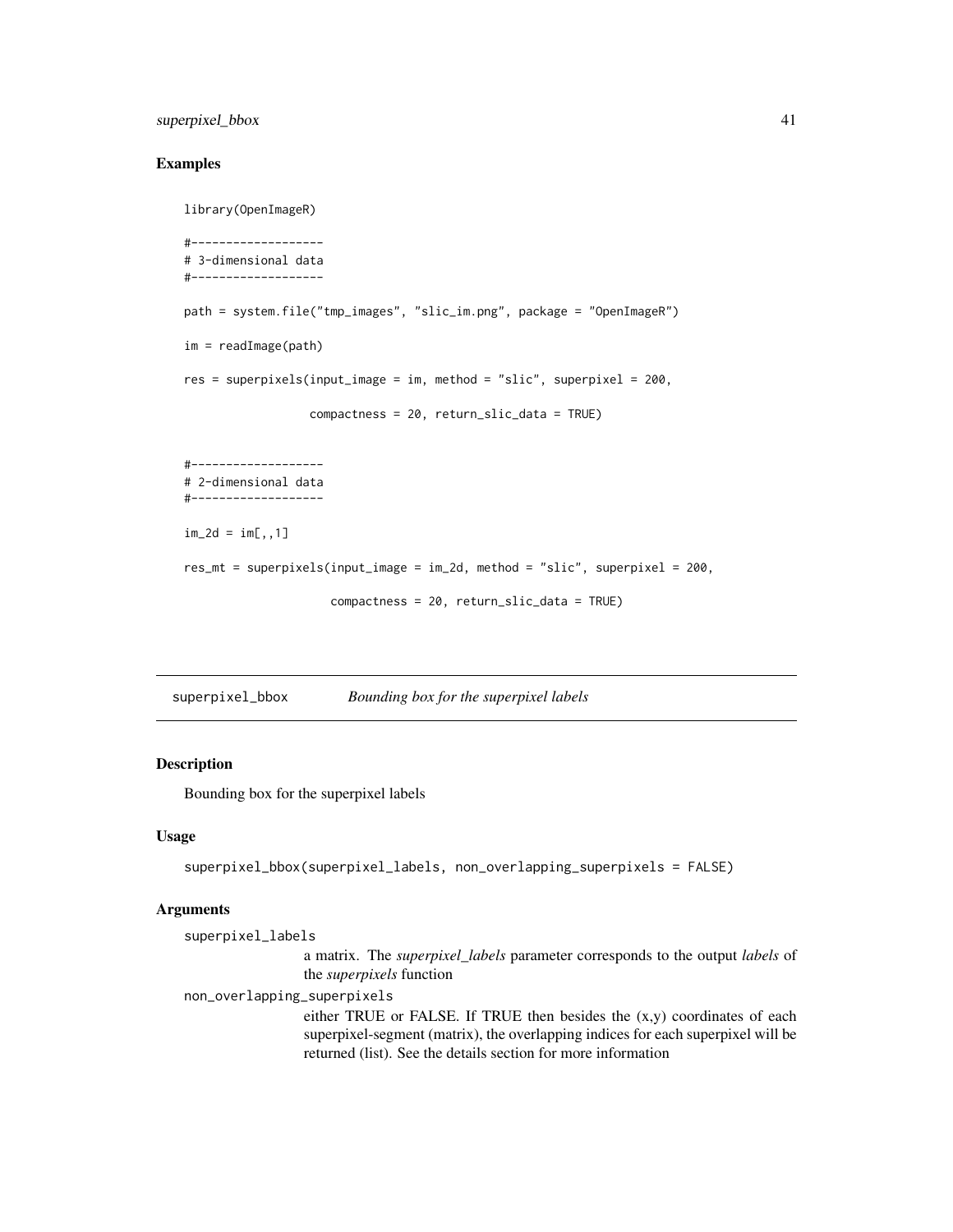### Details

If the *non\_overlapping\_superpixels* parameter is set to *FALSE* then : the *superpixel\_bbox* function returns the bounding box for the labels of the *superpixels* function. The output is a matrix which contains the min and max indices of the x-y-coordinates and the corresponding unique superpixel labels.

If the *non\_overlapping\_superpixels* parameter is set to *TRUE* then : the *superpixel\_bbox* function returns besides the previously explained matrix also the overlapping indices for each superpixel. These indices can be used to overwrite pixels with a specific value (say 0.0), which might appear in two superpixels simultaneously. This feature might be useful in case a user intends to use an algorithm and the separability of superpixel-segments is of importance.

Therefore in both cases overlapping superpixels will be computed, however if the *non\_overlapping\_superpixels* parameter is set to *TRUE* then also a list of overlapping indices will be returned.

#### Examples

library(OpenImageR)

```
#-----------
# read image
#-----------
path = system.file("tmp_images", "slic_im.png", package = "OpenImageR")
im = readImage(path)
im = im[,, 1:3]#--------------------
# compute superpixels
#--------------------
res = superpixels(input_image = im, method = "slic", superpixel = 200,
                  compactness = 20, return_labels = TRUE)
#-------------------------
# compute the bounding box
#-------------------------
bbox = superpixel_bbox(res$labels, non_overlapping_superpixels = FALSE)
#-------------------------------------------
# plot the bounding boxes of the superpixels ( for illustration purposes )
#-------------------------------------------
```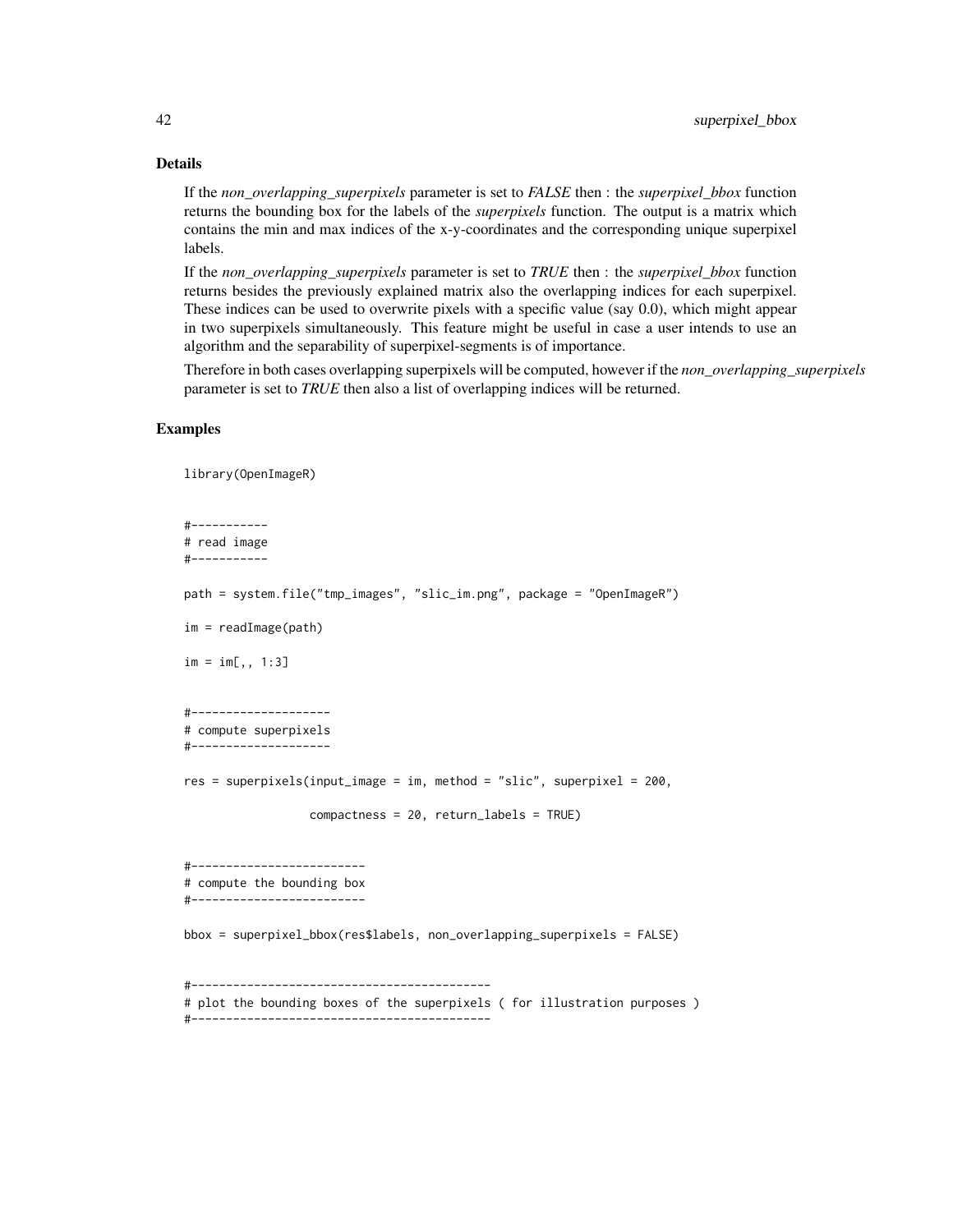## <span id="page-42-0"></span>superpixel\_bbox\_subset 43

```
graphics::plot(1:ncol(im), type='n', xlim = c(ncol(im), 1), ylim = c(1, nrow(im))graphics::rasterImage( flipImage(im), 1, 1, ncol(im), nrow(im))
for (i in 1:nrow(bbox)) {
 # the order of the bounding box is c('xmin', 'ymin', 'xmax', 'ymax')
 graphics::rect(bbox[i,3], bbox[i,1], bbox[i,4], bbox[i,2], border = "red", lwd = 2)}
```
superpixel\_bbox\_subset

*Bounding box for a subset of superpixel labels*

#### Description

Bounding box for a subset of superpixel labels

## Usage

```
superpixel_bbox_subset(superpixel_labels, superpixel_subset)
```
#### Arguments

superpixel\_labels a matrix. The *superpixel\_labels* parameter corresponds to the output *labels* of the *superpixels* function

superpixel\_subset

a numeric or integer vector specifying the subset of superpixel segments.

## Details

This function should be utilized to return the bounding box for a subset of superpixel segments. To compute the bounding box for all superpixels use the *superpixel\_bbox* function.

## Examples

library(OpenImageR)

#----------- # read image #-----------

path = system.file("tmp\_images", "slic\_im.png", package = "OpenImageR")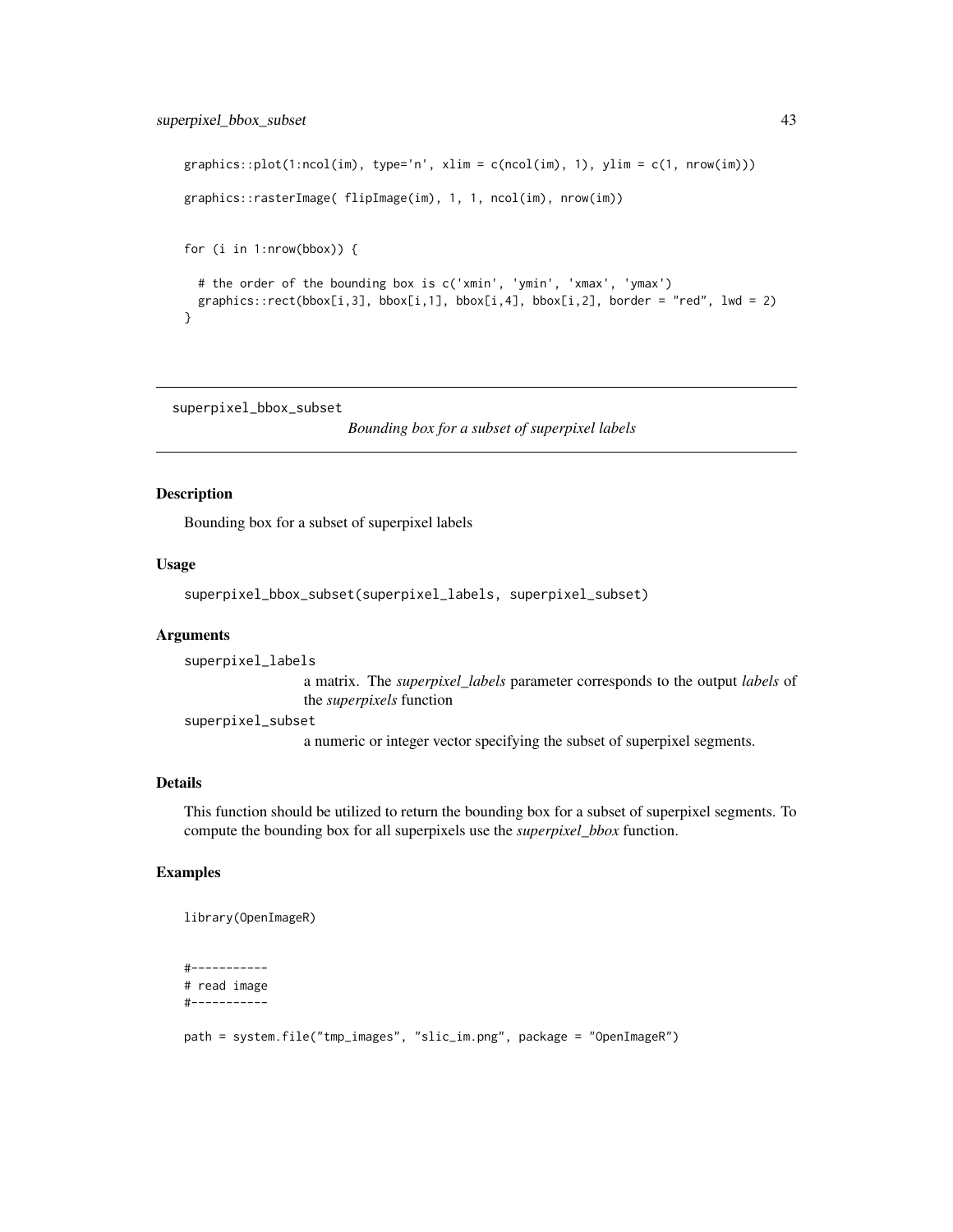```
im = readImage(path)
im = im[,, 1:3]#--------------------
# compute superpixels
#--------------------
res = superpixels(input_image = im, method = "slic", superpixel = 200,
                  compactness = 20, return_labels = TRUE)
#-------------------------
# compute the bounding box ( for subset of superpixels )
#-------------------------
bbox = superpixel_bbox_subset(res$labels, superpixel_subset = c(0, 10, 30))
```
translation *image translation*

## Description

shift the position of an image by adding/subtracting a value to/from the X or Y coordinates

#### Usage

```
translation(image, shift_rows = 0, shift_cols = 0, padded_value = 0)
```
#### Arguments

| image        | a matrix, data frame or 3-dimensional array                                                                                                                                                                  |
|--------------|--------------------------------------------------------------------------------------------------------------------------------------------------------------------------------------------------------------|
| shift_rows   | a positive or negative integer specifying the direction that the rows should be<br>shifted                                                                                                                   |
| shift_cols   | a positive or negative integer specifying the direction that the columns should be<br>shifted                                                                                                                |
| padded_value | either a numeric value or a numeric vector of length 3 (corresponding to RGB).<br>If it's not equal to 0 then the values of the shifted rows or columns will be filled<br>with the user-defined padded_value |

## Details

If shift\_rows is not zero then the image will be sifted row-wise (upsides or downsides depending on the sign). If shift\_cols is not zero then the image will be sifted column-wise (right or left depending on the sign).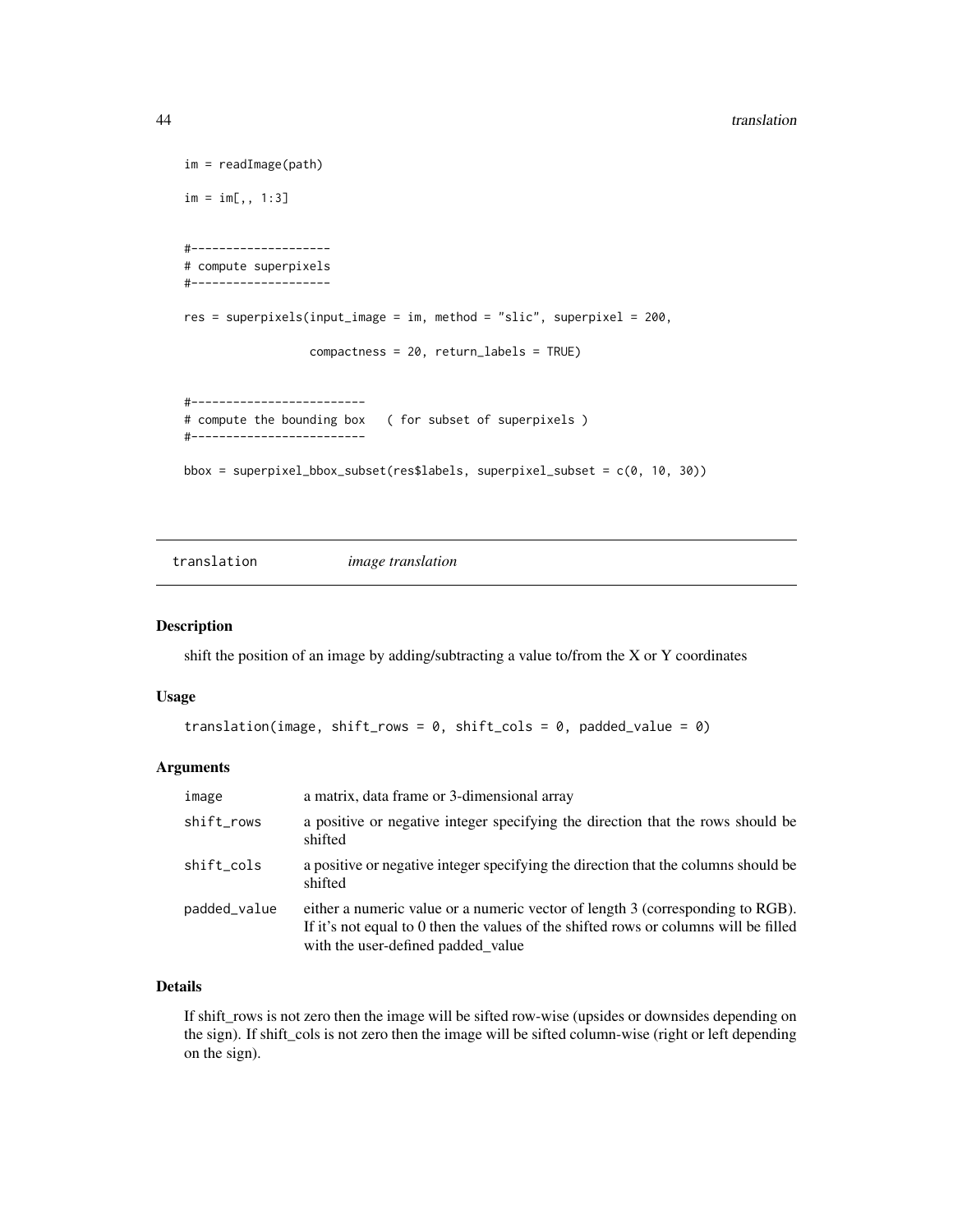## <span id="page-44-0"></span>uniform\_filter 45

## Value

a matrix or 3-dimensional array

## Examples

```
path = system.file("tmp_images", "1.png", package = "OpenImageR")
```

```
image = readImage(path)
```

```
res_tr = translation(image, shift_rows = 10, shift_cols = -10)
```
uniform\_filter *uniform filter (convolution with uniform kernel)*

## Description

uniform filter (convolution with uniform kernel)

#### Usage

```
uniform_filter(image, size, conv_mode = "same")
```
## Arguments

| image     | matrix or 3-dimensional array                                                                             |
|-----------|-----------------------------------------------------------------------------------------------------------|
| size      | a 2-item vector specifying the horizontal and vertical dimensions of the uniform<br>kernel, e.g. $c(3,3)$ |
| conv mode | the convolution mode should be one of 'same', 'full'                                                      |

## Details

This function applies a uniform filter to a matrix or to a 3-dimensional array

## Value

depending on the input, either a matrix or an array

#### Author(s)

Lampros Mouselimis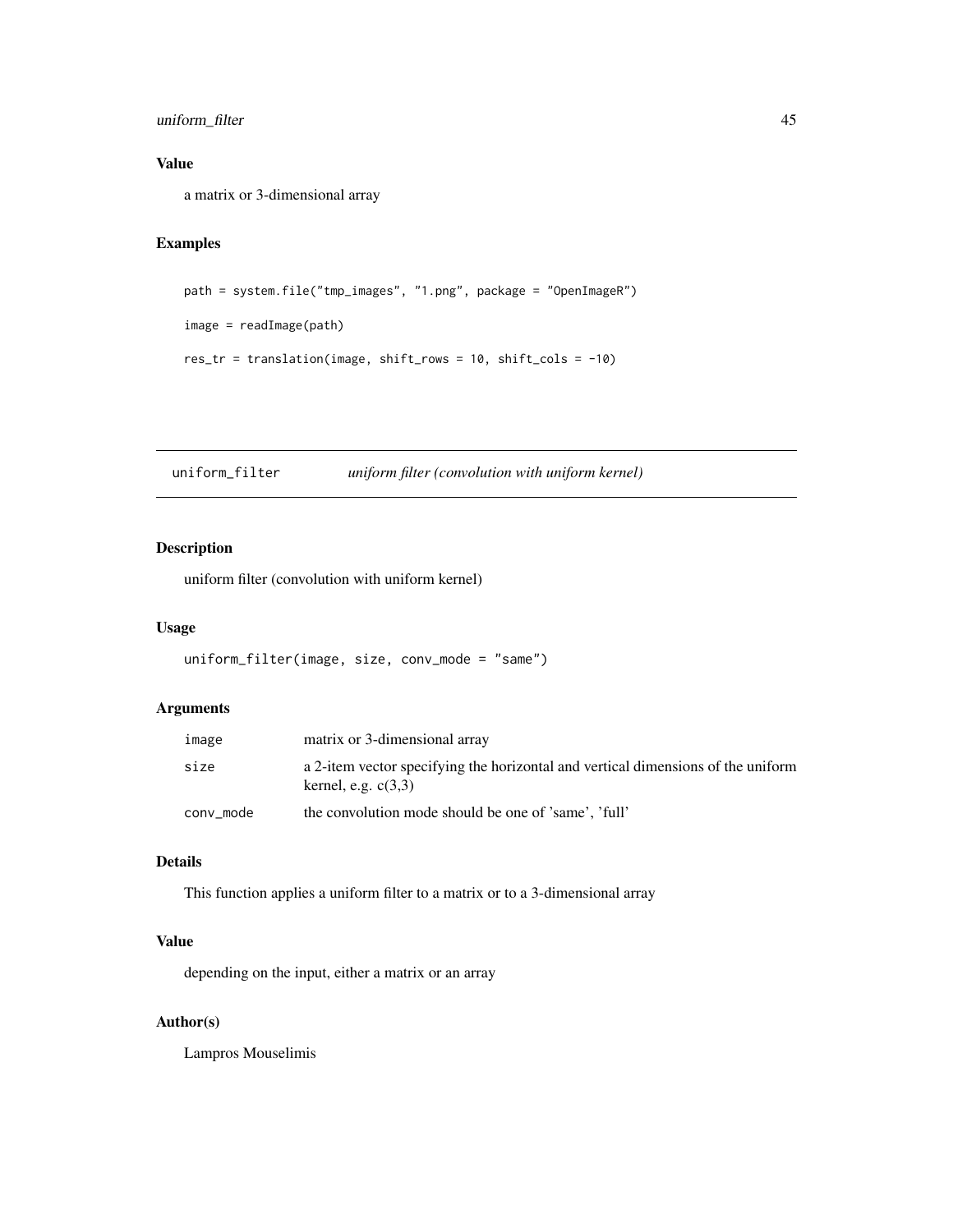#### Examples

```
path = system.file("tmp_images", "1.png", package = "OpenImageR")
image = readImage(path)
filt = uniform_filter(image, c(4,4), conv_mode = "same")
```
writeImage *This function writes 2- or 3-dimensional image data to a file*

## Description

This function writes 2- or 3-dimensional image data to a file. Supported types are .png, .jpeg, .jpg, .tiff (or .tif, .TIFF, .TIF)

#### Usage

```
writeImage(data, file_name, ...)
```
#### Arguments

| data      | a 2- or 3-dimensional object (matrix, data frame or array)            |
|-----------|-----------------------------------------------------------------------|
| file name | a string specifying the name of the new file                          |
| $\cdots$  | further arguments for the writePNG, writeJPEG and writeTIFF functions |

## Details

This function takes as input a matrix, data frame or array and saves the data in one of the supported image types ( .png, .jpeg, .jpg, .tiff ). Extension types similar to .tiff such as .tif, .TIFF, .TIF are also supported

#### Value

a saved image file

```
# path = system.file("tmp_images", "1.png", package = "OpenImageR")
# im = readImage(path)
# writeImage(im, 'new_image.jpeg')
```
<span id="page-45-0"></span>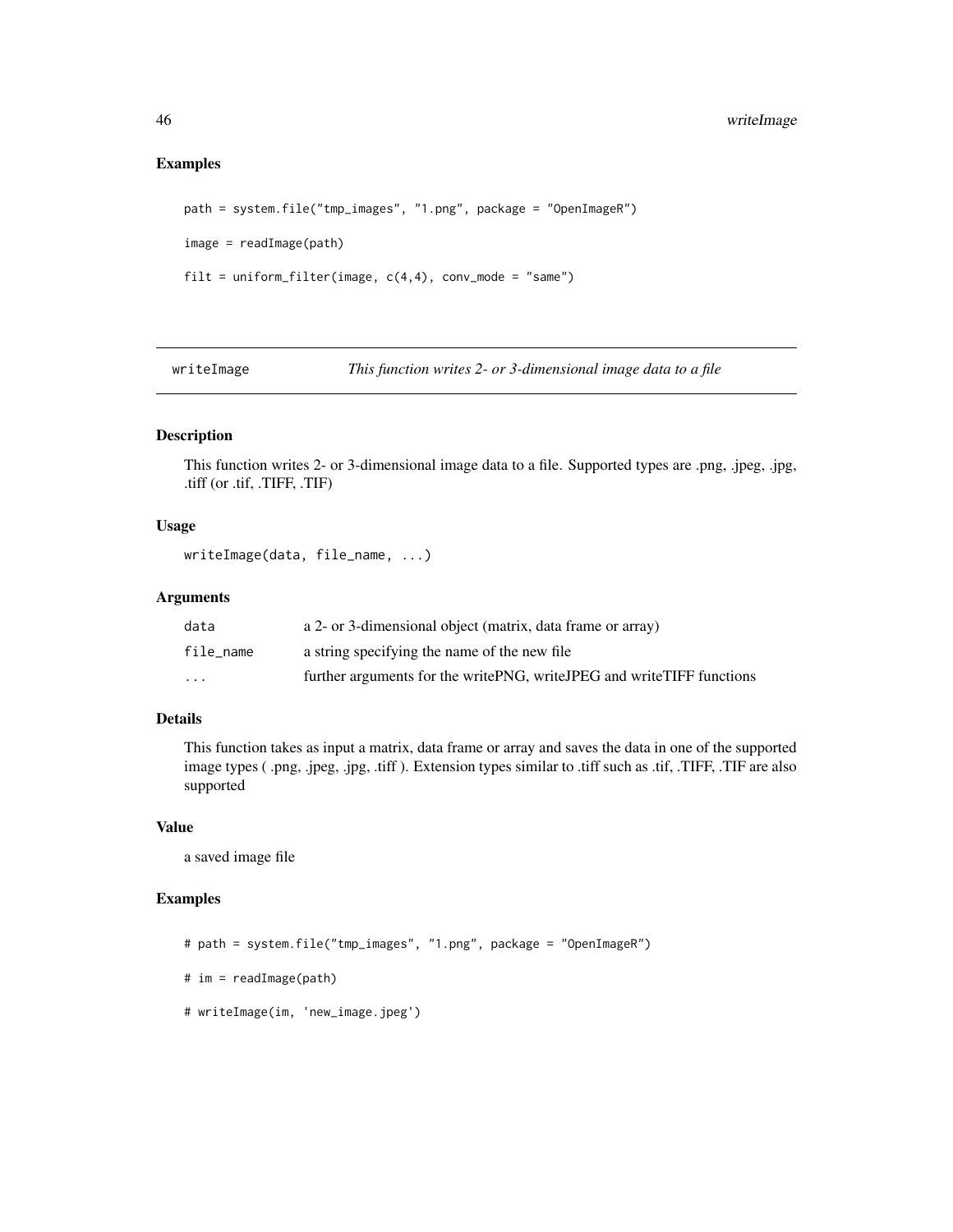<span id="page-46-0"></span>

this function performs zca-whitening to a 2- or 3- dimensional image

#### Usage

ZCAwhiten(image, k, epsilon)

## Arguments

| image   | a matrix, data frame or 3-dimensional array                                                                                    |
|---------|--------------------------------------------------------------------------------------------------------------------------------|
| k       | an integer specifying the number of components to keep when svd is performed<br>(reduced dimension representation of the data) |
| epsilon | a float specifying the regularization parameter                                                                                |

## Details

Whitening (or sphering) is the preprocessing needed for some algorithms. If we are training on images, the raw input is redundant, since adjacent pixel values are highly correlated. When using whitening the features become less correlated and all features have the same variance.

## Value

a matrix or 3-dimensional array

## References

http://ufldl.stanford.edu/wiki/index.php/Whitening

```
path = system.file("tmp_images", "1.png", package = "OpenImageR")
image = readImage(path)
res = ZCAwhiten(image, k = 20, epsilon = 0.1)
```